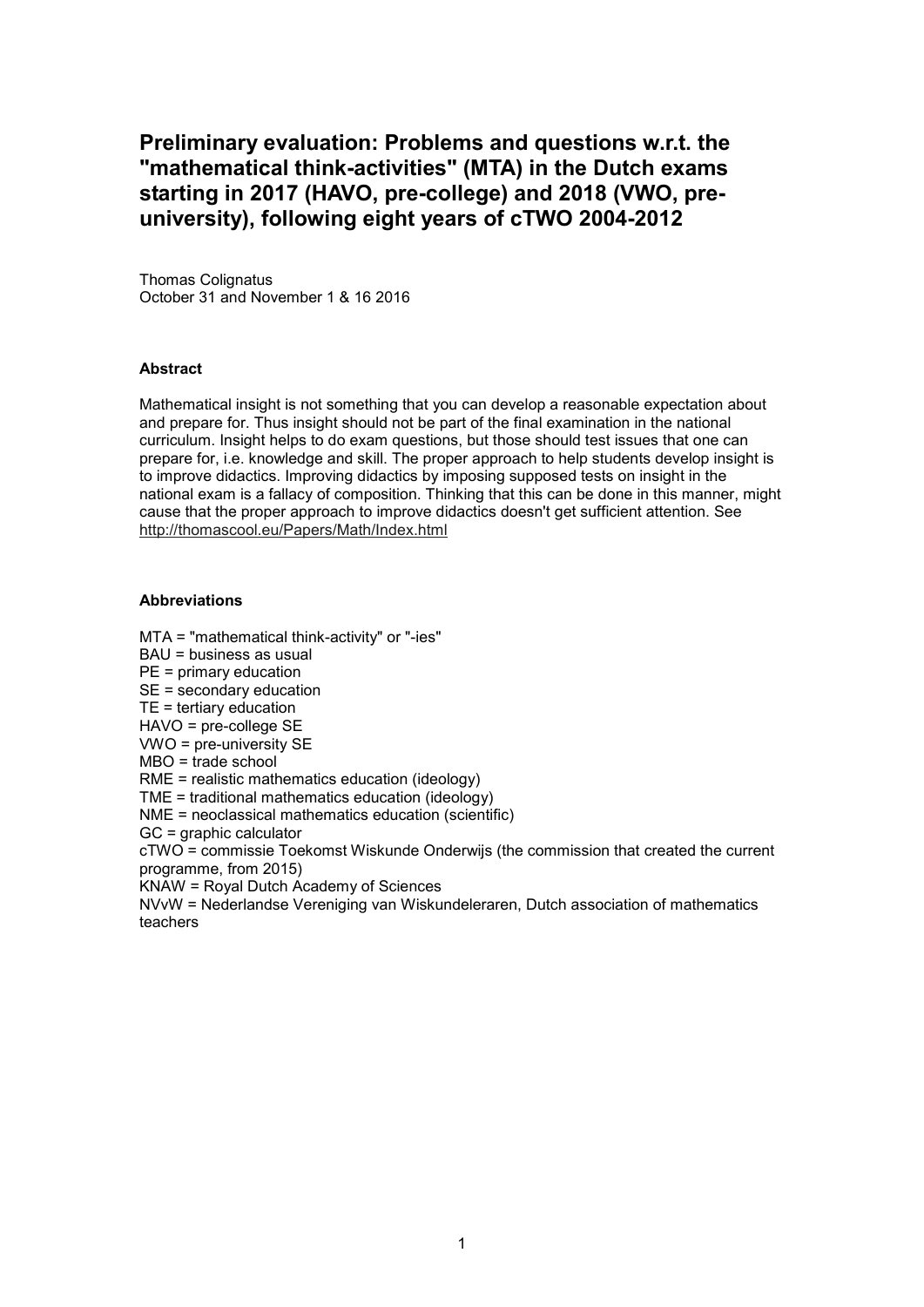#### **Summary**

Teaching aims are knowledge, skill and attitude. Knowlege and skill can be tested in the final exam of the national curriculum. These are topics that the student can develop a reasonable expectation about and prepare for. The attitude helps for the preparation for the exam but the exam does not test for attitude directly. For mathematical insight the situation is similar to that of attitude. Insight is not something that you can develop a reasonable expectation about and prepare for. Thus insight should not be part of the final examination in the national curriculum. Insight helps to do exam questions, but those should test issues that one can prepare for, i.e. knowledge and skill. The proper approach to help students develop insight is to improve didactics. Improving didactics by imposing supposed tests on insight in the national exam is a fallacy of composition. Thinking that this can be done in this manner, might cause that the proper approach to improve didactics doesn't get sufficient attention.

In Holland 2004-2012, a committee cTWO supplemented by a "Resonansgroep" redesigned the mathematics examination in the Dutch national curriculum. cTWO agreed on the aim of testing mathematical insight, and came up with the name of "mathematical think-activity" (MTA) as the label for education and testing. The regulation on MTA now has legal status. The new programme started in 2015, with exams for HAVO (2 years pre-college) in 2017 and VWO (3 years pre-university) in 2018. However, the implementation is lagging. Teachers and exam designers are still working on the enigma what would be proper MTA, and teachers wondering how to teach it (if it would be really new). See for example the large number of sessions on MTA at the Dutch association of teachers (NVvW) annual convention of 2015.

The only reason why this would not develop into a disaster is likely that teachers and testers behave in "business as usual" (BAU), and give the label "MTA" to the more difficult questions (that perhaps allow more ways of solving). See for example the small number of sessions on MTA at the Dutch association of teachers (NVvW) annual convention of 2016. However, when there would be a higher percentage of such more difficult questions, then weaker students would have to earn their points on a smaller percentage of questions of a normal difficulty.

The cTWO fallacy of composition likely has come about by three kinds of influences. A first possibility is that many of its authors were honestly deluded. A second influence is that if they set the exam criteria, then textbooks would follow, and then teachers would follow. If this has been a deliberate choice by some authors, then it would abuse testing for aims in didactics (a warning by the "Resonansgroep"). The third influence is that cTWO could agree on aims but not on implemention and didactic notions.

In Holland since at least about 2004 there has been a *math war* between the "realistic mathematics education" (RME) (a.k.a. "reform mathematics") and "traditional mathematics education" (TME). These are *ideologies* – comparable to astrology or homeopathy. TME is an ideology of mathematicians who have no qualification for secondary or primary education and its research. RME is an ideology created by a similar mathematician Hans Freudenthal (1905- 1990) who also had an interested in education but no scientific training on it and its research. Henk Broer, professor of mathematics and chairman of the mathematics section of the Dutch Academy of Sciences (KNAW), acknowledged in a lecture in 2015 that the math war was still raging in 2015, and he shows himself to be one of the main warriors on behalf of TME. MTA can be seen as a compromise between RME (working in "realistic contexts") and TME (higher standards and proving).

A result of this math war between ideologies is that scientific research on didactics does not get proper attention. This notably concerns the scienctific approach of "neoclassical mathematics education" (NME) that I develop since 2008 in my books "Elegance with Substance" (EWS) (2009, 2015), "Conquest of the Plane" (COTP) (2011), "A child wants nice and no mean numbers" (CWNN) (2015) and "Foundations of Mathematics. A neoclassical approach to infinity" (FMNAI) (2015). See http://thomascool.eu/Papers/Math/Index.html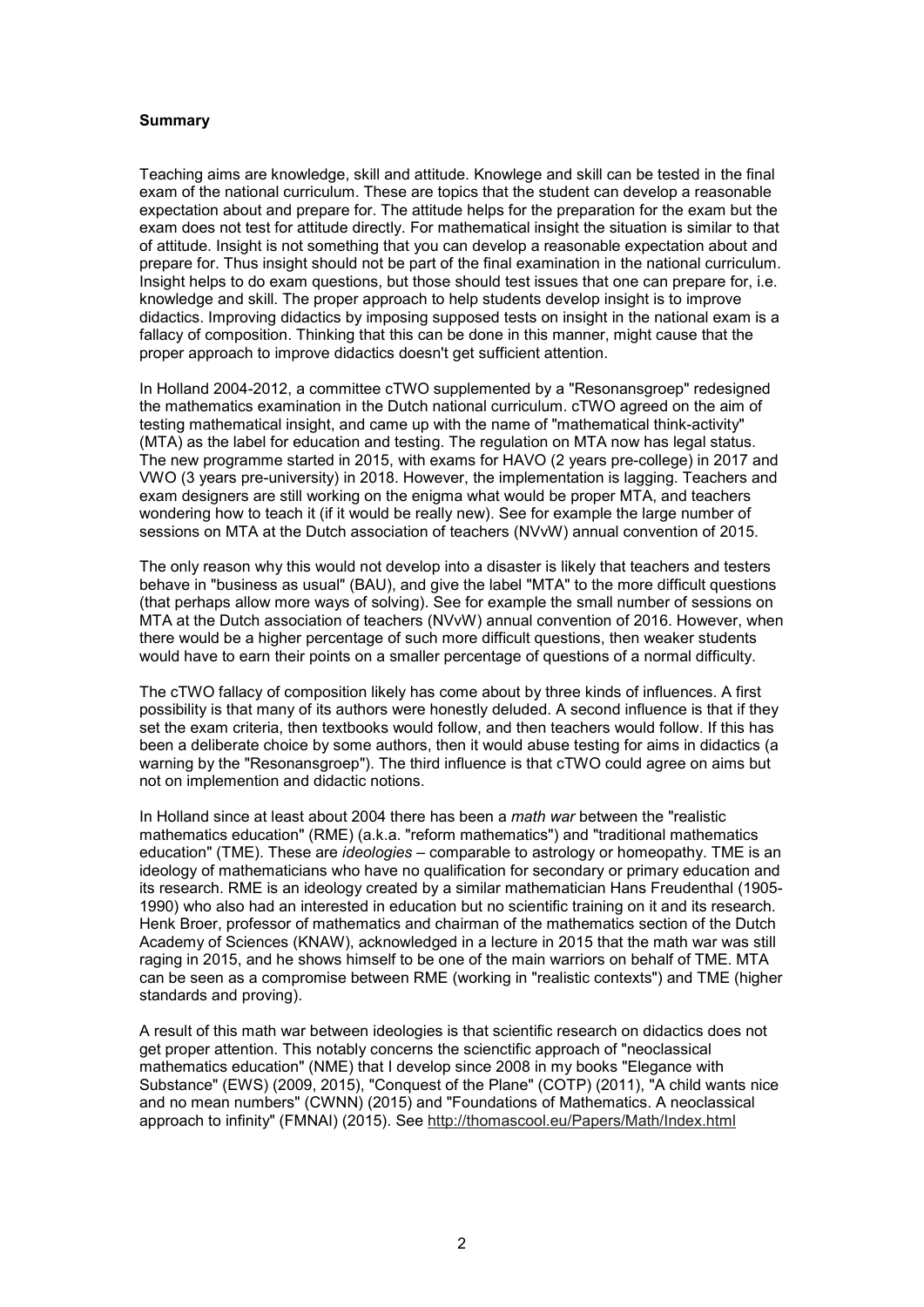## **Contents**

| Common notions: Van Hiele levels, science, applied and pure mathematics8             |  |
|--------------------------------------------------------------------------------------|--|
|                                                                                      |  |
|                                                                                      |  |
| Origin and timeline of cTWO: failing skills in arithmetic and algebra14              |  |
| Problem 1. No news on aims, so the crux lies in implementation ? 15                  |  |
|                                                                                      |  |
|                                                                                      |  |
| Problem 4. The math war in Holland. MTA looks like the use of contexts in "realistic |  |
|                                                                                      |  |
|                                                                                      |  |
|                                                                                      |  |
|                                                                                      |  |
|                                                                                      |  |
|                                                                                      |  |
|                                                                                      |  |
|                                                                                      |  |
|                                                                                      |  |
| Selective references, also to references that fail w.r.t. scientific integrity24     |  |
|                                                                                      |  |
|                                                                                      |  |
| Appendix B. Some other sources on "Mathematical Think Activities"26                  |  |
| Appendix C. The experts who made the cTWO report, some footnotes 28                  |  |
|                                                                                      |  |
|                                                                                      |  |
|                                                                                      |  |
|                                                                                      |  |
| Appendix E. Copy of "Bijlage 11 De grafische rekenmachine (GRM)"32                   |  |
| Appendix F. Neoclassical re-engineering of teaching the quadratic function33         |  |
| Appendix G.1. Copy of an example MTA lesson on quadratic forms35                     |  |
| Appendix G.2. Questions for and answers by the teacher who tested this MTA 38        |  |
|                                                                                      |  |
|                                                                                      |  |
|                                                                                      |  |
|                                                                                      |  |
|                                                                                      |  |
|                                                                                      |  |
|                                                                                      |  |
| Appendix J. Samenvattende voorlopige evaluatie: Problemen en vragen t.a.v. de        |  |
| "wiskundige denkactiviteiten" (WDA) in de examens vanaf 2017 (HAVO) en 2018 (VWO),   |  |
|                                                                                      |  |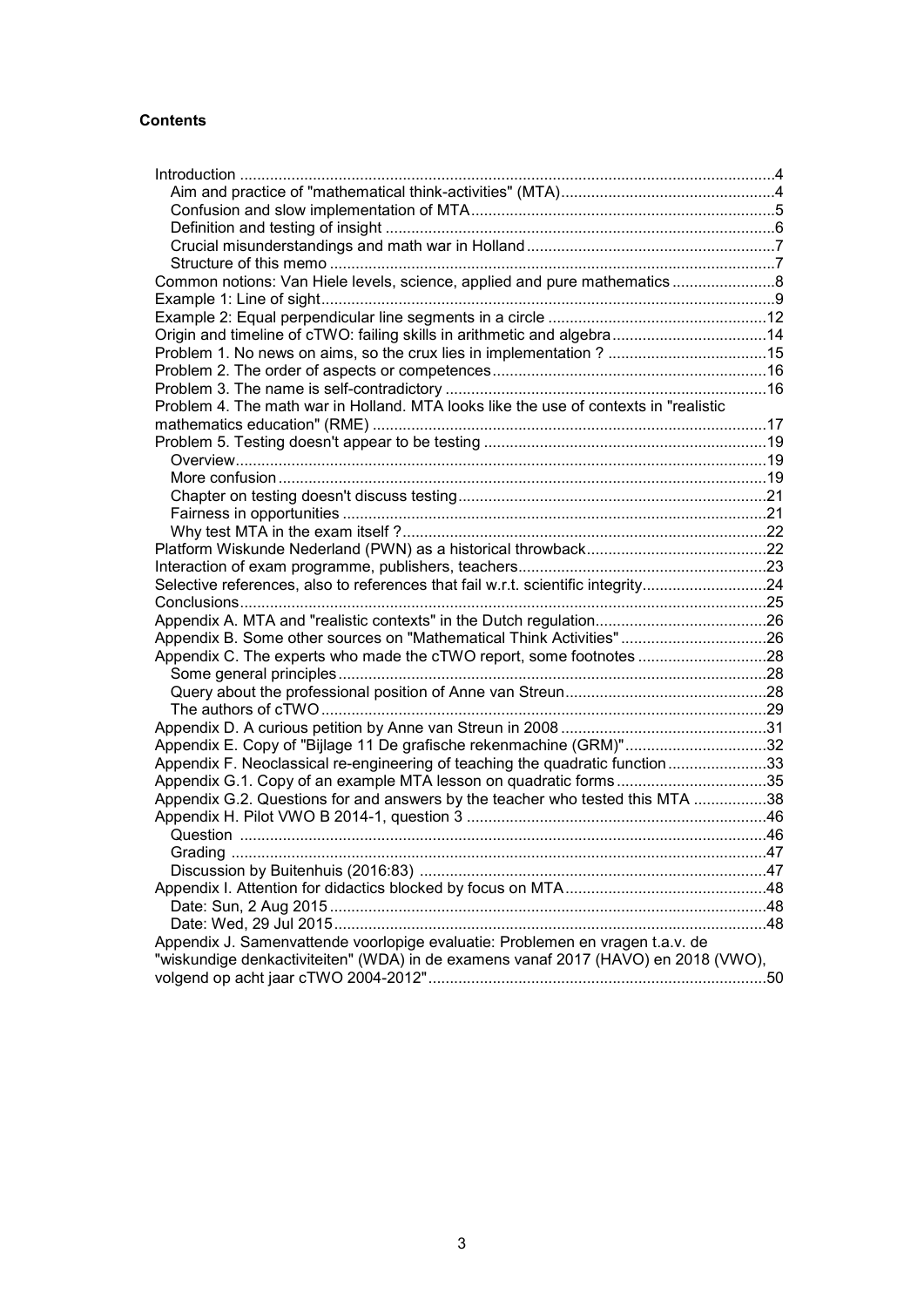## *Introduction*

NB. This evaluation is preliminary. The topic of the *Dutch national mathematics exam standard* is rather huge. Dozens of people have been working on this since 2004 and I have only picked up some elements over the years. But it is useful now to take some stock. I *might* return to this topic at a later moment and then give a more definitive evaluation (also using comments on this preliminary document). I noticed that some arguments are repeated but this would be in different contexts.

The Dutch secondary education (SE) programme for mathematics has been renewed. The new examinations will be in 2017 for HAVO (2 years pre-college) and in 2018 for VWO (3 years pre-university).  $^{\text{1 2 3}}$  The programme e.g. has a return of analytic geometry.  $^{\text{4}}$ Unfortunately computer algebra still is undeveloped.<sup>5</sup>

The renewal has been prepared in 2004-2012 by a commission called *"commissie Toekomst Wiskunde Onderwijs"* (cTWO). <sup>67</sup> A cTWO vision document is "Rijk aan betekenis" (2007). <sup>8</sup> Subsequently there were consultations and pilots. The final report was at the end of 2012. The cTWO programme is being implemented for students entering K10  $(4<sup>th</sup>$  year of secondary education) starting from 2015 onwards.

A key role within the new programme are the *"mathematical think-activities"* (MTA). <sup>9</sup>

**Appendix A** contains the current regulation. **Appendix B** mentions various sources. **Appendix C** mentions the committee members of cTWO, with footnotes. There was a curious event with a "Resonansgroep" in 2008, see **Appendix D**, so perhaps we should speak about the cTWO-Resonans programme. **Appendices F & G** allow a comparison. **Appendix I** gives a case at the NVvW annual convention in 2015 how the focus on implementing MTA blocks interest for innovation in didactics. **Appendix J** contains some summary comments in Dutch.

## **Aim and practice of "mathematical think-activities" (MTA)**

The **aim of MTA** is:

- Rather than drilling and rote learning, the students are invited to understand mathematics.
- Teachers must pose questions rather than tell how it is.
- MTA wants to stimulate these **aspects** (or competences): (algebraic) modelling, ordening / structuring, analytical thinking and problem solving, manipulating formulas, abstraction, and logical reasoning and proving.

 $\overline{\phantom{a}}$ 1 https://www.nvvw.nl/23132/vakinhoudelijk/examenprogramma-2015

 $\frac{2 \text{ http://www. platformwiskunde.nl/onderwijs-examenprogrammas-vanaf-2015.htm}}{3 \cdot (i) \text{ The difference in duration between MMO and HAMO might be reconsidered.}$ 

 <sup>(</sup>i) The difference in duration between VWO and HAVO might be reconsidered. The length of VWO seems to have been determined historically by the consideration that ten·eight year olds are able to move to another town with university. (ii) I think that studying is like working and should come with a salary. This should help the motivation of studying as well. A tax on income earned after graduation would finance the scheme. The government would be the tatonnement master. Given the uncertainties of a future career, this scheme is better than reducing the student to an entrepreneur dealing with a bank. (iii) A problem with highschool might be that students might not be challenged enough. When they enter university, they suddenly have to work.<br><sup>4</sup> "Conquest of the Plane" (COTP) (2011) is a

 <sup>&</sup>quot;Conquest of the Plane" (COTP) (2011) is a primer (teacher training book) for analytic geometry and calculus.<br><sup>5</sup> https://k

https://boycottholland.wordpress.com/2015/12/08/computer-algebra-is-a-revolution-but-21st-centuryskills-q<br><sup>6</sup> http:/

http://www.fisme.science.uu.nl/ctwo

<sup>7</sup> http://www.fisme.science.uu.nl/wiki/index.php/Ctwo

<sup>8</sup> http://www.fi.uu.nl/ctwo/publicaties/docs/Rijkaanbetekenisweb.pdf

<sup>9</sup> https://www.youtube.com/channel/UCId5vPEUusMLvO8Y8WLcjxw and <u>http://www.slo.nl/agenda/hier-</u> havo and http://www.epsilon-uitgaven.nl/E72.php There is a course on MTA, consisting of 4 sessions of 4 hours, at the cost of EUR 480 per person. http://www.uu.nl/agenda/cursus-wiskundige-denkactiviteiten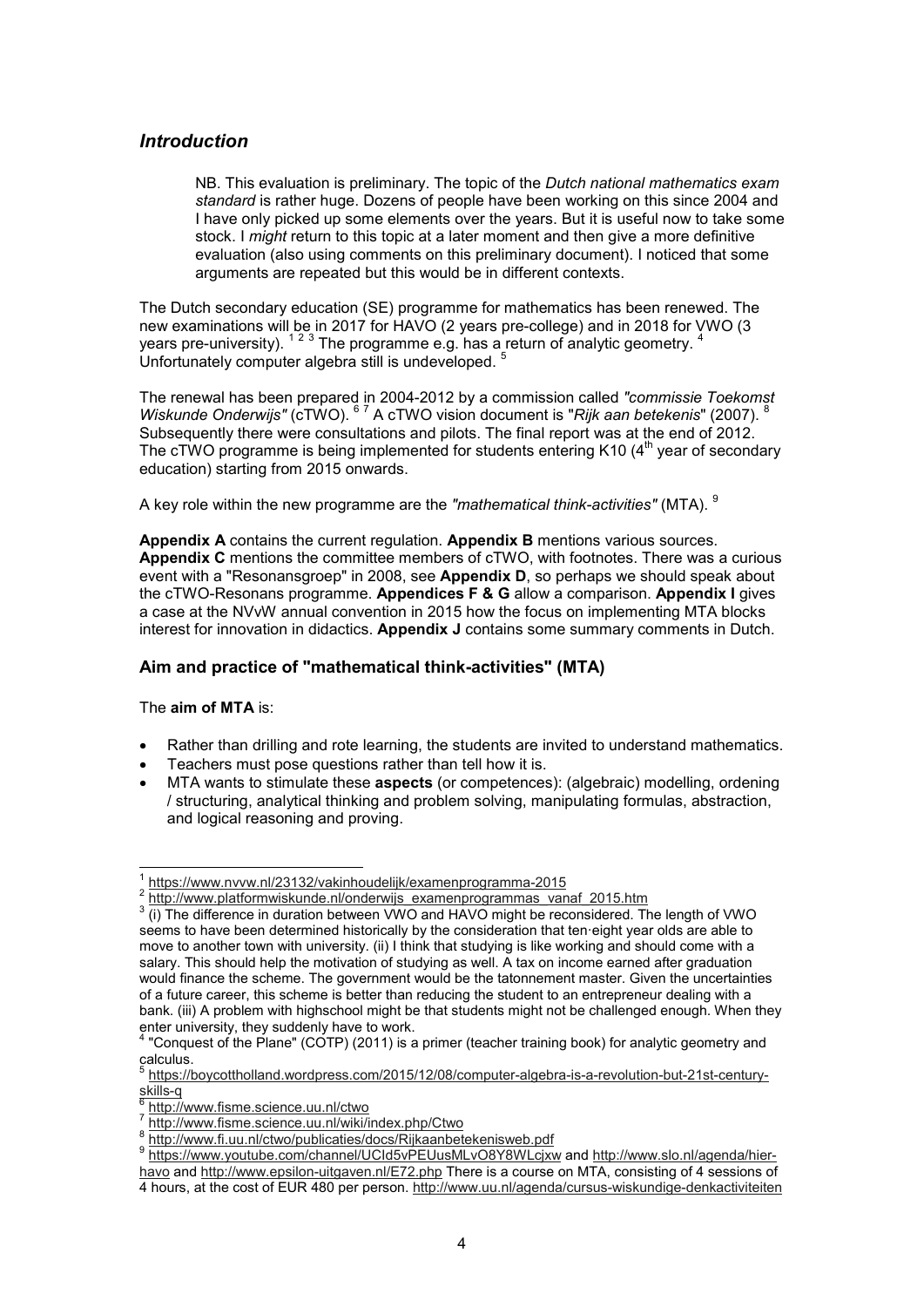Direct comments are:

- A logical order of the aspects would be: (i) Order and structure problems, (ii) make abstractions and (algebraic) models, (iii) apply logic and do proofs. (See: Van Hiele levels,  $^{-10}$  Joop van Dormolen OSAEV,  $^{11}$  the empirical cycle.  $^{12})$
- These aspects are not necessarily the same as insight (understanding), but can be diagnosed as steps that may contribute to insight.
- NB. Perhaps this suggestion of MTA can be seen as an intermediate phase in putting metacognitive insights about "learning how to learn" at center stage. (Lesson 1: be motivated to learn.) See this discussion w.r.t. work by Nijhof et al. (2016).

The **practice of MTA** is different from above laudable aims. At this moment the most detailed discussion that I have been able to find about **grading** such exam questions is in the master's thesis by Hanneke Kodde-Buitenhuis (2016), <sup>14</sup> under supervision of Paul Drijvers. In their scheme the old exams already contained MTA but the new exams should have a higher percentage. This of course depends upon their definition of MTA. It appears to be a notion still looking for implementation.

- A claimed example MTA would be question 3 in VWO B 2014-1, see **Appendix H**, composed from Buitenhuis (2016:83)<sup>15</sup> with the exam question <sup>16</sup> and grading.<sup>17</sup> In the grading there is no explicit reference to modeling, structuring etcetera, however. Buitenhuis actuall tries to identify these elements after the fact.
- When asked <sup>18</sup> what would be the difference between "realistic contexts" and MTA, Van Wijk indicated that context questions have a structured answer (with steps that can be graded with points) while MTA have a diversity in possible answers (with more complex grading). I tend to regard this "rule of thumb" as rather rough and he might reconsider. <sup>19</sup> It is not clear how this relates to Buitenhuis (2016).

PM. The formal definition of a "context question" is that it contains a variable with a dimension (like kilograms or euros). In that case, the student can use the GC to solve the question.

## **Confusion and slow implementation of MTA**

When we look closer at MTA, we see (which this memo shows):

• confusion and

 $\overline{a}$ 

a slow implementation: while the exam regulation already has been imposed, test designers and teachers are still working on implementation. This is only "business as usual" (BAU) if we forget about the laudable aims. (Otherwise the exams are invalid and an intellectual fraud, and we should question what CITO is claiming about all of this.)

 $^{\rm 10}$  Paul Drijvers agrees with me that the list of aspects is a bit problematic, and suggests a summary triangle, but this I find problematic again. Does he really suggest that logical reasoning would be the intersection of modeling and abstraction ? http://www.ru.nl/publish/pages/779511/2016-05- 12leonvandenbroeklezingnijmegenwda-drijvers.pdf, sheet 20

http://www.fisme.science.uu.nl/wiki/index.php/OSAEV and recommendable

http://www.nieuwarchief.nl/serie5/pdf/naw5-2001-02-4-356.pdf

https://en.wikipedia.org/wiki/Empirical\_research#Empirical\_cycle

<sup>&</sup>lt;sup>13</sup> http://thomascool.eu/Papers/Math/Polya/2016-11-15-Implementing-Polya.pdf

http://dspace.library.uu.nl/bitstream/handle/1874/318236/Onderzoek%20naar%20WDA%20in%20pilotex amens\_Hanneke%20Kodde\_juli%202015.pdf?sequence=2

<sup>15</sup> https://www.examenblad.nl/examen/wiskunde-b-vwo-2/2014

<sup>16</sup> http://static.examenblad.nl/9336114/d/ex2014/vw-1025-f-14-1-o.pdf

<sup>17</sup> http://static.examenblad.nl/9336114/d/ex2014/vw-1025-f-14-1-c.pdf

<sup>&</sup>lt;sup>18</sup> At the NVvW-SLO conference "Hier HAVO ...", September 28 2016

<sup>&</sup>lt;sup>19</sup> See also his sheets at http://www.slo.nl/agenda/hier-havo. Sheet 9 gives a triangle by Paul Drijvers, but I really don't see what its logic would be or what it clarifies. See also two other documents on MTA ("WDA"). See also the problematic chapter on "WDA" in "Handboek Wiskundedidactiek" (2012).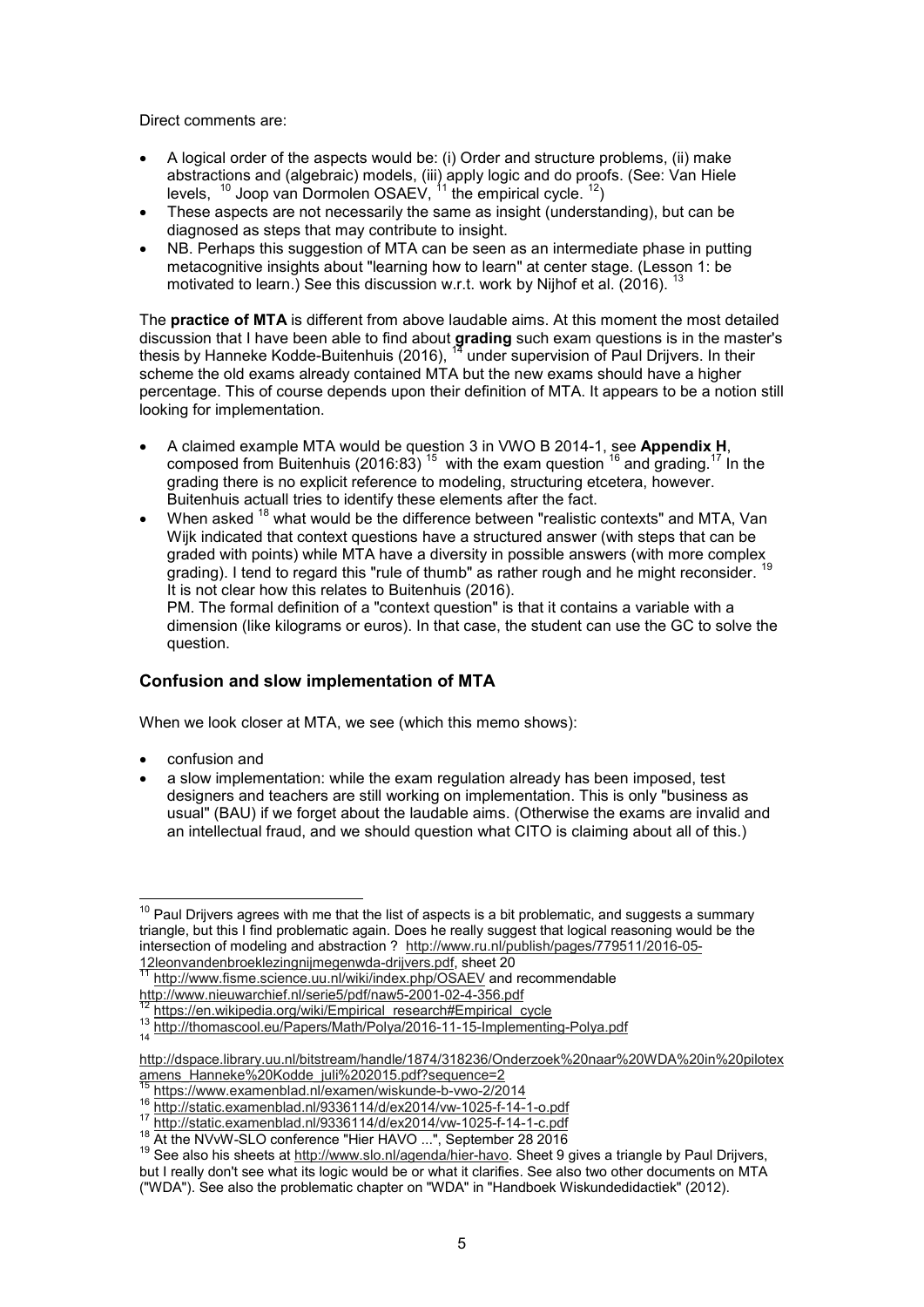## **Definition and testing of insight**

We better establish what we mean by insight.

The objective of "let students think" was already known with the thesis by Pierre van Hiele (1957), *"De problematiek van het inzicht".* <sup>20</sup> His thesis meant:

- (i) The end to the traditional teaching of Euclid in Euclid's manner.
- (ii) Henceforth a reliance on the Van Hiele levels of understanding (going from concrete to abstract, or, in levels: going from concreteness, to informal formulas, to formal formulas).  $^{21}$
- (iii) The Van Hiele levels are a key discovery in epistemology.  $^{22}$  Unfortunately, it is seldomly recognised that the Van Hiele levels have such key position.
- (iv) A bit implicit: Learning also goes from vague to precise.
- (v) There are basically two types (extremes) of questions: Either exercises of what is already known and that allow one to practice or master what is known, or questions and problems that are chosen to support a *level shift* to a higher level of understanding (insight). (Exercising without insight would be drilling.)
- (vi) Within the learning process, ordening is a basic step. This has evolved into the Joop van Dormolen OSAEV process. <sup>24</sup>
- (vii) It is important to define the concepts (so that also students understand what is expected): abstraction means: leaving out aspects. (Not "something higher".)  $^{25}$

Van Hiele remarked that we test insight by presenting students with a new (type of) problem. See Table 1, right column.

- It would be helpful for students to know whether they have acquired that insight. Thus, provide them with such options for personal tests.
- But, insight is not something that you can develop a reasonable expectation about, and prepare for. Thus insight should not be part of the final examination in the national curriculum.
- Insight shows in the grade point average (GPA), and e.g. in (scientific) articles that researchers can write.
- One cannot say "the student did the test well because he or she showed insight" because it might as well be that the student was only lucky or happened to read a (better) book on the subject. (Testing is not an invitation to cheat.)
- There is a difference between insight and the **aspects** claimed for MTA. While insight would not be in the final exam, perhaps elements of aspects of MTA can still be included. This is a **valid approach** indeed. Like: Does the student give a structured list of properties ? Does the student present a model (define it as such, develop it properly, apply it as a model) ? These might seem to be a valid addition to the test on *knowledge* and *skill* (while we do not test *attitude* either). Unfortunately, cTWO does not provide teachers and test designers with tools to translate the laudable aims into practice.

 $\overline{a}$ 

http://www.fisme.science.uu.nl/wiki/index.php/OSAEV

<sup>&</sup>lt;sup>20</sup> https://en.wikipedia.org/wiki/Van\_Hiele\_model

<sup>&</sup>lt;sup>21</sup> https://boycottholland.wordpress.com/2015/09/08/pierre-van-hiele-and-epistemology

https://boycottholland.wordpress.com/2015/09/08/pierre-van-hiele-and-epistemology

<sup>&</sup>lt;sup>23</sup> See below for the misrepresentation in "realistic mathematics education" (RME), and see how Ben Wilbrink catalogues Van Hiele as part of RME: http://thomascool.eu/Papers/Math/2015-09-15-Breachby-Jan-van-de-Craats-and-Ben-Wilbrink-wrt-scientific-integrity.html

<sup>25</sup> https://boycottholland.wordpress.com/2015/05/23/abstraction-vs-eugene-wigner-edward-frenkel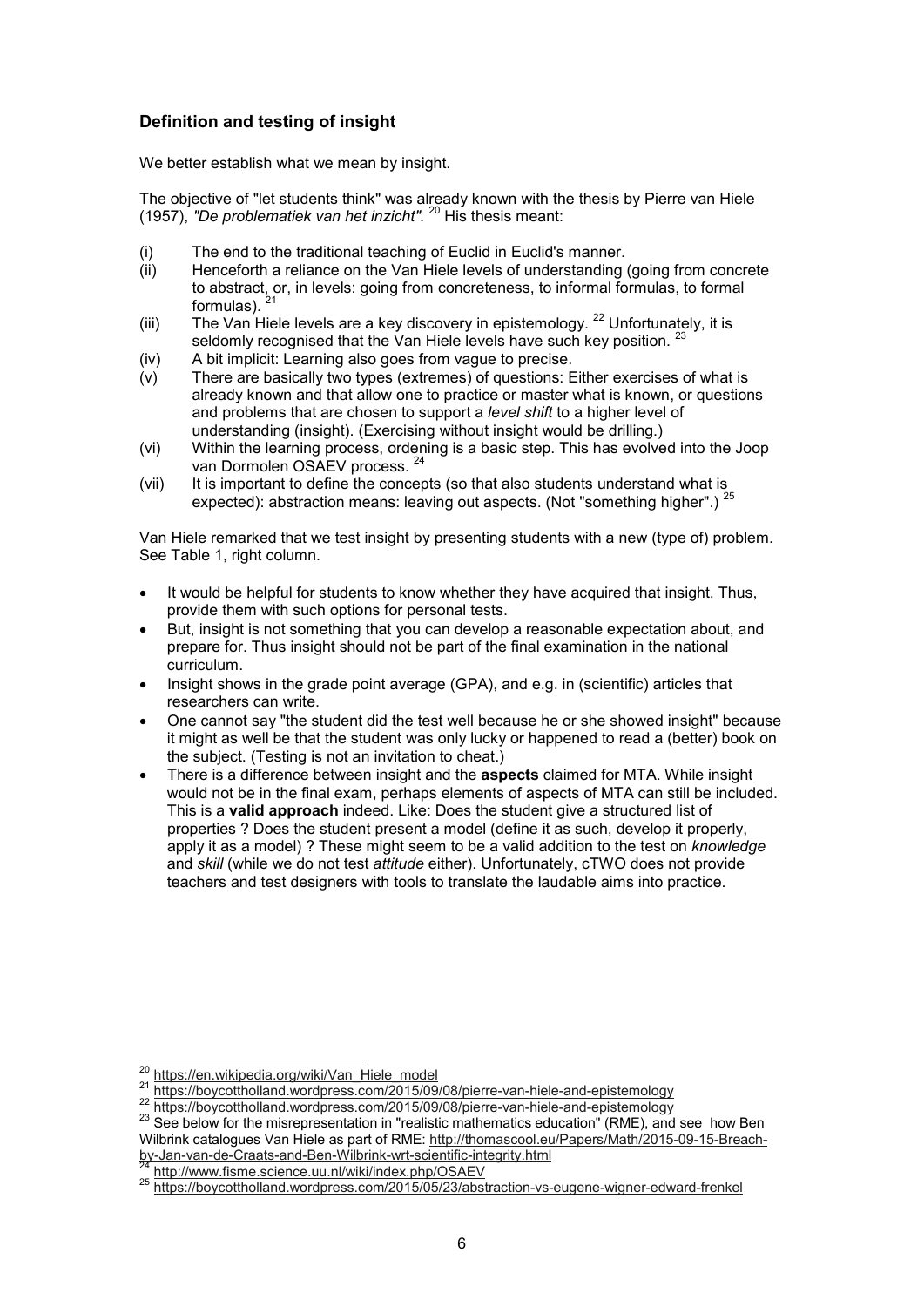#### **Crucial misunderstandings and math war in Holland**

Perhaps we should be glad that there is a continued effort at implementation of age-old objectives of teaching for insight. Education is working with (young) people and we can assume that this will never be perfect or finished.

However, we can still observe some misunderstanding about what the Van Hiele theory actually means.

- Apparently we are still suffering from Freudenthal's malconduct.  $^{26}$
- At the website of the *Freudenthal Head in the Clouds Realistic Mathematics Institute* (FHCRMI) there is a worrying discussion with various confusions of the *relationship of MTA and "21st century skills",* with a more or less implicit link to "realistic mathematics education" (RME) itself.

It is also useful to be aware of the "math war" in Holland between "realistic mathematics education" (RME) and "traditional mathematics education" (TME). This is not about the aims of teaching but about didactics or the method of teaching. These are *ideologies* since there is no scientific corroboration or interest in this. There is also the *scientific* approach, that I have been calling "neoclassical mathematics education" (NME), that finds that RME and TME do not present mathematics but only so-called "mathematics", that contains the wreckage of 5000 years of wrong didactics.

#### **Structure of this memo**

Let me discuss some problems with and questions about this MTA.

Before doing so, it appears enlightening: (1) to consider two examples of what would be MTA, (2) to recall why cTWO was created in 2004 (ten·two years ago) in the first place.

The two examples of MTA seem to be taken from the earlier programme. MTA might emphasize what cTWO considered useful in the past. (This fits the statistics in the Buitenhuis (2016) master thesis.)

We must first establish some *common notions* before we can discuss the examples.

Disclaimers are:

- Some of my didactic principles are: (1) Integration of language, graphics, numerical tables, formulas, (2) Van Hiele levels of understanding (from concrete to abstract, and from vague to precise), (3) Wise use of computer algebra,  $^{28}$   $^{29}$  (4) Agreement with students: mathematics is interesting and useful, but for science (e.g. econometrics) it is only one of the aspects and not something necessarily useful to specialise in (it depends upon one's preferences).
- I have spent only a limited amount of time on this notion of MTA. One reason is that the notion of MTA appears to be rather confused and problematic.

 $\overline{a}$ 

http://thomascool.eu/Papers/Math/Index.html

<sup>26</sup> https://arxiv.org/abs/1408.1930

<sup>&</sup>lt;sup>27</sup> http://www.fisme.science.uu.nl/wiki/index.php/21ste\_eeuwse\_vaardigheden\_en\_WDA's

<sup>&</sup>lt;sup>28</sup> "Elegance with Substance" (EWS) (2009, 2015) and "Conquest of the Plane" (COTP) (2011) and "A child wants nice and no mean numbers" (CWNN) (2015), see

<sup>29</sup> https://boycottholland.wordpress.com/2015/12/08/computer-algebra-is-a-revolution-but-21st-centuryskills-q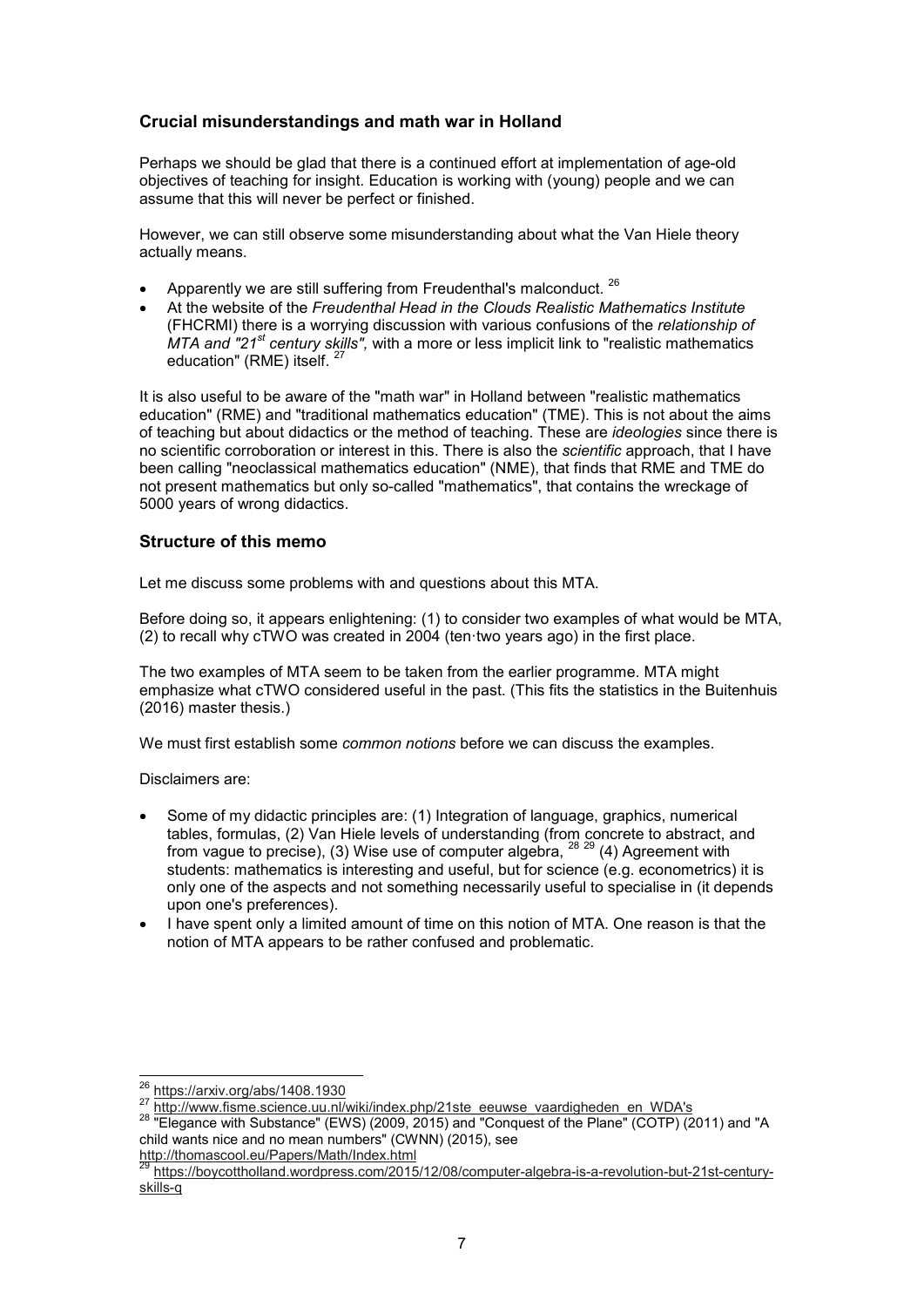## *Common notions: Van Hiele levels, science, applied and pure mathematics*

Relevant concepts are: 30

- (1) There are science, "applied mathematics" and "(pure) mathematics".
- (2) The defining property for *mathematics* is *deduction*, with definitions, theorems and proofs.
- (3) The working horse in theorem proving in highschool is: write down all that is given for the problem, *including* (this is the trick) *the assumption that the theorem is true*, then structure the information, and the pieces should drop together. (Research mathematics is more complex.)
- (4) The defining property for *mathematics education* are the Van Hiele levels, <sup>31</sup> that work from concrete to abstract, and from vague to precise, in which the first level is not chosen at random but targeted at the highest level of proofs. NB. In "realistic mathematics education" (RME) it is claimed that it respects the Van Hiele levels, but its notion of "realistic contexts" actually contain a confusion between concrete (before learning) and applied mathematics (after learning). Hans Freudenthal (1905-1990) was an abstract thinking mathematician and no trained or practicing teacher of mathematics.
- (5) *Knowledge transfer* (say from mathematics to physics) can only occur when there is knowledge in the first place. In mathematics, the knowledge consists of abstract theorems and proofs. The only way to gain that knowledge is to rise to the proper Van Hiele level. After that, the transfer becomes "applied mathematics". <sup>32</sup> See Table 1 for a key confusion. Beware however of mathematicians doing "applied mathematics", because they might not know about the relevant science, and create various disasters.
- (6) The notion of a *model* indeed seems an advance of the 1850s over the past. Euclidean and non-Euclidean geometry are models. The development of logic in the 1930s created more insight in model properties: systems of axioms have metamathematical properties, like completeness or whether they fit the intended application (say arithmetic).  $34$  For highschool education it is advisable to introduce students to thinking in terms of models. "What is the model that you use, why would you think that it applies to your problem, and what are actually the properties of that model ?" Scientific models differ from mathematical models. Scientific models might have rough definitions and be numerical, while mathematicians claim that their models would be pure and perfect. In school education we are still busy with the level transitions from concrete to abstract with Euclid and Descartes as the highest level.

(a) My impression is that the idea of modeling now is dropped into this basket without much thought (but I did not delve into what is said about this aspect).

(b) However, when you are modeling, then you are modeling something. For RME, they call this "context". <sup>35</sup> However, we should not confuse the *misuse of contexts*, about which there is criticism, and the *valid use of cases* that one wishes to model.

 $\overline{a}$ 

<sup>33</sup> http://www.thomascool.eu/Papers/VTFD/Index.html and Dutch

http://thomascool.eu/Thomas/Nederlands/Wetenschap/Artikelen/2013-02-14- PasOpMetWiskundeOverVerkiezingen.html

<sup>&</sup>lt;sup>30</sup> https://boycottholland.wordpress.com/2016/01/24/graphical-displays-about-the-math-war

<sup>31</sup> https://en.wikipedia.org/wiki/Van\_Hiele\_model

<sup>&</sup>lt;sup>32</sup> It would be different in trade school, when the students might not be interested in the highest Van Hiele level, but do want to learn how to calculate VAT and so on. This is a different teaching objective than at VWO and HAVO.<br><sup>33</sup> http://

 $34$  Potentially, this might be seen as one level higher than what Van Hiele called the highest level of abstraction: Euclidean geometry. However, at that level, we might return to base, argue that Euclidean and Non-Euclidean geometry are at the concrete level, and then proceed in steps to more abstract metamathematical properties and theorems.

 $^{\rm 35}$  "Essentieel in het modelleren is de rol van de context, waar het wiskundig model een min of meer adequate beschrijving van moet geven." p3, http://www.slo.nl/downloads/2014/onderwijzen-en-toetsenvan-wiskundige-denkactiviteiten.pdf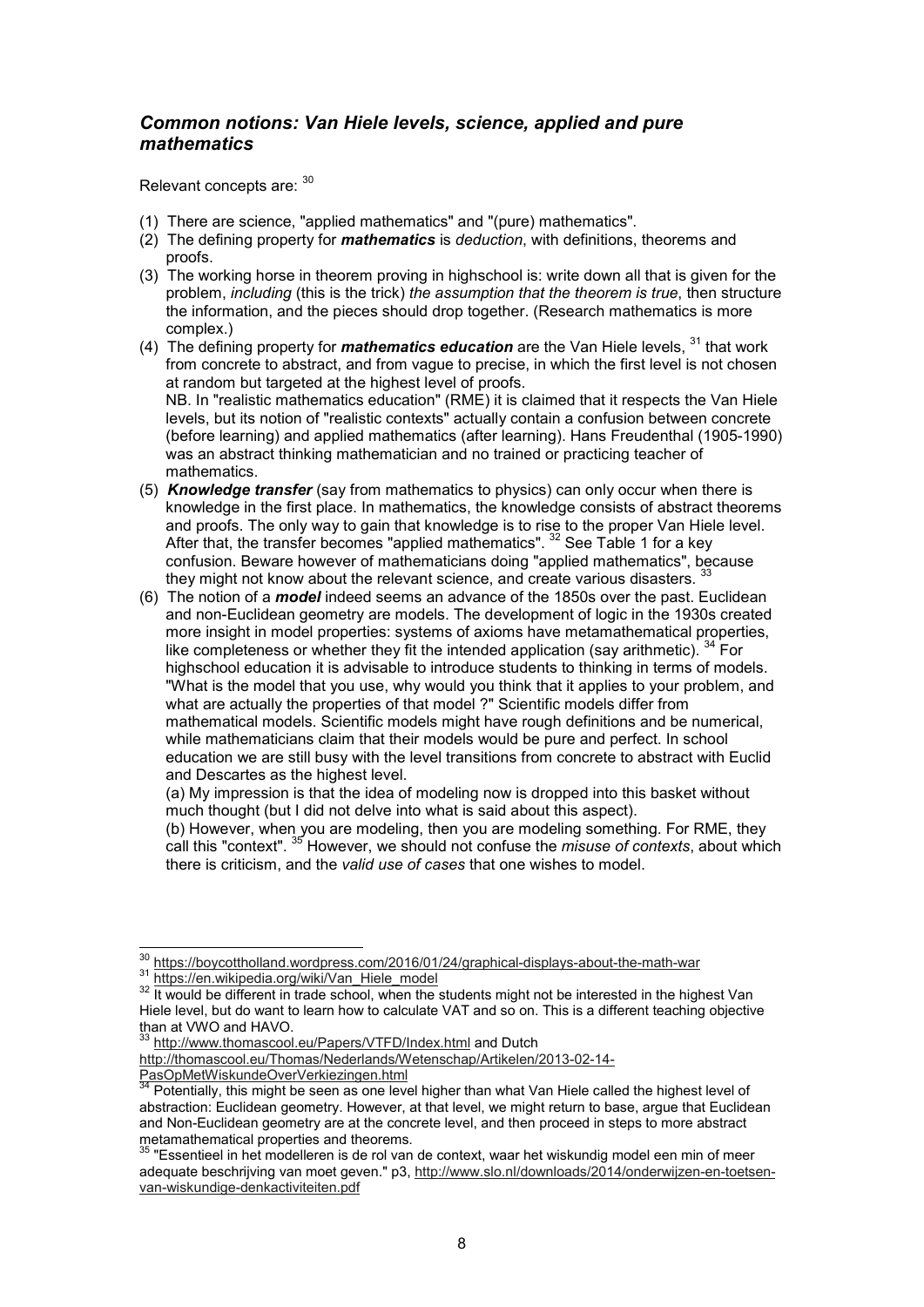#### **Table 1. First mathematics, then applications (FMTA): Proper versus so-called "FMTA"**

| So-called "FMTA"                      | <b>Proper FMTA</b>                              |
|---------------------------------------|-------------------------------------------------|
|                                       | Use a problem to tease interest. This can be a  |
|                                       | pure or applied issue, depending upon the aim.  |
| Introducting mathematics concepts and | Introduce concepts and techniques, also with    |
| techniques                            | reference to the problem.                       |
| <b>Exercises</b>                      | Develop the mathematical core.                  |
| Application                           | Application: show how the original problem is   |
|                                       | tackled using the new tools.                    |
|                                       | Eexercises on the mathematical core.            |
|                                       | Test the command of mathematics with a new      |
|                                       | application.                                    |
|                                       | Return to the value of mathematics as a way to  |
|                                       | establish certainty in knowledge. ("Mathesis" = |
|                                       | "What is learned".) Distinguish the context of  |
|                                       | discovery from the context of formalising as    |
|                                       | definition, theorem, proof.                     |

## *Example 1: Line of sight*

In this video,  $36\,37$  Jos Tolboom (SLO) presents the notion of MTA and gives "a problem", also calling it "an example". He does not explicitly state that this is an example of an MTA, but I presume this from the context.

The question (minute 1:40): "How far can you look on Earth ?"

He confirms that the answer starts with structuring, and that abstraction sets in early. One takes a circle (no mountains and such). Subsequently, there quickly arises a model. Key mathematical properties are that the line of sight *z* is a tangent, that such a tangent is perpendicular to the radius *r*, and that there is the Pythagorean theorem. The rest is algebra, with formulas and solution method. He regards it as "logic and proof" to see the effect of different lengths *l*.

#### **Figure 1. Line of sight, drawing and formula**

$$
r^2 + z^2 = (r+1)^2
$$



Tolboom suggests (minute 3:15) that one "looks up" the radius of Earth *r*, plugs in the length of the person *l*, and then can find *z*, which is the answer to the question.

His *intention* with this video (closing statement) is to show that *all aspects of MTA are included* in this "small example".

 $\overline{a}$ <sup>36</sup> https://youtu.be/0l9hrFHNw3Q?t=193

<sup>&</sup>lt;sup>37</sup> http://www.platformwiskunde.nl/onderwijs\_examenprogrammas\_vanaf\_2015.htm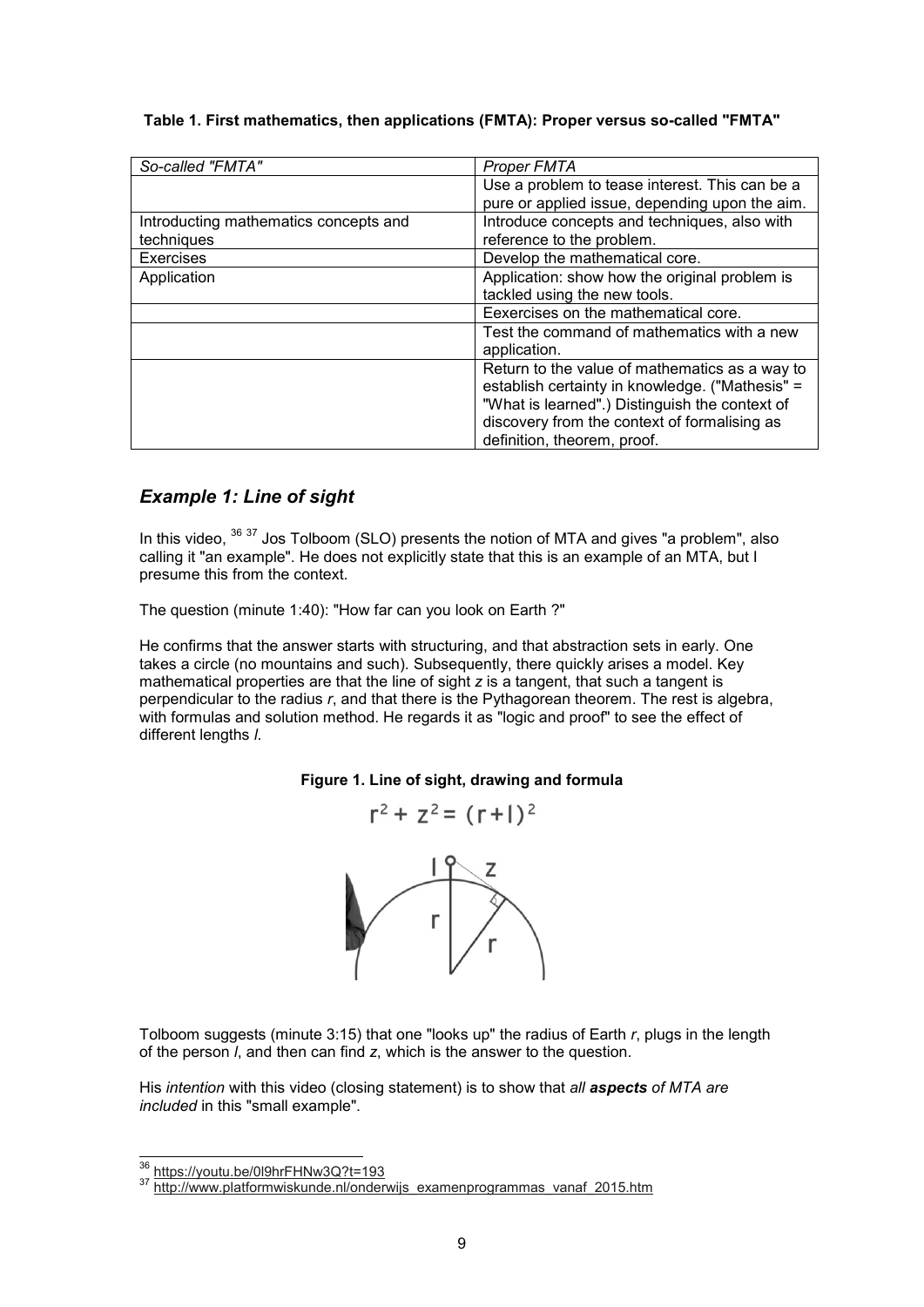Perhaps this purpose is well served, though one might discuss the aspect of logic and proof.

However, if this is an example of MTA, then: *is it a good way to teach mathematics* ?<sup>38</sup>

Some critical comments are:

- (1) "How far can you look on Earth ?" is an (applied) science (or engineering) question, taken from geodesy.<sup>39</sup> The answer depends upon the local situation, e.g. whether you are on a mountain or in valley, or in fog, and who you actually are (and can use a telescope). A student might apologise for not being able to calculate the proper distance along the curvature but only find an estimate on a *line of sight* using Newtonian physics in which light is not affected by gravity. For (applied) science, reality matters, and for mathematics one abstracts from reality. Potentially, the student takes a Flat Earth as a fair approximation, and then *z* depends upon other parameters: and why would this not be a good model for the purposes of *mathematical thinking* ? (In this case, one might also look upward, into the universe, but we are assuming that it would be clear from context that one intends to look at the horizon.)
- (2) "How far can you look on Earth *on average* ?" is an (applied) science question too, and calls attention to what you are averaging for: locations, circumstances, people ? We should not confuse *generalisation* with *abstraction. <sup>40</sup>*
- (3) For highschool, we might take (1) and (2) as the basic Van Hiele level. Since the purpose is a mathematics and no physics class, the case would be taken as a *"framing",* say for at most 2 minutes at the beginning of class (more than in the video).
- (4) For highschool, we would take the definitions, theorems and proofs of tangency, perpendicularity and the Pythagorean Theorem as the highest Van Hiele level.
- (5) For highschool, we would take an intermediate Van Hiele level as the case in which students can "understand" the model as *given* in **Figure 1**, use the theorems, and do the algebra, to answer questions like "solve for *z* given *r* and *l*". (A student can use the Pythagorean Theorem without being able to prove it, e.g. having forgotten the proof from when it was presented.)
- (6) It is a choice *within "applied mathematics"* to reduce the complexity in (1) and (2) to such a *mathematical model,* that we can apply (4), for a model as in (5). This is a very particular choice. There is nothing in the question "How far can you look on Earth ?" itself that suggests that *this particular choice for the model* must be made. It is a scientific fact that Earth has seas, mountains, vallies, clouds and fog. It is not obvious how to abstract from these. (How did they determine Earth's radius in wikipedia ? An estimate of masses and densities might make an estimate of volume, and result in an estimated sphere. Or, did they use some average circumference divided by  $Θ = 2π$ ?) But lines of sight might still be hampered by the average cloud. Also recall the option of a Flat Earth. Thus, it is a discussion *within "applied mathematics"* that this particular model serves the purposes of the exercise.
- (7) Thus, there is no information in the question itself *that one can use an estimate* of *r*. A student confronted with the question "How far can you look on Earth ?" without this additional piece of information that *r* can be taken *as given* would be lost. (Getting information about a value of *r* or merely "assume that *r* is known" would be an indication as well about how to proceed with modeling.)
- (8) A better question for testing on mathematics is: "Assume that the Earth is a perfect sphere. You are standing on that sphere. You have perfect vision and nothing obstructs your view. You have measured your *line of sight* to the horizon. What is the radius of that sphere, given these data ?" $41$ This question has the same *intended* mathematical content, and removes the noise from

 $\overline{a}$  $\frac{38}{10}$  It is a question whether this example has been used in the pilots and how it worked for students. <sup>39</sup> https://en.wikipedia.org/wiki/Geodesy

<sup>40</sup> https://boycottholland.wordpress.com/2015/09/03/pierre-van-hiele-and-stellan-ohlsson

<sup>41</sup> (i) Notice the shift of focus. (ii) The concept of "line of sight" might need an explanation. One might say "like the bird flies" but birds tend to follow the curvature of the Earth too. One might refer to light but see Newton vs Einstein, and thus one needs to explain that this involves a line segment. (iii) Do not ask "Give the radius of that sphere", for any number then would suffice, and the answer really concerns the relation. A question like "Give the best estimate of the radius" would involve estimation while this concerns a pure algebraic outcome.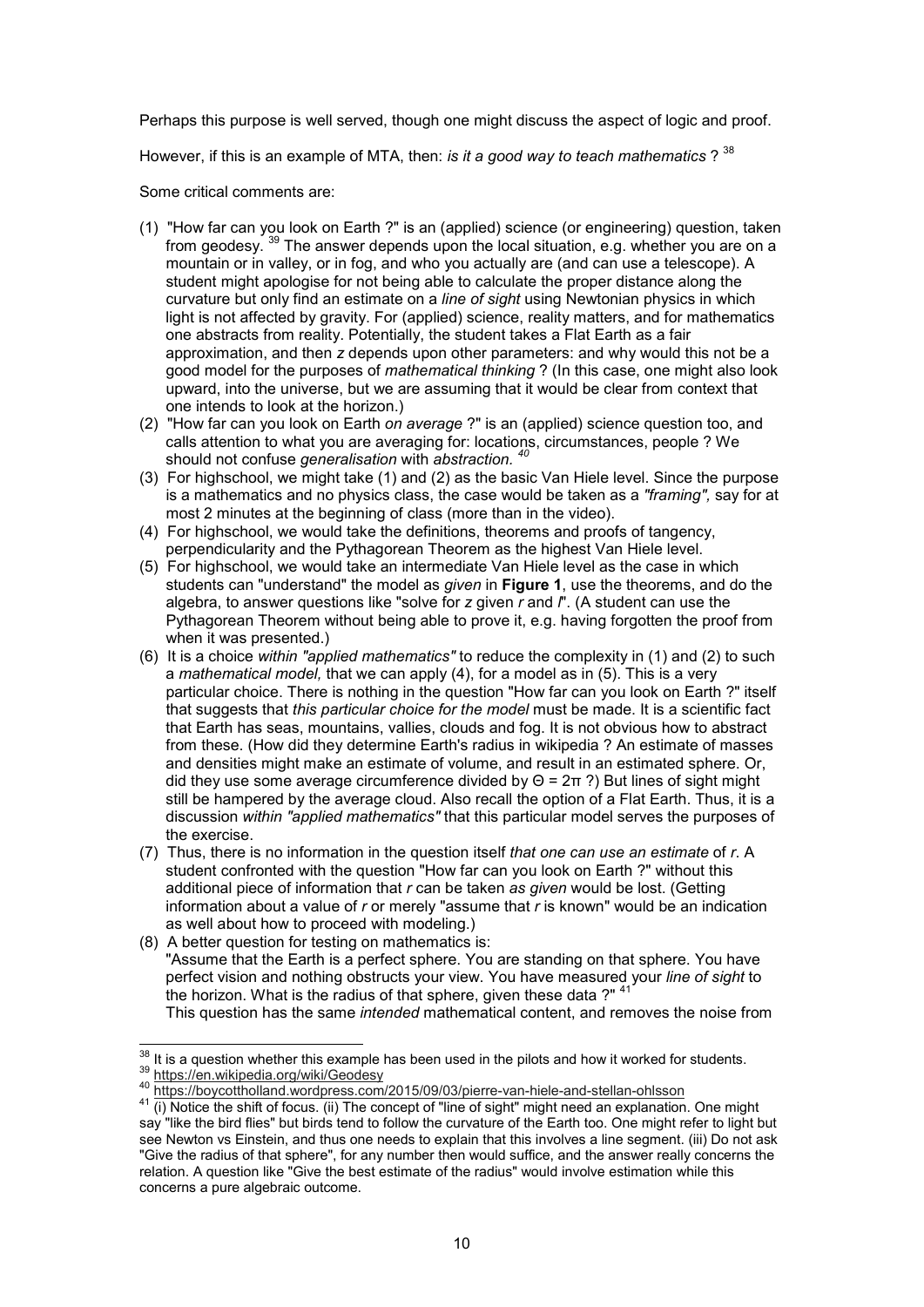(1), (2), (6), (7) and the issue of looking upwards into the universe. One doesn't assume that the radius of Earth is given, but one uses the notion that one can measure how far one can look.

- (9) A subsequent question is: "Can this model in (8) be used for estimating the radius of the real Earth ?" Its answer would be that it might be an instance of applied mathematics but insufficient for (applied) science.
- (10) Observe that MTA apparently wants that students are able to introduce key variables *r, l* and *z.* This assumption is maintained in the "better question" in (8). It is still an issue whether this is wise. There are two learning goals:
	- (a) introducing variables,

(b) making a useful model with those variables.

It is definitely *science* to do both (a) and (b). Only (b) would be proper (*deductive*) mathematics (with given conditions so that it is not science).

If one wants to test (b) only, for this particular model, then the question would be: "Assume that the Earth is a perfect sphere with radius *r*. You are standing on that sphere, with your eyes at height *l*. You have perfect vision and nothing obstructs your view. Your *line of sight* to the horizon has length *z*. What is the radius of that sphere, given these data ?"

- (11) (i) The latter would be a mathematical question, using a proper Van Hiele context. The idea is that the context would help the student to make the transition from the basic Van Hiele level to the intermediate Van Hiele level. Teaching would be about: what do those variables mean, how would you draw them, how do they hang together, what properties do you know about them and their relations ? (ii) The student can only answer the question by making a mental image and possibily support it by a drawing like **Figure 1**. For this, the student must create the line segments for *r, l* and *z.* Thus there is a serious aspect of *creation* involved.
- (12) However, when (a) is included in the question having (8) instead of (10) then the mathematical examiner requires that the student can also *create* the very variables. A competent quantitative student will remember the properties of a *sphere,* and introduce the variable *r,* and work from there. However, one should not test (b) by also including (a) as a possible bottleneck.

Of course, in mathematical modeling one can introduce variables. But I reject the idea that the question "How far can you look on Earth ?" *as such* can be used to test mathematical competence on both (a) and (b).

Overall, my suggestion is that there should at least be a separate chapter with explanation, training and testing on (a), i.e. learning to interprete texts quantitatively and introducing variables, and a chapter on (b), using a model, *before* combining (a) and (b).

(13) Overall, this example context presumes the mathematical theorems in (4), and thus can be seen as "applied mathematics", in which mathematical results are applied to the real world. The very question "How far can you look on Earth ?" is a teaser only, see (3). The test question format, with (8) more complex than (10), comes at late stage of use. The example thus can be used at different stages in education for different *though limited* purposes.

In Van Hiele's approach, (10) is a concrete example  $42$  (and (8) more opaque), that allows one to stimulate a level transition towards abstract theorems and proofs in (4). Obviously, this is what mathematics is about: working towards theorems and proofs.

The question "How far can you look on Earth ?" suffers from the same confusion as "realistic mathematics education" (RME). Van Hiele's argument (that learning is from concrete to abstract) is misinterpreted as the argument that learning should start with "realistic contexts". 43

- (a) Concreteness (before learning) is confused with applied mathematics (after learning).
- (b) For Van Hiele the cases should be concrete, and targeted at a level transition, while "realistic contexts" are given often *with distractions*, also with the arguments about

j

 $^{42}$  It is concrete, in that it helps students understand how the situation arises. Why would one extend the radius with some length *l,* and then draw a tangent from there ? Without this context, the problem as such seems without content, and thus, for many, without interest.

 $^{43}$  "Conquest of the Plane" (2011) Chapter 15.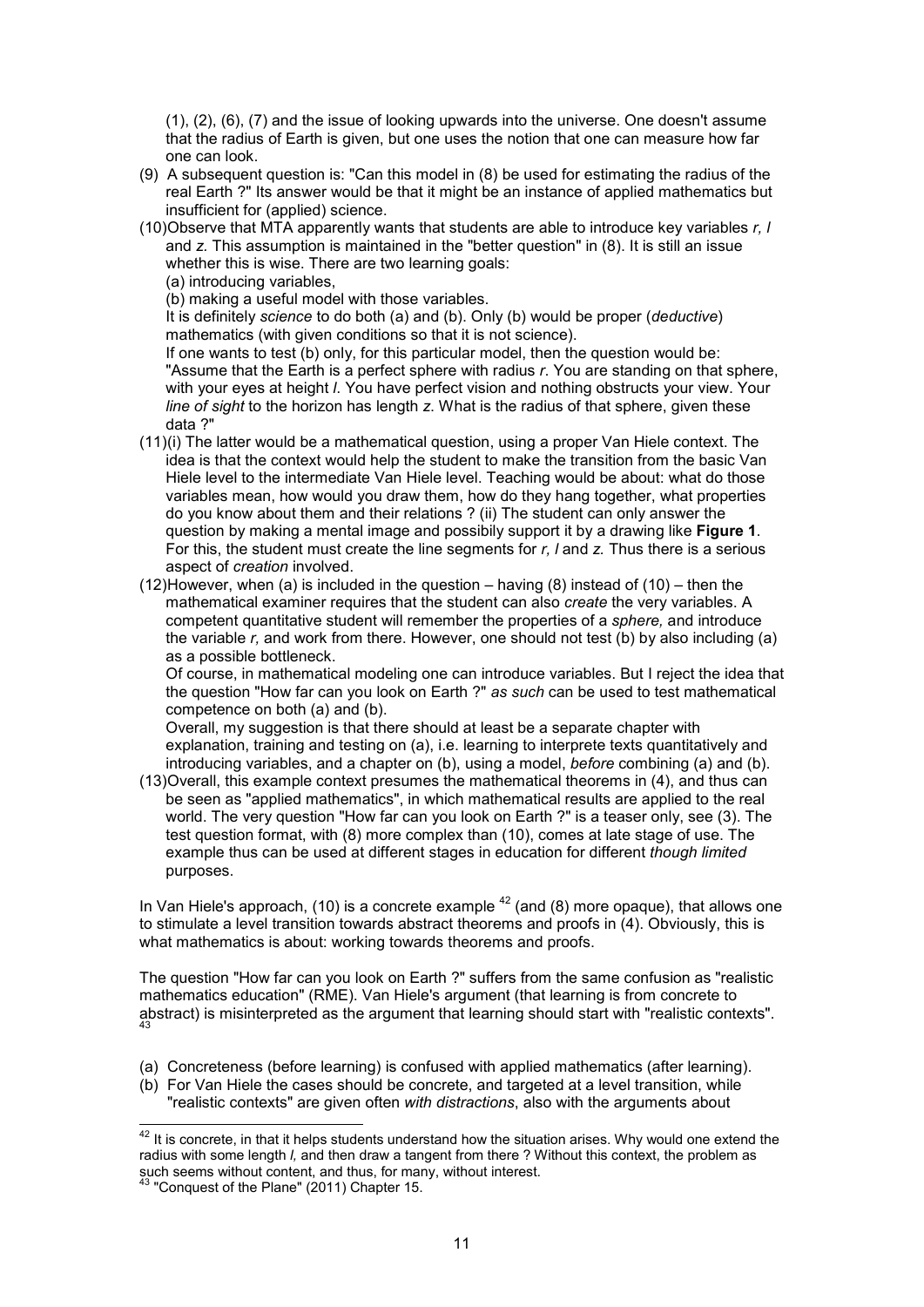making students feel at home and about "knowledge transfer" (what is learned in mathematics can also be applied elsewere, e.g. physics): and thus need not be targeted at level transition.

The question "How far can you look on Earth ?" is a question from geodesy, and at best one of applied mathematics (after learning). It can be used as a teaser (before learning) as in (3), but not as a concrete stepping stone for a Van Hiele level transition. For such, the question must be edited as we have seen.

This example of MTA thus apparently contains all aspects of MTA, but is didactically confused, at least, if it were intended for application in class. No doubt, students in class might enjoy watching the video and see how mathematics can be applied, but then we are speaking about (3), and it gives away all the answers, likely without having them think deeply.

If the question is intended as a test question, then the aspects that Tolboom recognises in the video must be linked to scores in the grading. Till now this is lacking.

If the video is intended as a suggestion to teachers how to handle the MTA, then it lacks the discussion above, and would suffice only as an overview.

## *Example 2: Equal perpendicular line segments in a circle*

Peter van Wijk (SLO), presents various MTA, of which this sheet 4, with Figure 2 and question: "Calculate *x*." <sup>44</sup> <sup>45</sup>

**Figure 2. Calculate** *x*



# Voorbeeld

Bereken x

Some comments are:

j

(1) It is not stated or indicated that the vertical line segment *x* is at half of the horizontal *x.* For its proper purpose, one would require double dashes on both sides. Potentially, the designer might have thought that this might give away too much information. Students actually solving this will simply assume this, seduced by the symmetry in the drawing. Still, if they would not make a distinction between making an assumption and using a certainty (a *given*), then they would be in error.

<sup>&</sup>lt;sup>44</sup> http://www.slo.nl/agenda/hier-havo

<sup>45</sup> http://downloads.slo.nl/Documenten/Presentatie%20Peter%20van%20Wijk.pdf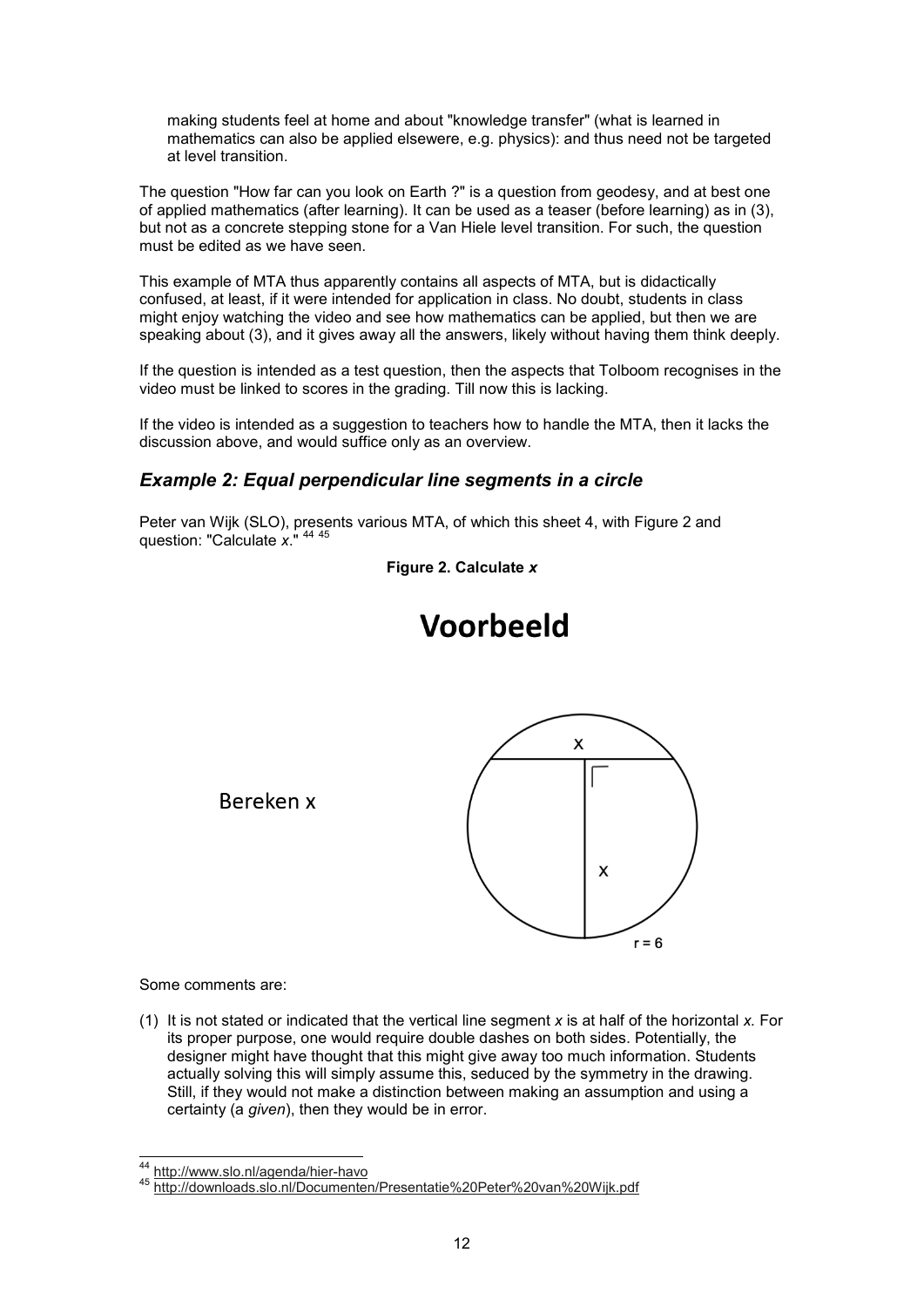- (2) The mentioning of *r* serves to indicate that the figure is a circle. (There is also some help provided by the very mentioning of *r* rather than saying that it is a circle.)
- (3) This question can be presented to students who already have the Pythagorean theorem and who have learned about substitution, or conversely. What is tested here really ?
- (4) This question has no context, though the *r* = 6 and "calculate" eliminate its pure mathematical potential. (At this level, this calculation should no longer be a mathematical challenge. It is no interesting result. Perhaps it is interesting to see whether students can solve the problem and still have energy to do a proper calculation ?) (Merely mentioning the right answer should not earn points since one must show the steps.)
- (5) The mathematical core is the *existence proof* that such a situation is possible: Find the relation between *x* and the size of the circle (the radius). A question is: "Prove that *x* depends upon the size of the circle, and determine the actual relationship with a formula." This does't mention *r.* The proof would consist of giving the formula and showing that it holds for any circle, i.e. that *r* is an independent variable. A more abstract question is: "There is a theorem on this. Find the theorem and prove it."
- (6) Thus, the question would be applied mathematics if it would test the command of the Pythagorean Theorem and substitution, or it would be at the intermediate Van Hiele level if it is intended for a level transition towards formal reasoning. Perhaps MTA have this ambiguity by themselves ? However, it is not clear to me what the next step towards formal reasoning would be, and thus is seems more like applied mathematics.
- (7) The student must create a line segment *r* from the center to one of the horizontal endpoints. Subsequently there must be a new variable  $y = x - r$  to enter into the Pythagorean Theorem. (i) The introduction of a variable is a key step, now not in text but in geometry. This is very similar to the proof of Thales' Theorem, in which one must also draw a radius and then label the angles (and then use isoscelesness rather that the Pythagorean Theorem). The introduction of variables in problems of geometry seems easier and more natural than the introduction of variables for text questions (as in Example 1), that only later are translated into geometry. That this seems simpler might be from training of the teacher. We should be able to test whether it makes a difference when the vertical *x* is replaced with part *r* and part *x* – *r.* (ii) Potentially there are other solution approaches but I have not tried.
- (8) Calculation issues, like checking an outcome using other data (like the given value of *r*), might be tested here too, but potentially other questions are more suited for such.

*This is rather plain old (analytic) geometry.* Not in the explicit form of *definitions, theorem, proof,* but still with that (hidden) structure. This question was also possible in the old programme, even though analytic geometry was no explicit objective. In the past, we might have had:

"Given is a circle that contains two equal line segments of length *x,* that are perpendicular, with one at half of the other of these line segments. A theorem is that such a situation is possible, and that *x* depends upon the size of the circle. Prove that theorem and determine the actual relationship with a formula. See the drawing. Use *r* for the radius." More words indeed. This perhaps indicates that MTA might be a matter of putting more emphasis on this type of question, but in a loose manner, without explicit *definition, theorem, proof*. Perhaps the mentioning of a "theorem" kills curiousity, while "calculate" kindles the interest how this can be done ? For aspiring mathematicians it would work conversely.

It would be a suggestion to present students with the two variants, and let them discuss how they differ, so that they grow aware that a problem can be presented in various ways, giving "different models" to approach a situation. In such a situation, a teacher could also explain why mathematics has tended historically to prefer the *definition, theorem, proof* format.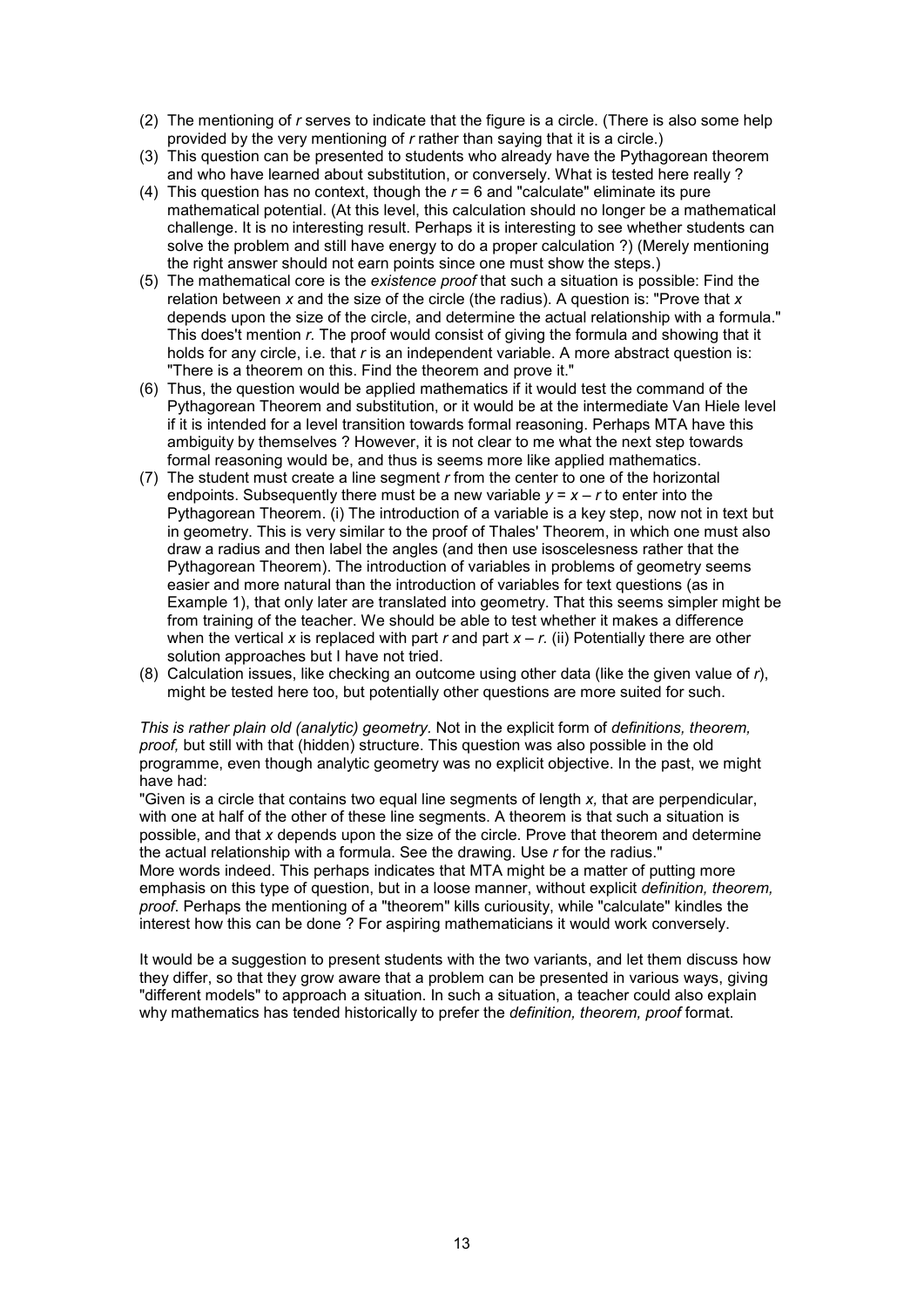## *Origin and timeline of cTWO: failing skills in arithmetic and algebra*

Around 2004 there was concern about dwindling competence in mathematics. Had the highschool diploma been degraded ? Universities and colleges complained about the competence in algebra and even in arithmetic, and created their own entrance examinations.  $^{\rm 46}$  In Holland, the idea is that secondary (SE) exit exam automatically should provide a tertiary (TE) entry. Thus a commission cTWO was created.

Somehow, they did not focus on the problem that was observed, but they decided to create a new curriculum. Or, perhaps, a new curriculum was already planned, and this was included.

- One potential cause was the reliance on the graphic calculator (GC). Secondary education (SE) might not maintain what students had already learned in elementary school (PE).
- Another potential cause was that students didn't actually learn arithmetic in primary education anyway, <sup>48</sup> so that secondary schools were forced to use the CG. Thus a SLO commission (Meijerink) was created with a report in 2008, and a KNAW commission (Lenstra) was created with a report in 2009.
- Around 2004, "realistic mathematics education" (RME) started getting criticism from "traditional mathematics education" (TME). <sup>50</sup> A key criticism was that RME uses **context questions** that rely on verbal understanding and that do not focus on mathematics itself. Below, we will discuss that RME and TME appear to be **ideologies and not science**. There actually is a "math war". <sup>51 52</sup> This war continues to this day, as is also expressed by Henk Broer (2015:28), chairmain of the mathematics section at KNAW. <sup>53</sup> <sup>54</sup> Since a few years I have been labeling the **scientific approach** as "neoclassical mathematics education" (NME). 55
- Problems with new "profiles" and the protest that cTWO did not really solve the gap between SE and TE caused the minister of education to create a "resonsansgroep" in 2006-2007, headed by Jan van de Craats.  $^{\rm 56}$   $^{\rm 57}$

For the timeline:

j

- A commission headed by Jeroen Dijsselbloem concluded in 2008 that the government determines *What* must be learned and that teachers decide *How* this is done. <sup>58</sup>
- Following the report Meijerink of 2008, the minister of education decided to create a separate **arithmetic test ("rekentoets")** for all "streams", including secondary

 $^{\rm 46}$  Universities and colleges may not be so quick to act. The problem had been festering for years. Universities and colleges already had entrance examinations for students with deficient preparations. Thus they simply decided that these examinations would apply to all students. However, taking this "simple decision" was actually quite a step, both psychologically and bureaucratically.

<sup>47</sup> This document http://downloads.slo.nl/Repository/afstemming-wiskunde-natuurkunde-tweede-fase.pdf p67-68 gives a warm support for the (wise) use of the GC. Its Appendix 11 has been copied in this document below as **Appendix E.** In my analysis, education should have adopted computer algebra already around 1995. The present delay of 16-20 years however is a blink in the history of human civilisation.

<sup>48</sup> http://www.nieuwarchief.nl/serie5/pdf/naw5-2007-08-2-132.pdf

<sup>49</sup> http://www.nieuwarchief.nl/serie5/pdf/naw5-2010-11-3-173.pdf

<sup>50</sup> http://www.nieuwarchic...ni/ochoc/paintings.com/2016/01/24/graphical-displays-about-the-math-war

<sup>&</sup>lt;sup>51</sup> https://en.wikipedia.org/wiki/Math\_wars

http://vorige.nrc.nl//opinie/article2039486.ece/Realistisch\_rekenen\_niet\_goed\_Kinderen\_presteren\_juist **beter Saillant detail: Diederik Stapel is one of the signatories.** 

http://www.math.rug.nl/~broer/uploads/Main/grede.pdf

<sup>54</sup> http://thomascool.eu/Papers/AardigeGetallen/2016-10-05-Afscheidsrede-Henk-Broer-en-diens-KNAW-sectie-voorzitterschap.pdf

<sup>55</sup> https://boycottholland.wordpress.com/2016/01/24/graphical-displays-about-the-math-war

<sup>56</sup> https://staff.science.uva.nl/j.vandecraats/resonansgroep.htm

<sup>57</sup> http://thomascool.eu/Papers/Math/2015-09-15-Breach-by-Jan-van-de-Craats-and-Ben-Wilbrink-wrtscientific-integrity.html

https://nl.wikipedia.org/wiki/Parlementair\_onderzoek\_onderwijsvernieuwingen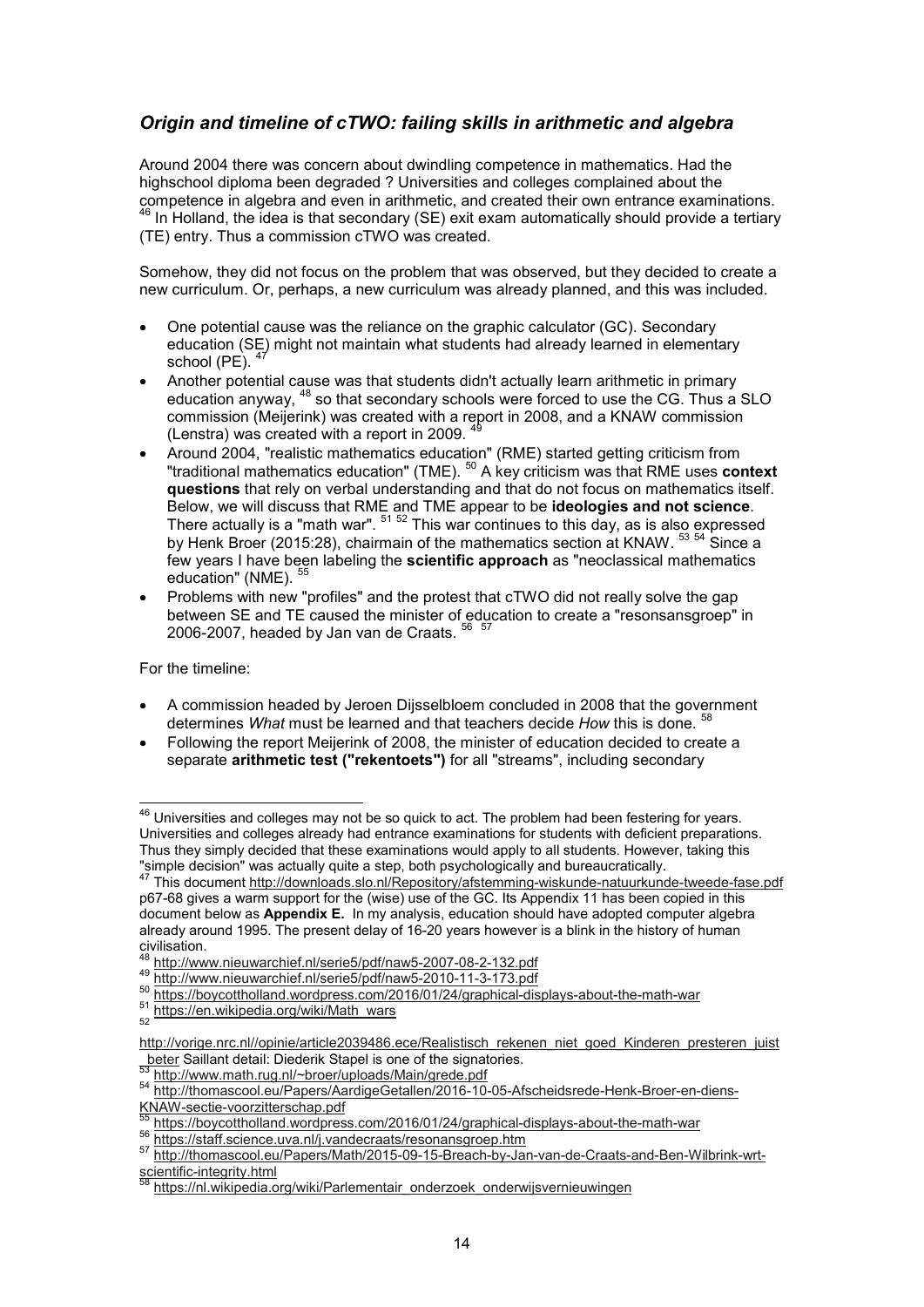education.<sup>59</sup> The latter was a political decision and against the preference of SE teachers. The test appears to be a continuous drama. Pre-university students are doing well but might not need the test anyway. Pre-college students are not doing well but might only lack "motivation". The drama is with the trade schools (MBO). The problem actually lies in primary education, see the following.

- The KNAW report of 2009 on arithmetic in primary education claimed that they could see no statistical difference in the results between "realistic mathematics education" (RME) and "traditional mathematics education" (TME). *This interpretation must have been important for cTWO's view on RME versus TME.* However, psychometricians working for the KNAW report of 2009 conducted an invalid test, did not spot the true problem, and breached integrity of science by refusing to answer to relevant questions.  $60$  For arithmetic in primary education (PE), traditional algorithms are important for algebra later in secondary education  $\widetilde{\mathsf{S}}(S)$ .  $^{61}$  We can only suppose that cTWO would have looked differently at the issue of RME versus TME, if and when KNAW in 2009 would have reported that it could see a difference on this issue. This particular finding applies for the transfer from PE to SE, but this would have given an alert for the transfer from SE to TE.
- $\bullet$  The idea of cTWO was to start in 2010 but there was delay.  $^{62}$   $^{63}$  One aspect of the delay is that the issue of arithmetic apparently wasn't solved in 2010 and still features as a *separate test* on arithmetic in the new exams (though not part of the cTWO package).
- I myself started publishing on mathematics education from 2008 onwards, starting with an advice for a parliamentarian enquiry and the creation of a "Simon Stevin Institute". Thus **there were at least 4 years in 2008-2012 during which my results might have had some influence on cTWO and the current mathematics education programme.** 64 This is relevant to observe, for I wondered whether I might only have had the simple bad luck of presenting innovation while everyone else was focussed on the cTWO programme. However, there has been ample time to respond. Also, this influence was directly blocked. <sup>65</sup> Also, Parliament asks for mathematics (the *What*) but my diagnosis is that it gets so-called "mathematics". My analysis in 2009 also pointed to another deficiency in the KNAW 2009 report, namely the treatment of fractions and the pronunciation of numbers. Since 2015 there is also the diagnosis about the error by the psychometricians.

## *Problem 1. No news on aims, so the crux lies in implementation ?*

Problem 1 with MTA is that its aim of insight is an *age-old objective*. Indeed, we can read that cTWO claims that there is nothing new under the sun. Thus, why the *hyberbole* on *new* ?

Subsequently, *some* drilling is useful. Once you understand the tables of multiplication, it still is useful to put them to memory, for you really need to have this automated when you want to work at ease on more complex problems later on. Also, one must learn the algorithms of arithmetic in PE so that one can do algebra in SE. It is less clear though what these dependencies are between SE and TE. Once you understand the quadratic function then it is useful to do some drilling, to reduce memory overload for more complex issues.

Perhaps the advance by cTWO lies in the *reformulation* and *more explicit targeting* ? However, why would this be so ? Is cTWO's argument that earlier authors were not clear enough ? If it already was a target for earlier programmes, then the real advance should rather come from *implementation*.

<sup>&</sup>lt;sup>59</sup> http://www.taalenrekenen.nl/referentiekader/betekenis/FAQ/voortgezet

<sup>60</sup> http://thomascool.eu/Papers/Math/CWI-Leiden/2016-09-30-Letter-to-CWI-anonimised.pdf

<sup>61</sup> https://boycottholland.wordpress.com/2015/12/18/algebra-is-a-troubling-word

<sup>62</sup> http://www.nieuwarchief.nl/serie5/pdf/naw5-2009-10-1-029.pdf

<sup>63</sup> http://www.trouw.nl/tr/nl/5009/Archief/article/detail/1874375/2011/04/13/Hoezo-eigenlijk-

wiskunde.dhtml This article mistakes mathematicians as also competent in mathematics education and teaching. These however are quite different specialisations.

<sup>&</sup>lt;sup>64</sup> http://www.thomascool.eu/Papers/Math/2009-10-15-Reacties.pdf

<sup>65</sup> http://thomascool.eu/Papers/Math/2013-02-06-Colignatus-nav-cTWO-Eindrapport.html or pdf at http://thomascool.eu/Papers/Math/2013-02-06-Colignatus-nav-cTWO-Eindrapport.pdf

https://boycottholland.wordpress.com/2016/04/24/teaching-quadratic-functions-re-engineered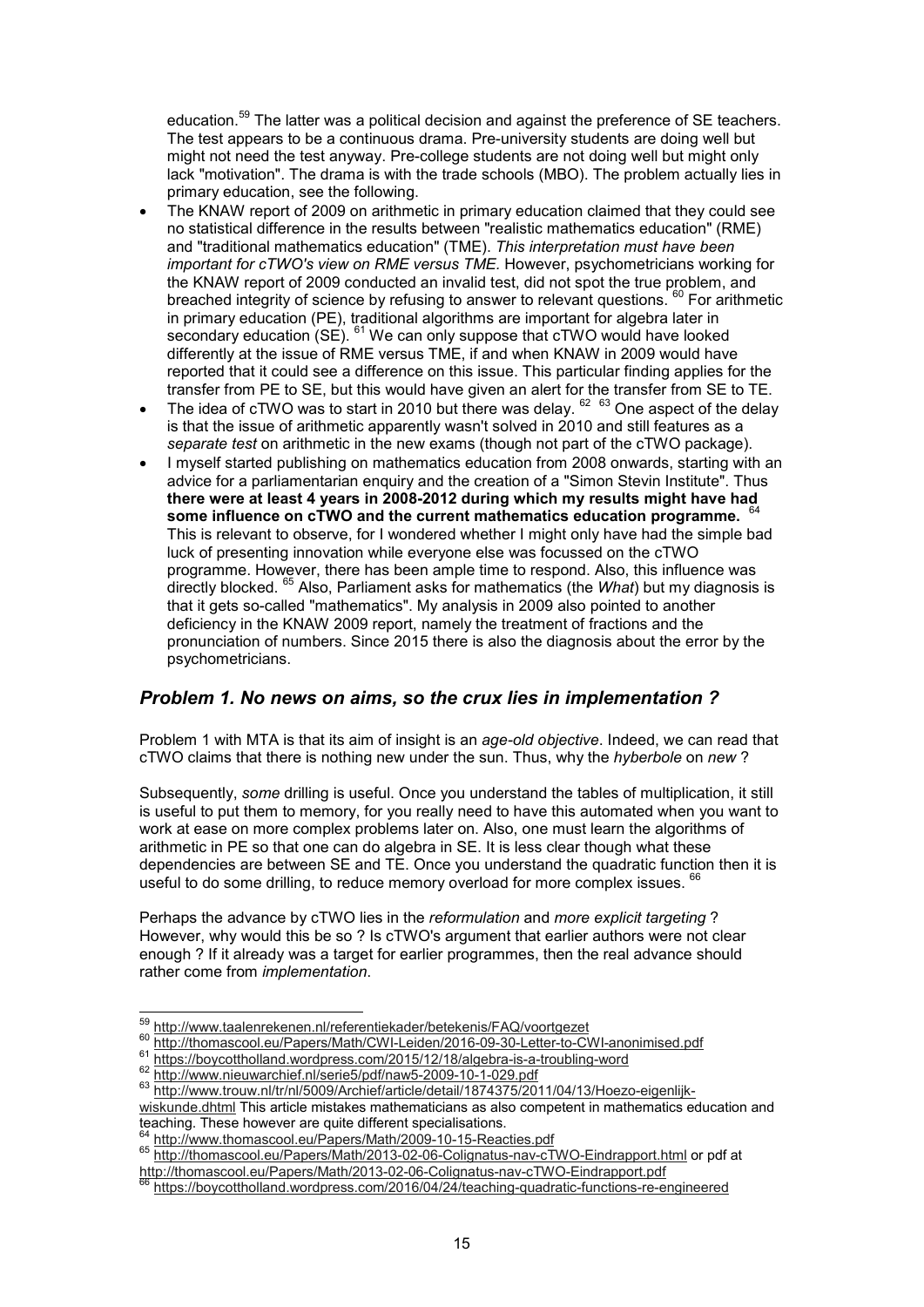But the implementation is not so strong.

There are still various documents in 2016 *explaining to teachers* - as if they would not know how to teach mathematics – "how MTA are done and how MTA help in thinking mathematically". Really ? Did these authors not read Van Hiele or Van Dormolen ?

The aspects claimed for MTA – ordering, modeling, logic – might partly be didactics and partly be valid extensions of the learning goals of knowledge, skill and attitude. But we don't see them developed. There are examples of MTA but not how they are graded (on these aspects of MTA). Buitenhuis (2016) is a first effort at creating clarity, but not necessarily convincing.

The true situation might be different. Very likely, the new programme came about *partly* as a *compromise* between different groups, like RME and TME. They could agree on aims but less on implementation. The article in Trouw referred to above is indicative.  $67$  Perhaps some interviews with key agents could confirm this. (Preferably by a parliamentarian enquiry.)

Also, the real problem in mathematics education is rather the difference between mathematics and "mathematics", see neoclassical mathematics education (NME). But when you are warring with one-another then it is difficult to see other things.

## *Problem 2. The order of aspects or competences*

cTWO presents the aspects or compentences in the order of (algebraic) modelling, ordening / structuring, analytical thinking and problem solving, manipulating formulas, abstraction, and logical reasoning and proving.

However, an order that makes more sense for the empirical sciences <sup>68</sup> and the Van Hiele levels of understanding are: (i) ordening / structuring, abstraction, (ii) (algebraic) modelling, manipulating formulas, and (iii) logical reasoning and proving. Let me refer also, as said, to Van Dormolen, OSAEV.

The whole might be called analytical thinking and problem solving. (This is not to be confused with the names of analytic vs synthetic geometry.)

## *Problem 3. The name is self-contradictory*

I regard *thinking* as opposed to *doing*. Sit on your hands and think about an issue before you start acting.

Now, however, there is a "think-activity". (And this would be something for mathematics, that requires thought-eye-hand co-ordination when dealing with texts, graphics, tables and formulas.)

An **oxymoron** has self-contradiction<sup>70</sup> but wikipedia claims that there might be a concealed point of truth.<sup>71</sup> For us it suffices to say that the term is self-contradictory.

My impression is that the cTWO-people who thought up the phrase "MTA", or allowed this expression, have little sensitivity for language.

However, the issue is not really one of linguistic sensitivity.

When the aim is age-old, then there is no need for a new label. It would suffice to use the old labels, and every teacher would know what one is referring to.

<sup>&</sup>lt;sup>67</sup> http://www.trouw.nl/tr/nl/5009/Archief/article/detail/1874375/2011/04/13/Hoezo-eigenlijk-<u>wiskunde.dhtml</u>

<sup>&</sup>lt;sup>68</sup> https://en.wikipedia.org/wiki/Empirical\_research#Empirical\_cycle

<sup>69</sup> http://www.fisme.science.uu.nl/wiki/index.php/OSAEV

<sup>70</sup> http://www.merriam-webster.com/dictionary/oxymoron

<sup>71</sup> https://en.wikipedia.org/wiki/Oxymoron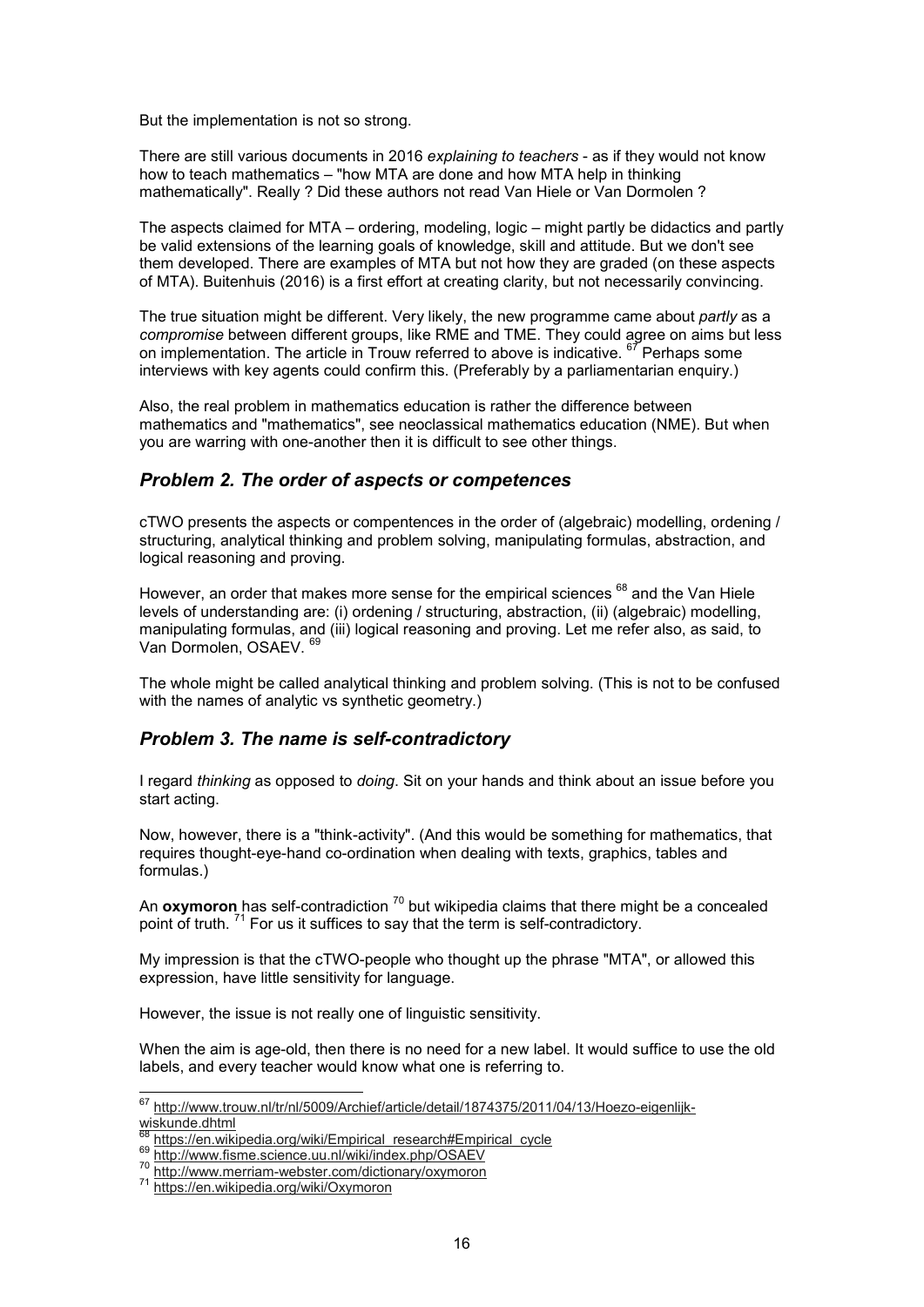For example: less reliance on the GC and more time for thinking (with pen and paper).

Thus, the very fact of a new name (remarkable because of its self-contradiction) suggests that something else is happening.

## *Problem 4. The math war in Holland. MTA looks like the use of contexts in "realistic mathematics education" (RME)*

MTA looks very much like the use of contexts in "realistic mathematics education" (RME).

Indicative is this text on page 34 of "*Rijk aan betekenis*" (2007). <sup>72</sup>

"Deze kijk op de rol van contexten sluit aan bij de **theorie van realistisch wiskundeonderwijs,** die de afgelopen decennia in Nederland school heeft gemaakt, maar waarvan de verwezenlijking in de praktijk van het voortgezet onderwijs weerbarstig blijkt te zijn. Ook correspondeert deze visie op het gebruik van contexten met de zogeheten context-concept benadering, die bij de huidige vernieuwing van de **exacte vakken** als uitgangspunt dient. Daarnaast wijzen ook onderzoekers op het belang van wat 'situated cognition' wordt genoemd (Noss en Hoyles, 1996)." [My emphases]

Observe that MTA is actually alternative to the structured approach in Table 1, right column:

- applied mathematics
- proper mathematics, with deduction and proving theorems
- Van Hiele level transitions using adequate problems.

A possibility is that cTWO doesn't like the first two since they do not fit the RME ideology, and that both cTWO and RME are confused about the Van Hiele level transitions.

A possibility is that ideologues of RME in cTWO want to defend the use of "realistic contexts" against the criticism of TME ideologues also in cTWO. Perhaps the TME reasoned: let them have their context, as long as the exams get tougher ?

My fear is that MTA can be understood as a ploy from RME to simply *rename* the contexts, and sell the same ideology but now under this new name of MTA. When you introduce a new name as something that you want to do, *then you don't have to say what you don't want to do*. (When you don't like to go to Madrid, you can say positively: Let us go to Paris !) In that case the TME have been sleeping (or thinking abstractly and not realistically).

Also, a new term, presented from a position of power, forces everyone to use that term, also in criticism, so that many people (outside the core circle) might think that it really is about something. Researchers feel themselves forced to look into the use of the new term to see whether the term really means something. When a term becomes worn-out, then it is easier for people to disregard it, since they know that it is rather obsolete. But a new term for the same obsolete idea gives it a new life.

**NB 1.** Everyone can observe that there is a "math war" <sup>73</sup> between RME and TME. These are not scientific positions but derive from ideology. This war actually exists also in other countries, e.g. see the issue on "*reform math*" <sup>74</sup> <sup>75</sup> and e.g. the case of Jo Boaler. <sup>76</sup> <sup>77</sup> <sup>78</sup> <sup>79</sup>

<sup>&</sup>lt;sup>72</sup> http://www.fi.uu.nl/ctwo/publicaties/docs/Rijkaanbetekenisweb.pdf

<sup>&</sup>lt;sup>73</sup> https://en.wikipedia.org/wiki/Math\_wars

http://opinionator.blogs.nytimes.com/2013/06/16/the-faulty-logic-of-the-math-wars/? r=0

<sup>75</sup> http://www.nychold.com

<sup>76</sup> http://www.howtolearn.com/2015/02/drilling-and-rote-memorization-is-less-effective-for-learning-math <sup>77</sup> https://educationrealist.wordpress.com/2013/01/16/jo-boalers-railside-study-the-schools-identified $rac{1}{\frac{1}{28}}$ kind-of

<sup>78</sup> https://gregashman.wordpress.com/2015/09/19/jo-boaler-is-wrong-about-multiplication-tables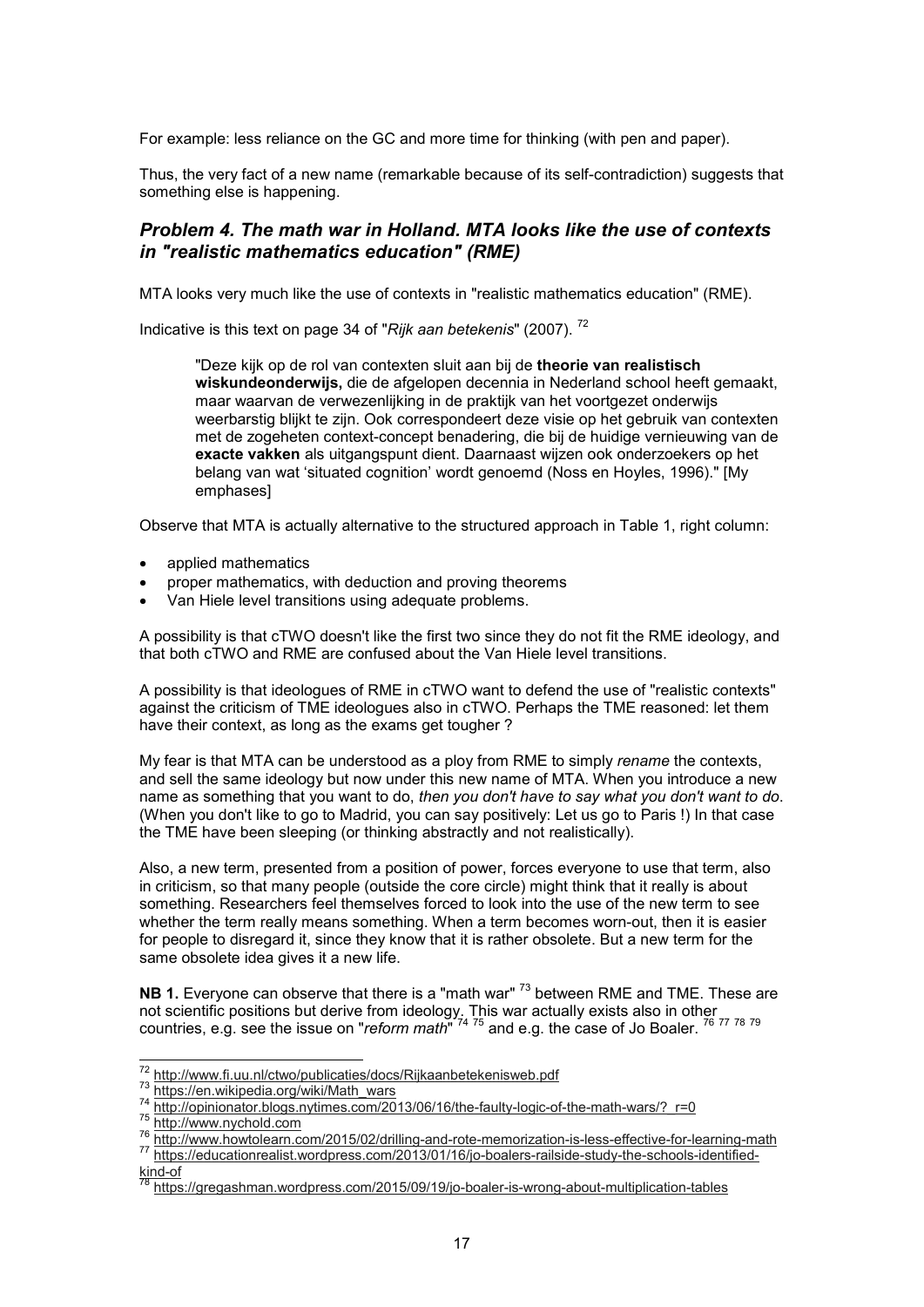- TME is an ideology of mostly mathematics professors who have no qualification for didactics in primary and secondary education.
- RME, with that particular name, is an ideology started from Hans Freudenthal (1905- 1990). He was an abstract thinking mathematics professor too, who saw his intellectual capacities for mathematics dwindling, who gave himself the choice to continue in either education or history, and who chose education. Freudenthal had no training in education or didactics, but joined up with pedagogues and educators who welcomed a mathematics professor who *apparently* was willing not to pose strict demands upon understanding, skills and attitude on mathematics in traditional manner. (Freudenthal's wife Suus Lutter introduced the Jenaplan schools in Holland.  $80\frac{81}{1}$ )
- Reform math. Obviously, it would give Freudenthal too much credit for causing the current world math war, and there will be various other influences in the various countries, giving the general label "reform math".
- However, it is useful to focus on RME since it has been developed as an ideology, with also a *Freudenthal Head in the Clouds Realistic Mathematics Institute* (FHCRMI), now at University of Utrecht, but as an ideological institute it should not be at a university.

**NB 2.** Above quote from page 34 refers to the use of contexts in the (exact) sciences (physics, biology, etcetera).

- This use of "contexts" by science education is logical, since they deal with science cases and not with mathematics. It is a logical fallacy that their use for science is presented as a corroboration for the didactics of mathematics. If the same linguistic expressions are used, then this is because of involvement of FHCRMI.
- FHCRMI has now merged with other STE into a University Utrecht institute for STEM. The sciences are easy victims for RME. They provide contexts, and they might like the attention of mathematics for their contexts. But *they are not qualified for mathematics education,* and are not able to diagnose that RME is an ideology and no science. Thus, they are unable to see how they are abused *by giving RME more credibility.* (Indeed, cTWO argues (with a fallacy) that their involvement is another proof for RME.)

**NB 3.** Above quote from page 34 refers to 'situated cognition' and Noss andd Hoyles (1996). 82 83 The statement seems like a *magical formula*. In a scientific text, one would explain the issue, and provide the reference for further study. Now cTWO presents a big mystery only, with the *simsalabim* of a reference. Fortunately, there is wikipedia – no source but a portal – that has this entry:  $84$ 

- "Situated cognition is a theory that posits that knowing is inseparable from doing, by arguing that all knowledge is situated in activity bound to social, cultural and physical contexts." (My example: Adults put in classroom seats start behaving as students.)
- Also: "(...) learning is seen in terms of an individual's increasingly effective performance across situations rather than in terms of an accumulation of knowledge (...)".
- However, that page does not refer to Noss and Hoyles (1996).

Thus, this appears to be an epistemological and / or psychological *theory*. It is not necessarily scientifically proven. It all depends how one defines thinking and acting. We should hope that cTWO does not take this theory for a fact, and that this is the basis of the new programme.

<sup>&</sup>lt;sup>79</sup> http://math.stanford.edu/~milgram/Jo-Boaler-reveals-attacks-AccusationsResponse-trans.html

<sup>&</sup>lt;sup>80</sup> https://nl.wikipedia.org/wiki/Suus\_Freudenthal-Lutter<br><sub>81</sub>

http://www.deoudrotterdammer.nl/archief/dou/2014/oudutrechterweek06\_2014/files/assets/common/dow nloads/page0001.pdf

<sup>82</sup> http://link.springer.com/book/10.1007%2F978-94-009-1696-8

<sup>83</sup> http://www.lkl.ac.uk/cms/index.php?option=com\_comprofiler&task=userProfile&user=108&Itemid=111

<sup>84</sup> https://en.wikipedia.org/wiki/Situated\_cognition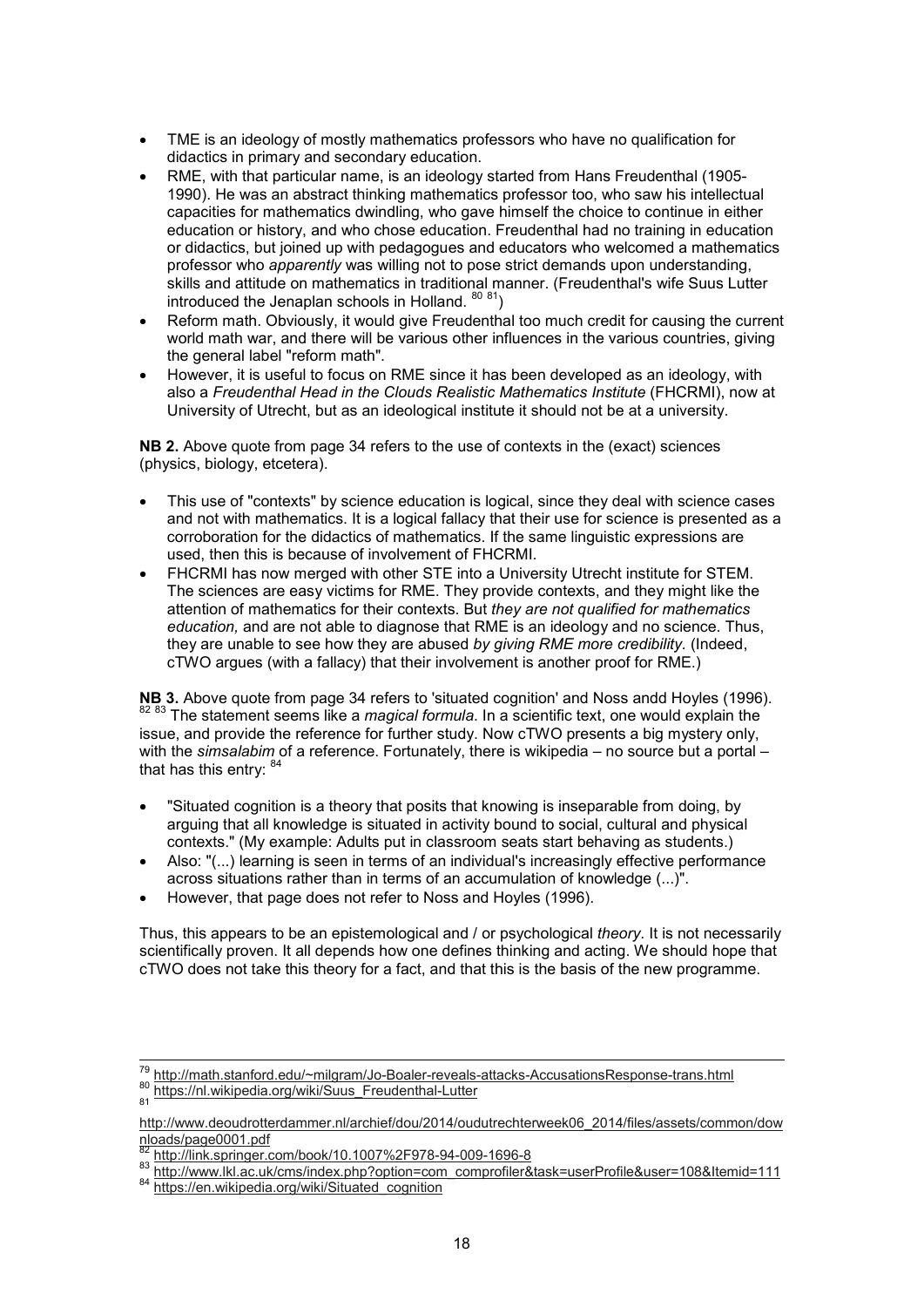**NB 4.** A new phrase on p35 is "authentic context". What is this ? **Ideologues** are apt at creating new phrases as if there would be a new idea, and if criticism on the ideology is outdated because there is this new term.

## *Problem 5. Testing doesn't appear to be testing*

#### **Overview**

Not only the design but also the testing of MTA is problematic.

There is a document by Anne van Streun (2014), on teaching and testing MTA. <sup>85</sup>

- Above, MTA has appeared to be a fairly confused concept. When Van Streun starts explaining *how to teach and test it*, then confusion increases.
- It also appears that cTWO presented its final report in 2012, while implementation is still being worked on.

The scheme of *design, pilots, final report* suggests that cTWO presents a completed package. However, there are *loose ends all-over.* Input and output cause too many questions. The *aims are confused,* the *exam criteria have not adequately been tested*.

- When you teach without knowing what will be tested, then this is unprofessional.
- When you design a national exam standard and don't know what will be tested, then this boggles the mind.
- This is not *evidence based education.* Again something is being introduced from some ideology without proper empirical testing first.
- This is not mathematics but "mathematics", see *Elegance with Substance* (2009, 2015).

This might actually be the way how national exam standards have been created in Holland traditionally, so that the participants in this process cannot imagine how to do things differently.

Potentially, the nitty gritty appears in the subsequent documents when examiners sit down and decide what they will actually be testing.

- However, why this layer of confusion, when supposedly the real documents should be found elsewhere ?
- If an examiner presents an exam question claiming that it tests MTA, *how are we to know for sure* ?
- Or will there be a declaration from a power position: "It is MTA because we exam question designers think it is." And then "take it or leave it" ?

#### **More confusion**

(1) On page 3, all of a sudden, without any substantiation, Van Streun declares, ex cathedra, that "problem solving" and "abstraction" would be the key notions.

"Bekijken we op enige afstand het gehele complex van wiskundige denkactiviteiten, dan valt op dat er twee hoofdlijnen zijn: probleemoplossen en abstraheren."

One can imagine that the MTA package is large so that one might desire a simplification, but why precisely these two ? Well, if MTA actually means problem solving with use of some abstraction (rather than cutting the knot, as Alexander the Great did), then Van Streun has merely paraphrased MTA. How are we to know ? Why can Dutch researchers in didactics of

 $^{85}$  "Onderwijzen en toetsen van wiskundige denkactiviteiten", http://www.slo.nl/downloads/2014/onderwijzen-en-toetsen-van-wiskundige-

denkactiviteiten.pdf/download

<sup>86</sup> http://www.slo.nl/organisatie/recentepublicaties/veranderdwiskundeonderwijs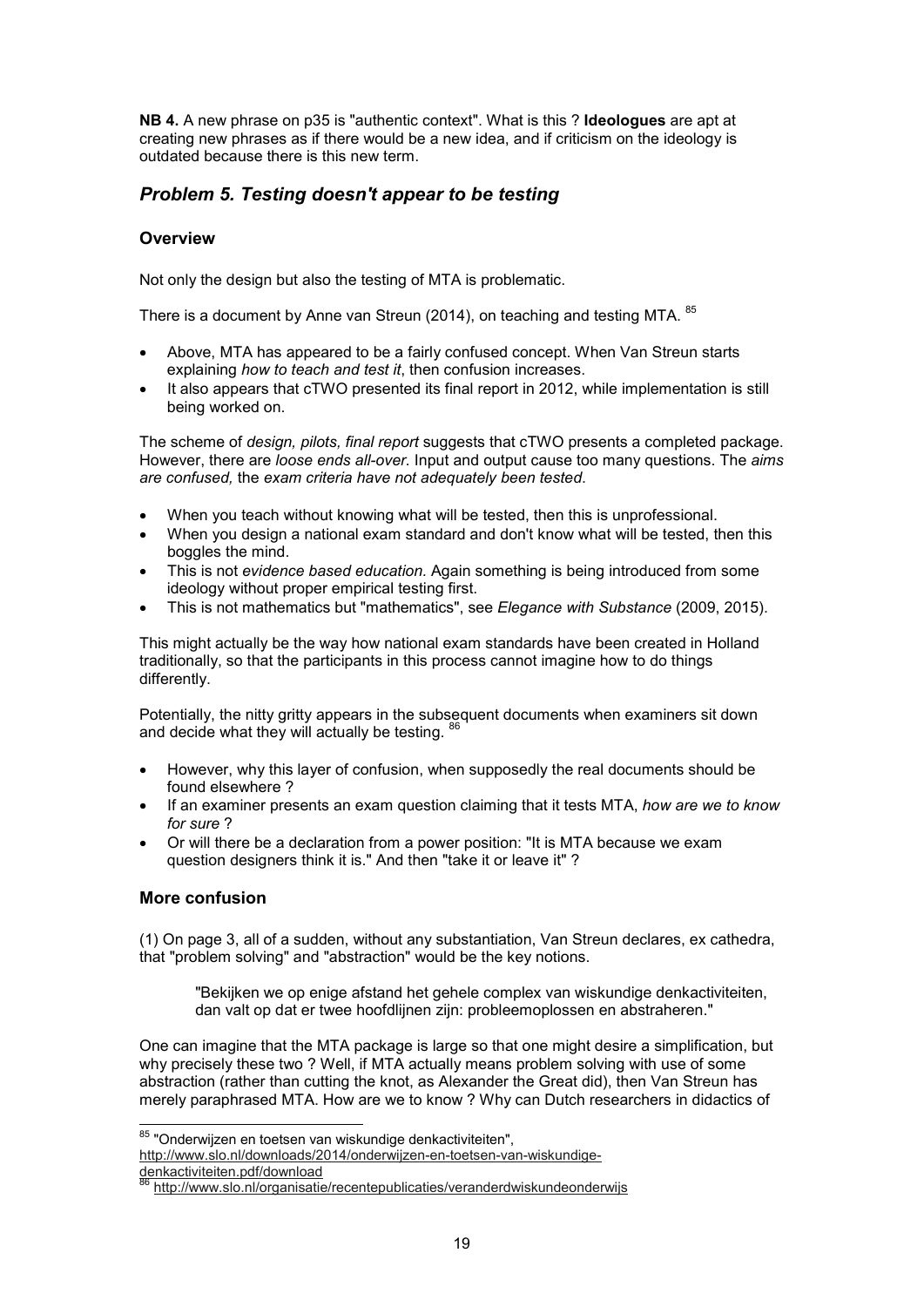mathematics not provide a clear definition of MTA *and* apply this consistently ? Is the notion *that you are defining highschool examination standards* not important enough to focus ?

(2) On page 8, it is explained that the earlier cTWO publications (earlier before this document of 2014) *are inadequate* for the design and testing with exam questions:

"De globale beschrijving van de zes typen WDA uit de documenten van de commissie Toekomst Wiskundeonderwijs (cTWO) geeft te weinig aanknopingspunten voor het ontwerpen van bijpassend onderwijs, het maken van geschikte opgaven en het opstellen van een toets of examen."

Thus cTWO in 2012 had only a rough idea, and also the pilots were fairly rough, so we are basically taking a splash into the deep water, where sharks swim ?

(3) It is claimed:

"Ondanks de grote mate van consensus over de beoogde meerwaarde van het wiskundeonderwijs is het in het verleden niet goed gelukt om dat in termen van eindexamenprogramma's tot uitdrukking te laten komen." (page 9).

Is that so ? It might well be that the exam programmes in the past were okay (check my gymnasium beta exam of 1972), but that the inflow from primary education got lower quality (though HAVO-VWO still take the most academically minded students), and that the main problem has been loss of quality in implementation (like the use of the GC). Where is the *proof* ? (A simple reference should suffice !)

(4) A problematic statement is:

"Het nieuwe woord wiskundige denkactiviteiten (WDA) dekt de verzameling van al die (lange termijn) onderwijsdoelen die de leerstofdoelen te boven gaan." (page 9).

Thus, (i) there are the aims that translate in lesson materials, (ii) MTA would *surpass* this (and not be in the lesson materials) ? Thus, students are tested on what they are not trained for ? It is okay when they don't know the questions themselves yet, but should they not have a reasonable expectation about what to expect, so that they can *prepare* ?

(5) Page 11 explains that the implementation *must still be developed*, *even though it already has been decided* that the examination will be on MTA (whatever that might be). There is no *implementation path* but only a *recommendation* of some general ideas:

"De nieuwe examenprogramma's maken het noodzakelijk om het lesgeven en toetsen in het Nederlandse wiskundeonderwijs opnieuw tegen het licht te houden. In hoofdstuk 4 worden de ervaringen puntsgewijs samengevat in de vorm van aanbevelingen."

Thus, it is up to teachers now to start *asking questions* to their students, so that they *start to think mathematically,* so that they can pass in the highschool exams in 2017 (HAVO) and 2018 (VWO).

This sounds like a rather irresponsible approach.

Potentially, the pilots have indicated how far examinators can go with designing questions that are labeled as MTA. This turns everything into an exercise in bureaucracy: *MTA is what the exam developers create as MTA.*

(6) A bit cynical: when students appear not to know something, and have to think longer, then it is taken as MTA. On page 27: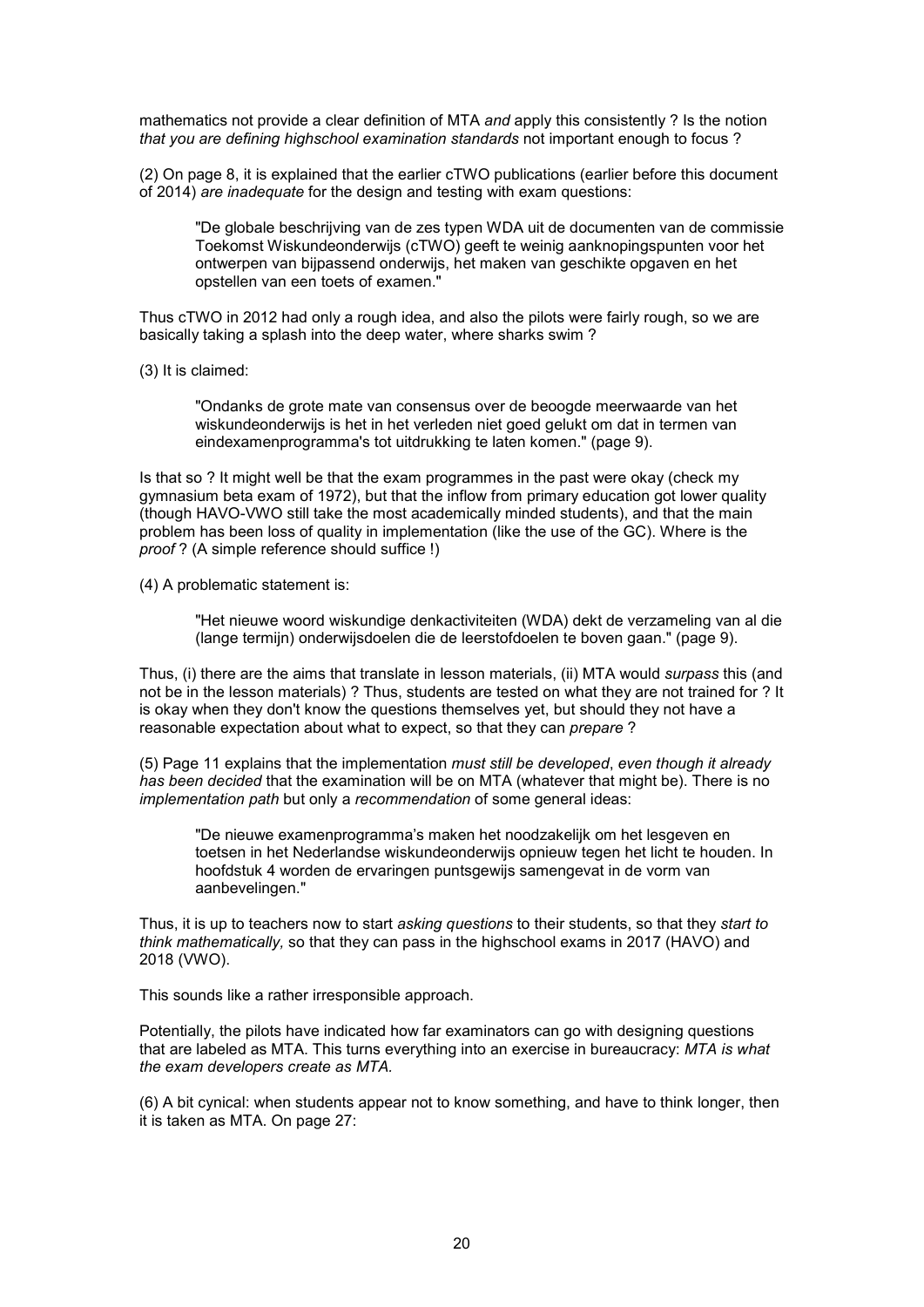"Veel leerlingen bleken niet de parate kennis te hebben van puntsymmetrie anders dan in de oorsprong en moesten daarom eerst uitvogelen wat dat concreet voor het te bewijzen betekende. Dus WDA."

(7) And so on. With such easy findings of confusion, it leads too far to see whether the argument is sound or whether there might be a deeper intellectual problem hidden perhaps.

#### **Chapter on testing doesn't discuss testing**

The reader expects to see a discussion on testing, but there is none of that. There is a rather superficial discussion of "example MTA questions", and key issues are not addressed.

(1) If a student *has been thinking,* which is the objective of MTA, but *hasn't found the result*, then the test still gives .... points ? (Fill in the blanks.)

Potentially, the questions would be so diverse, that each test question comes with *its own set* of possible point-earners, for which there would be no general rule. But should students not be able to *prepare* ?

(2) *How are you going to test structuring ?* Suppose that students want some information about what they will be tested about. You tell them that structuring is one of the skills. Thus, a student presents you with a list of items concerning the question, that indeed shows some structure. The structure is irrelevant for the solution, but the student doesn't know the solution, and is still "thinking on it". No points ?

(3) *How are you going to test modeling ?* If the student presents a model, but the model doesn't fit the intended interpretation, then perhaps the competence in modeling is okay, and the student earns some points ? For example, the intended interpretation is exponential growth, but the student provides a nice linear model, and has really thought about it. Now, is this a question about modeling, or is it actually a question about recognising exponential growth ?

(4) Mutatis mutandis for the other claimed aspects of MTA.

## **Fairness in opportunities**

Notice the potential imbalance in grading the exam.

Suppose that MTA covers 15% of the exam. Suppose that there would be 30% simple questions that all should be able to do and 55% tougher ones as well, but all more on "routine" instead of the MTA that wants you "to think".

A notion is: potentially a student doesn't need MTA to graduate. Focusing teaching on the "routine" questions, even the more difficult ones, might be the best strategy for the less competent students. However, their scope of succeeding now has been reduced by 15%.

- Mathematically competent students should be able to find solutions, and for them it makes a difference between say 7.5 and 10.
- Mathematically less competent students are unlikely to find solutions, and they have to earn their 5.5+ by using only 85% of the questions.
- In the past, these latter students (apparently) could hope for 100% with "routine". Answering the simple steps in the 70% more difficult questions might already earn 7% points too.

I don't know how the examiners saw this in the past and see this for the future, but I expected a discussion of this in this particular document, and don't find it.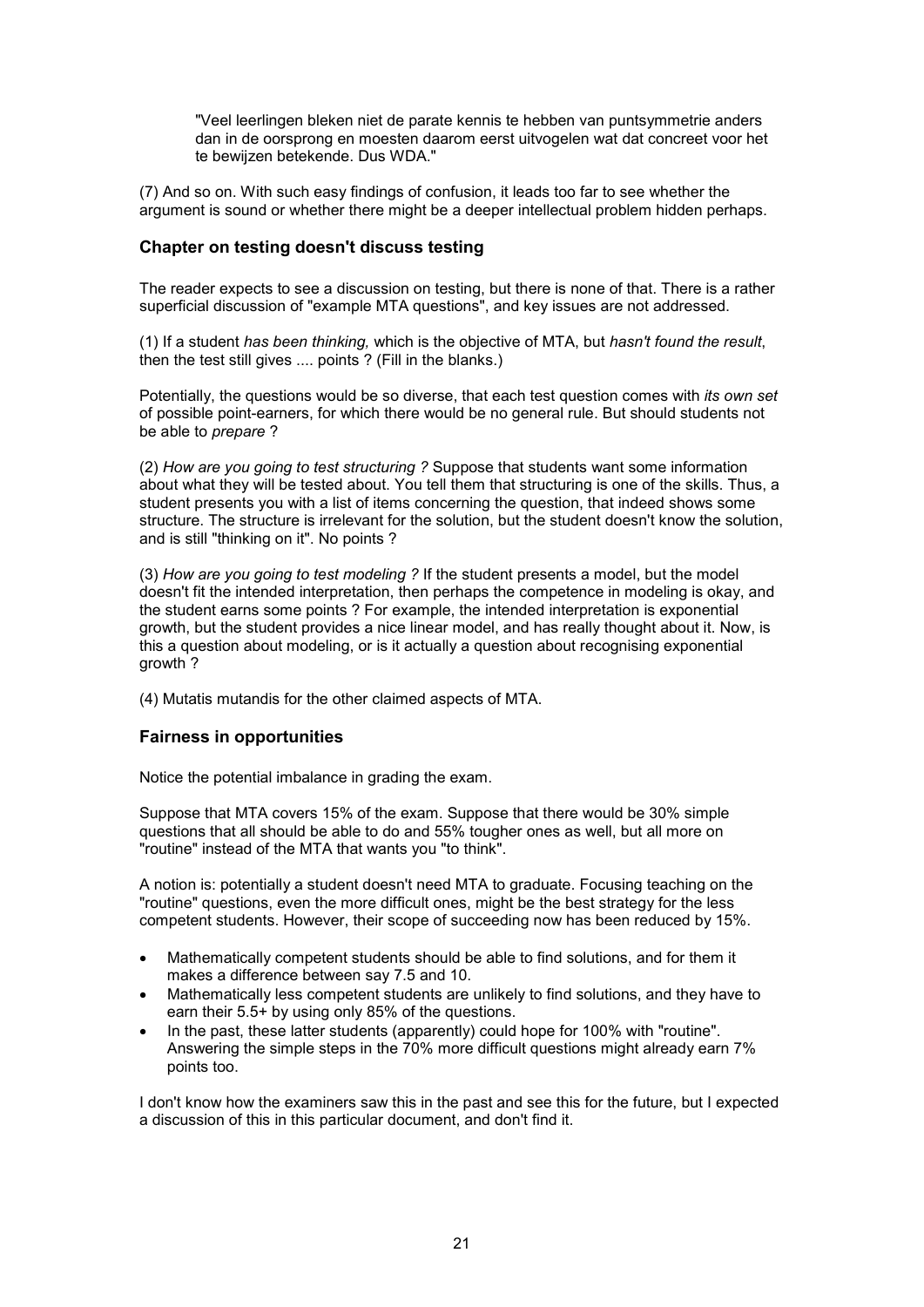#### **Why test MTA in the exam itself ?**

cTWO must have reasoned or taken as an axiom:

*When we introduce MTA then it should also be tested in the final exam.*

(I haven't checked the earlier documents to see whether there is a considered statement on this. See also the confusing comment (2) above that those earlier documents would be inadequate.)

However, why should this be so ?

When cTWO has discovered a method to get students to think mathematically (it only needs to find an implementation though), then this competence will show itself in *all* questions.

The test and proof on thinking well consists of the rise of the Grade Point Average (GPA). (Though there is A.D. de Groot on "vijven en zessen".)

There really is no need to test MTA in the exam itself.

Teachers can explain to students that time spent on challenging exercises is time well spent, both for fun, and the overall learning, and the effect also on the more routine questions. It increases motivation on developing the routine when you see that you need it for challenging questions.

The real problem might be that mathematics teachers in Holland rely too much on the books, and that those books play it safe, focus on routine, and do not provide the intellectual challenge needed. This is an entirely different issue than the design of a new exam standard. Experts on didactics might have had a discussion with the authors of the textbooks to resolve the problem.

cTWO seems to have a particular philosophy of education, and wants to impose this via the exam standards. But exams should test competences of students and not philosophies of examinators or teachers (though test theorists know that it is difficult to separate these).

As said in the introduction (a statement at this spot was actually moved to the introduction): insight cannot be tested in the final exam, and likely only elements of aspects can. The latter would have been valid inclusions of the knowledge, skill and attitude. There should have been no confusion about the meaning of MTA, and there should have been swift implementation of test questions, before the final report was published.

The experts on didactics in cTWO should have known this, and thus there is an increased likelihood that they were no real experts but ideologues. Similar for those who have looked at these reports without drawing this inference.

If the pilots "worked", then it is likely because they were not real tests of what is claimed that they tested. I have not looked into this deeper than **Appendix H**, partly since I am still trying to understand what that confusing notion of MTA actually is.

## *Platform Wiskunde Nederland (PWN) as a historical throwback*

The "Platform Wiskunde Nederland" (PWN) is a creation in 2010 of both the research mathematicians in "Koninklijk Wiskundig Genootschap" (KWG) and the teachers of mathematics in "Nederlandse Vereniging van Wiskundeleraren" (NVvW). <sup>87</sup>

• The teachers actually broke apart in 1925, since *education* is an empirical activity and research topic and thus quite different from *research in mathematics*.

 $\overline{a}$ <sup>87</sup> http://www.platformwiskunde.nl/over\_pwn.htm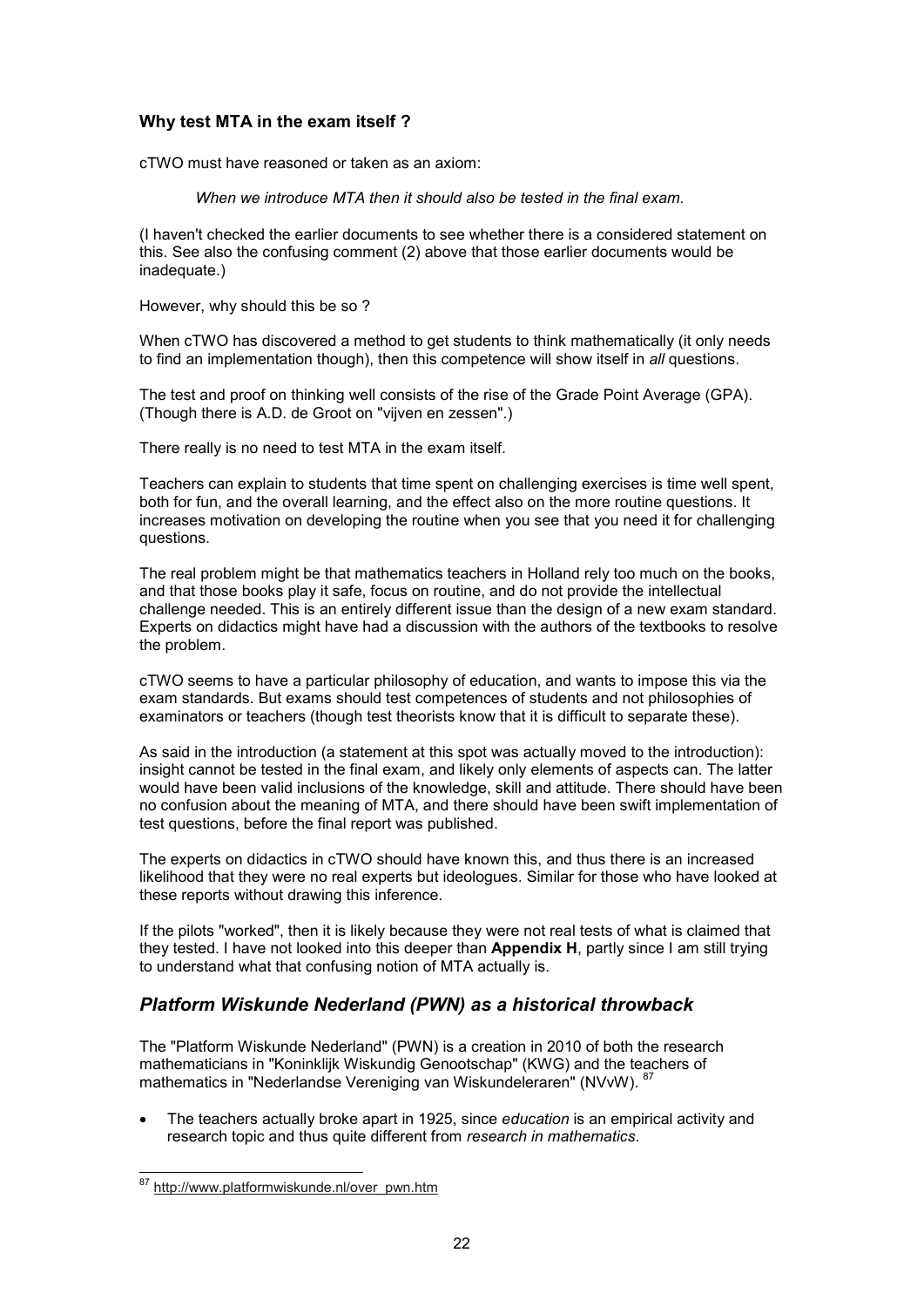- Abstract thinking mathematician Hans Freudenthal (1905-1990) created RME now at FHCRMI in Utrecht. Results in mathematics education went down. FHCRMI could not spot th<u>e</u> error in the KNAW report of 2009, <sup>88</sup> its ideologues do not acknowledge that RME failed,  $89$  and Koeno Gravemeijer even tries to use the "21 $\mathrm{^{st}}$  century skills" to support RME via a back door. 90
- The creation of PWN can be understood from the "math war" in Holland. The research mathematicians in KWG did a power grab by creating PWN and linking NVvW closer to KWG.
- Apparently a key actor was Henk Broer, professor of mathematics in Groningen and head of the KNAW mathematics section. In the mid-1970s, Broer got his teaching permit, but never actually used it, and he did no research in mathematics education, but still considers himself competent to judge (while he isn't). <sup>91</sup>
- PWN presented the Dutch minister of education with a misrepresenting report on math and math ed. 92
- Apparently PWN wants to embellish its position, and some videos on the cTWO programme can be found at their website and not at the website of the teachers. Well, if a bureaucracy exists, then it must prove its "raison d'être". <sup>93</sup>

As an economist, my advice in 2008 was to create a "Simon Stevin Institute" (SSI) to resolve the power void in mathematics education. <sup>94 95</sup> Nowadays this would also involve the abolition of PWN. Let KWG concentrate on mathematics for adults (like research mathematics). It is a dangerous confusion that mathematicians in TE would know about mathematics education in SE and PE. Obviously advice is welcome, but they cannot bear responsibility that they are not competent for. The major errors already made should flash alarm.

As an economist, my advice in 2008 was a parliamentarian enquiry into mathematics education and its research. Nowadays, I also propose that witnesses are heared under oath, and face criminal charges if they were to commit perjury.

Empirical research fields that use mathematics are equipped to both understand mathematics and respect empirics. They can recognise the difference between astronomy and astrology. They are advised to set up a (large) commission to analyse what has been happening here. Observe that they cannot hear witnesses under oath unless there would be criminal charges. My suggestion is that they closely co-operate with Parliament. The objective remains to find information for future lawmaking, while FHCRMI should not be at a university.

## *Interaction of exam programme, publishers, teachers*

Let us consider the following conventions:

- (1) Dutch teachers rely very much on textbooks. (This might have to do with workload, or with larger schools that want to avoid differences between classes, or with more assertive students who want to know why one deviates from the book that they already paid for.)
- (2) Authors of textbooks closely watch the exam requirements.
- (3) Researchers in didactics of mathematics teach future teachers of mathematics, and they seldomly retrain practicing teachers.

In this setting cTWO might have reasoned:

 $\overline{a}$  $\frac{^{88}}{^{208}}$ http://thomascool.eu/Papers/Math/CWI-Leiden/2016-09-30-Letter-to-CWI-anonimised.pdf 89 http://boycottholland.wordpress.com/2016/07/11/pierre-van-hiele-and-michiel-doorman-doormanmisleads-indonesia-too

http://www.wiskundebrief.nl/724.htm#6

<sup>91</sup> http://thomascool.eu/Papers/AardigeGetallen/2016-10-05-Afscheidsrede-Henk-Broer-en-diens-KNAW-sectie-voorzitterschap.pdf

http://thomascool.eu/Papers/AardigeGetallen/2016-03-22-Minister-krijgt-een-misleidend-Deltaplan-Wiskunde.pdf

http://www.platformwiskunde.nl/onderwijs\_examenprogrammas\_vanaf\_2015.htm

<sup>94</sup> https://boycottholland.wordpress.com/2015/10/31/the-power-void-in-mathematics-education

<sup>95</sup> http://thomascool.eu/Papers/AardigeGetallen/2016-03-03-Het-Simon-Stevin-Instituut.pdf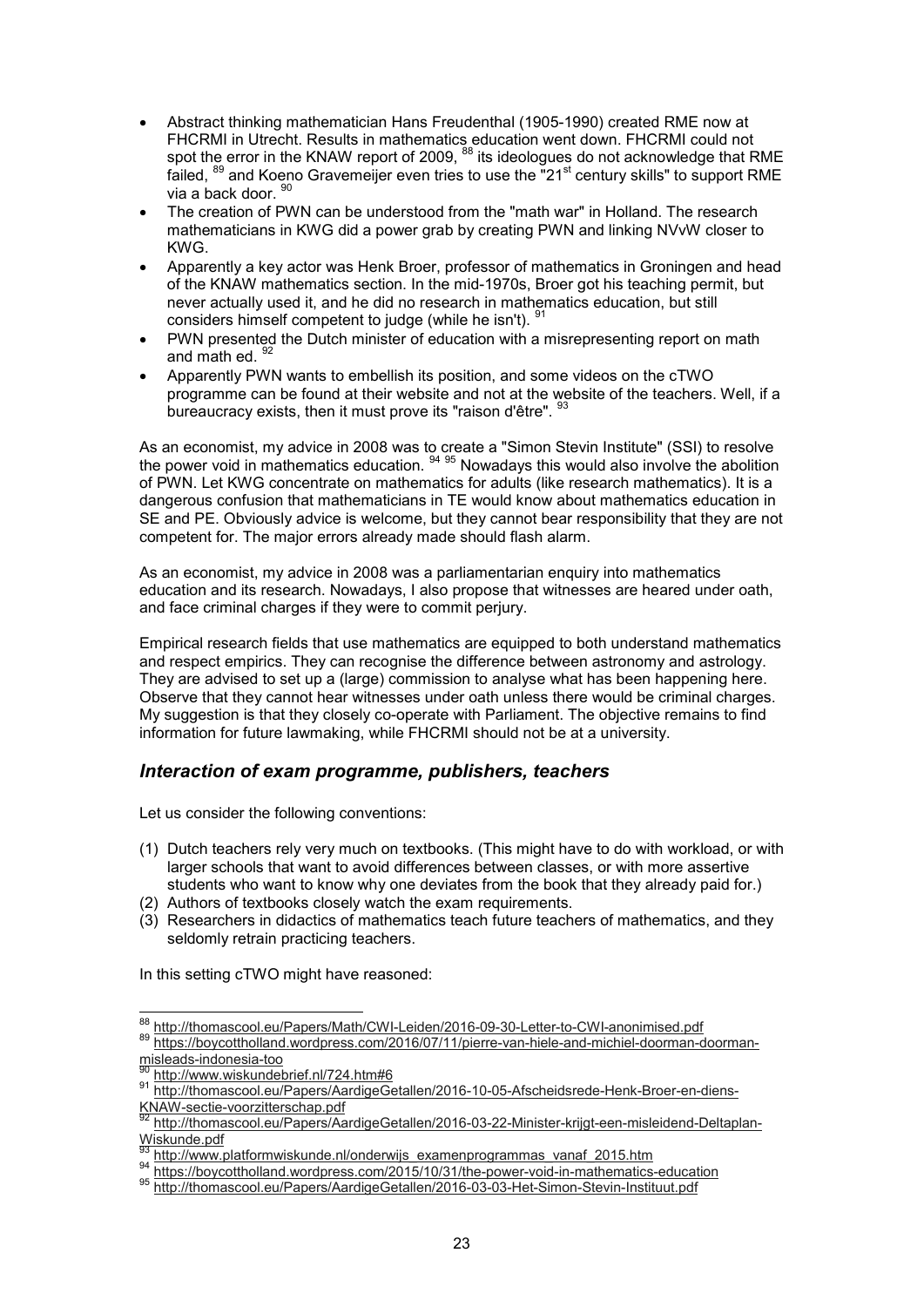When we introduce MTA in the final exams, then the authors of the textbooks will adapt, and then the teachers will follow suit.

The issue of insight however is old – as cTWO acknowledges – and thus teachers will have heard about it in their own education as teacher. Pierre van Hiele's thesis of 1957 dates from almost 60 years ago, longer than any reasonable teaching career. Also, the documents about MTA only repeat the ideals that are already in the books on didactics – albeit not the specific approach towards implementation.

Thus the problem is not that the teachers do not know about those ideals.

There is no (serious) teacher who wants to teach students *only some tricks* to pass the next exam, which tricks they immediately forget after the exam. There are commercial bureaus who might do so. On occasion, a teacher might consider this a second-best, but this is no aim.

Why does cTWO write up what teachers already know, while explaining that it isn't new ?

A problem might be the textbook authors.

Perhaps textbook authors have a different view on didactics than cTWO ?

A solution is:

- Let textbooks be open access.
- Let there be forums where issues are discussed.
- Let there be open acces test questions and testing software.

This is however not what cTWO proposed.

The phrase MTA thus might have another origin.

Perhaps Anne van Streun really pushed for aiming at learning to think, and then the RME and TME ideologues jumped to the opportunity, each seeing something worthy for themselves (RME the use of contexts, TME the proving), and nobody maintained a critical stand, that "learning to think" should not be tested in the final exam.

Still, the exam regulation is a wrong platform for such an objective.

A consequence might be that now the proper approach to reach that objective will not be used. The proper approach is improvement in didactics. And above suggestion on open access.

## *Selective references, also to references that fail w.r.t. scientific integrity*

While the programme with MTA was finalised in 2012, its creators and new associates continue developing supportive material. For this, they may use selective references (from their own "club").

Anne van Streun repetitively presents his bicycling case but with no discussion about what it would mean with the framework of Van Hiele's analysis. <sup>96</sup>

 $\overline{a}$  $^{96}$  Anne van Streun, (i) inaugural lecture, "Het denken bevorderen", NAW

http://www.nieuwarchief.nl/serie5/pdf/naw5-2002-03-4-294.pdf, (ii) Chapter 1 "Leren en onderwijzen van wiskunde", "Handboek Wiskundedidactiek" (2012) p15 bicycle and p350 walking, or (iii) the similar problem on p61 of "Ontwerpen van wiskundige denkactiviteiten bovenbouw havo-vwo",

http://downloads.slo.nl/Repository/ontwerpen-van-wiskundige-denkactiviteiten-bovenbouw-havovwo.pdf, (iv) and another time that I recall from somewhere. (v) PM. Van Streun's thesis is not online yet, only a summary: http://www.rug.nl/research/portal/publications/heuristisch-wiskundeonderwijsverslag-van-een-onderwijsexperiment(664f4779-79a2-43d8-b54e-94318d5b2236).html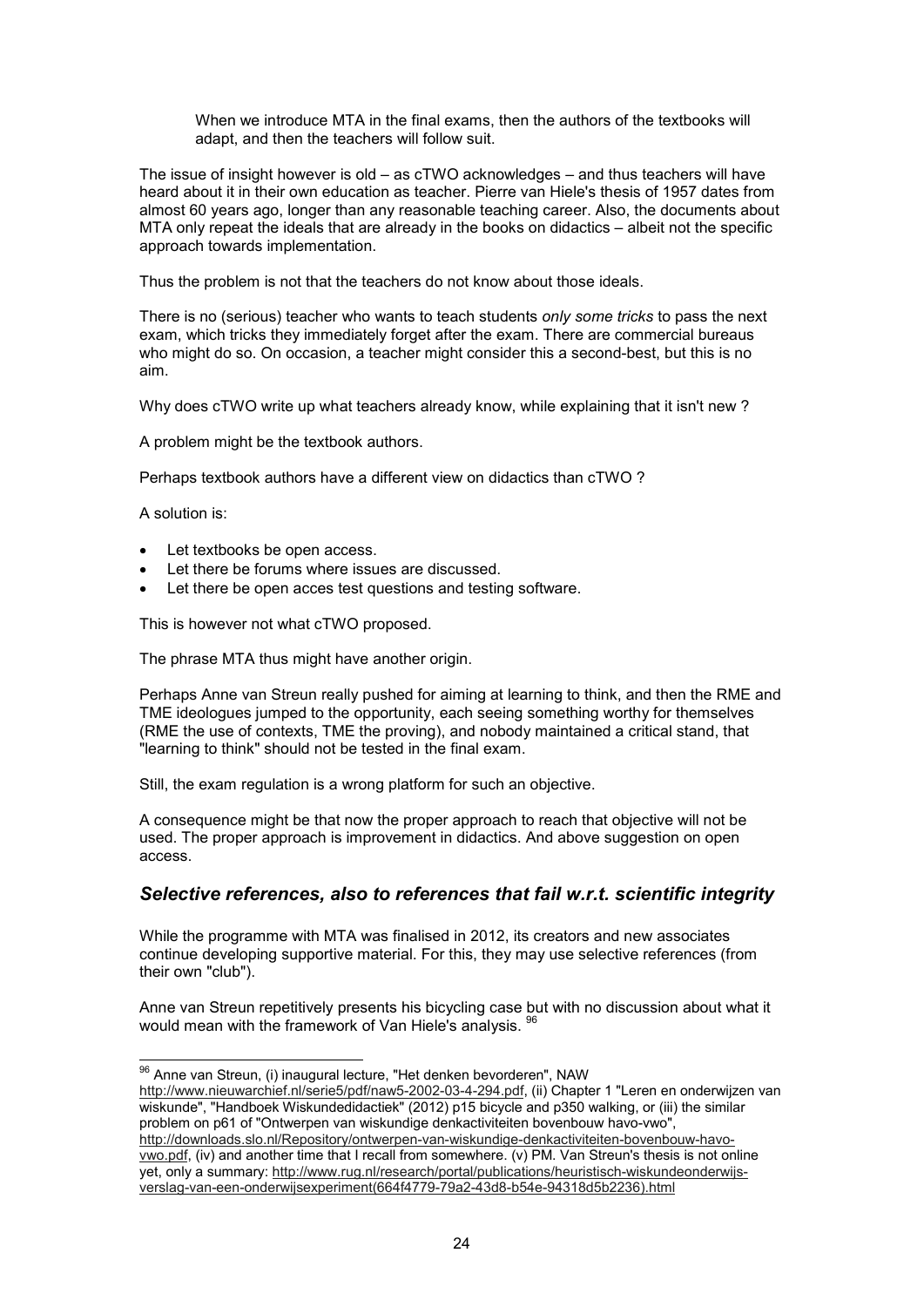Anne van Streun & Peter Kop (2016), "Ontwerpen van wiskundige denkactiviteiten bovenbouw havo-vwo", <sup>97</sup> SLO, p8, refer to these two references that fail against integrity of science:

- Drijvers, Van Streun & Zwaneveld (2012), "Handboek Wiskundedidactiek", Epsilon **Uitgaven**
- Roorda (2012), "Ontwikkeling in verandering," Thesis RUG, Groningen

Namely, I observed that Roorda did not refer to my algebraic approach to the derivative, even though I informed him about this in 2008. He does this neither in his thesis on teaching the derivative nor in the overview article in the "Handboek" with the same topic. I consider this a breach of integrity of science. I have asked the editors of the "Handboek" to correct the situation. However, the "Handboek" now is running at a  $4<sup>th</sup>$  unchanged edition. Both researchers and students training to become teachers of mathematics in Holland are not getting the relevant information.

I developed the approach in 2007. A reasonable period for implementation for actual use in education would be 10 years. We are close to 2017 and still quite far from such an implementation. (A reader might think: we have only this author's view about the usefulness of the approach. This, however, is where part of the beauty of mathematics lies: you can check for yourself. The PDF of "Conquest of the Plane" (COTP) (2011) is online. <sup>98</sup> See also the reading notes. Notice that any competent researcher in the didactics of mathematics could have made the steps from 2007 to 2011 with respect to the algebraic approach to the derivative. There obviously are elements of creativity for other aspects that remain with an individual author. For example, the decision that it is better to start with area and integral and end up with slope and derivative, requires a sensitivity to didactics that some authors may lack. All of this of course still must be tested, since it are students who tell us what works.)

The situation has become rather messy:

- Appeal to President of KNAW: http://thomascool.eu/Thomas/Nederlands/Wetenschap/Brieven/2012-06-09- AanPresidentKNAW.html
- Collection of letters: http://thomascool.eu/Papers/BHRM/2015-10-28-Malconduct-Roorda-Daemen-Drijvers.pdf
- Question to Epsilon Uitgaven whether they are a scientific publisher, which they claim, while Drijvers argues that the "Handboek" is no scientific publication: http://thomascool.eu/Papers/AardigeGetallen/2015-10-30-Brief-aan-redactie-Epsilon-Uitgaven.html

## *Conclusions*

 $\overline{a}$ 

There are more, but the abstract gives the main conclusion.

 $^\mathrm{97}$  http://downloads.slo.nl/Repository/ontwerpen-van-wiskundige-denkactiviteiten-bovenbouw-havovwo.pdf

<sup>98</sup> http://thomascool.eu/Papers/COTP/Index.html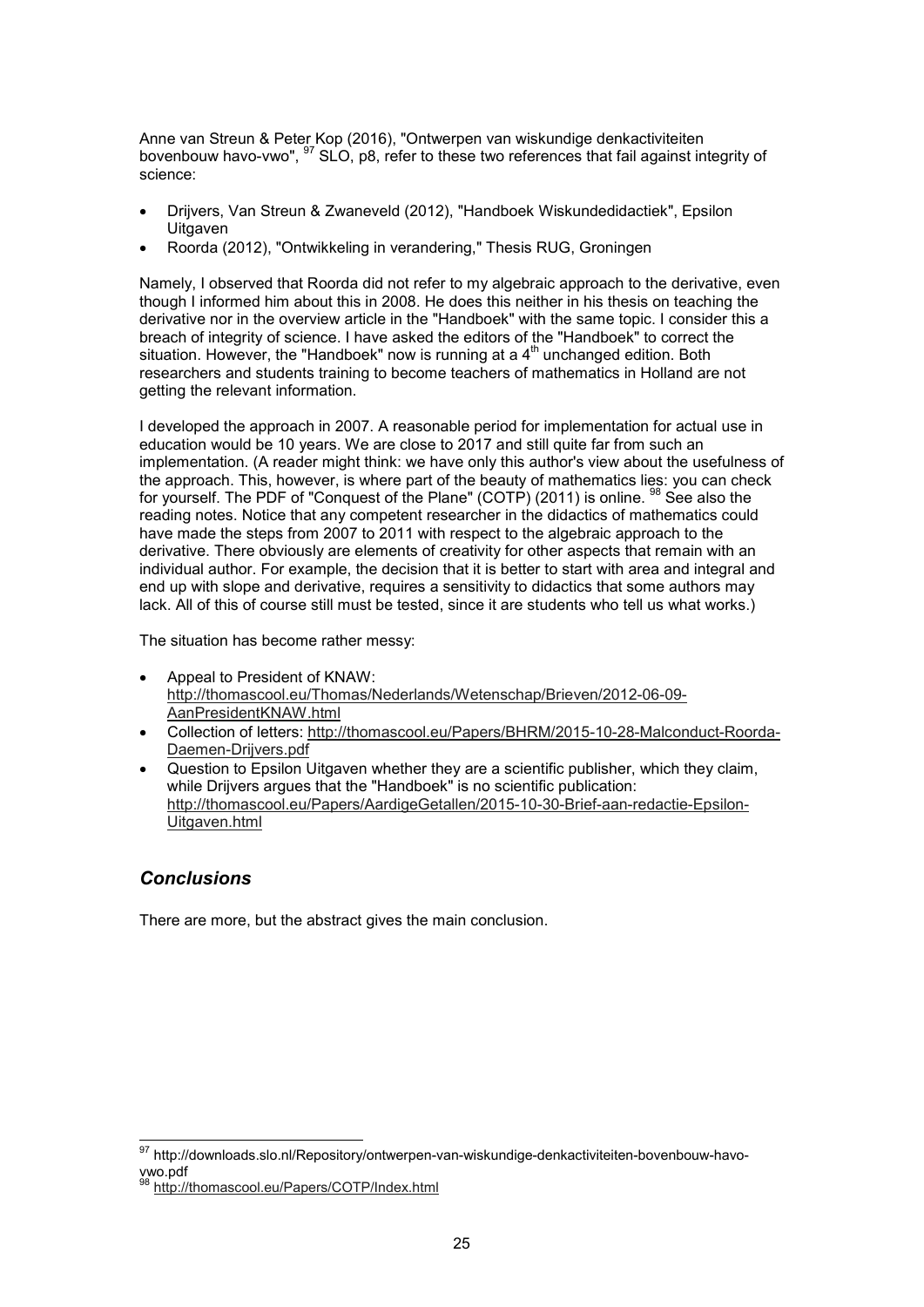## *Appendix A. MTA and "realistic contexts" in the Dutch regulation*

The Dutch regulation on VWO (pre-university) examination in 2018 (and also the pilot schools in 2017) has these points on MTA and "realistic problems" and "contexts".  $^\mathrm{99-100}$ 

In itself, there is nothing wrong with "realistic problems", when they are taken as "problems derived from reality". Also the subject matter of Euclid can be regarded as such. In itself there is nothing wrong with the word "context" too.

There would be a problem however if the regulation would be interpreted as making *the didactics of RME mandatory.* This namely is not the objective of an exam regulation.

Page 10 (my emphasis in bold):

#### **Subdomein A2: Profielspecifieke vaardigheden**

2. De kandidaat kan profielspecifieke probleemsituaties in wiskundige termen analyseren, oplossen en het resultaat naar het oorspronkelijke probleem terugvertalen.

De kandidaat kan

1. een probleemsituatie in een wiskundige, natuurwetenschappelijke of maatschappelijke context analyseren, gebruik makend van relevante begrippen en theorie vertalen in een vakspecifiek onderzoek, dat onderzoek uitvoeren, en uit de onderzoeksresultaten conclusies trekken; 2. een **realistisch probleem in een context** analyseren, inperken tot een hanteerbaar probleem, vertalen naar een wiskundig model, modeluitkomsten genereren en interpreteren en het model toetsen en beoordelen; 3. met gegevens van wiskundige en natuurwetenschappelijke aard consistente redeneringen opzetten.

#### **Subdomein A3: Wiskundige vaardigheden**

3. De kandidaat beheerst de bij het examenprogramma passende **wiskundige denkactiviteiten** – waaronder modelleren en algebraïseren, ordenen en structureren, analytisch denken en probleemoplossen, formules manipuleren, abstraheren, en logisch redeneren en bewijzen - en kan daarbij ICT functioneel gebruiken.

## *Appendix B. Some other sources on "Mathematical Think Activities"*

This appendix mentions some other resources on "Mathematical Think-Activities" (MTA).

An overview article in Euclides is in: http://www.fi.uu.nl/ctwo/publicaties/docs/Euclides825(169-172).pdf

The NVvW annual convention 2015 (and surprisingly hardly in 2016): https://www.nvvw.nl/21753/jaarvergadering/jaarvergadering-2015

"Netherlands Initiative for Education research", NWO-projectnummer: 405-14-502: https://www.nro.nl/kb/405-14-502-wiskundige-denkactiviteit-in-wiskunde-op-havo-en-vwo Observe that the project at Maurick college concerned the quadratic function and quadratic formula. <sup>101</sup> (**Appendix G.**) However, it is important to know what is the teaching objective.

<sup>&</sup>lt;sup>99</sup> https://www.examenblad.nl/examenstof/syllabus-2018-wiskunde-bvwo/2018/f=/syllabus\_wiskunde\_b\_vwo\_2018.pdf

<sup>100</sup> Livis Street Community of the Universe of the third of the Universe of the Universe of the Universe of the Universe of the Universe of the Universe of the Universe of the Universe of the Universe of the Universe of the 12leonvandenbroeklezingnijmegenwda-drijvers.pdf

https://www.youtube.com/watch?v=CbOmcsbOwGE&feature=youtu.be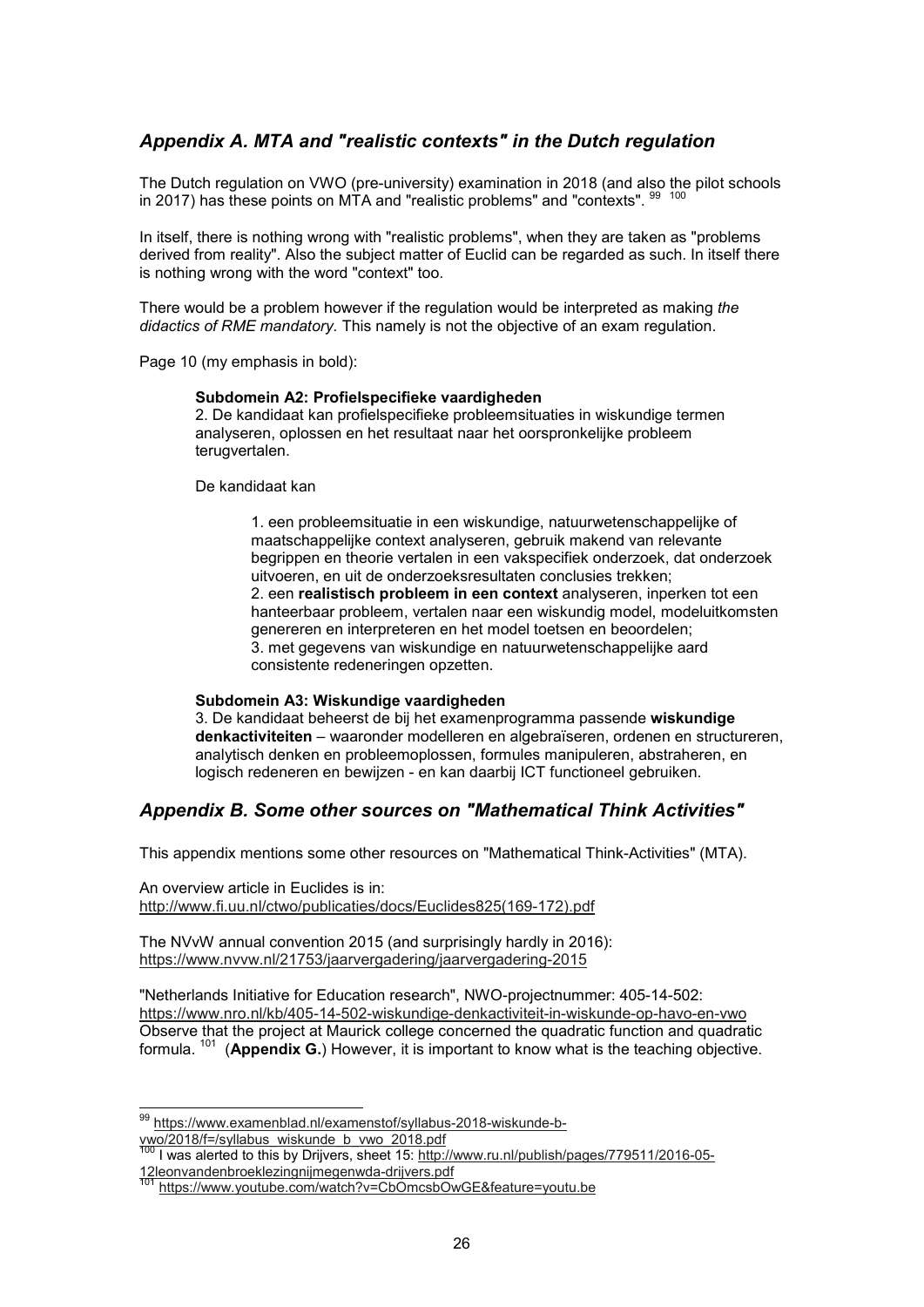TME and RME are focused on the polynomial, and have only different didactics. For a neoclassical reengineering (NME) see  $^{102}$  or Dutch  $^{103}\!.$ 

A database of questions: http://www.fisme.science.uu.nl/publicaties/subsets/wda

With references in English: https://www.leraar24.nl/dossier/6100#tab=0

Such a reference is to Schoenfeld 1992:

http://howtosolveit.pbworks.com/f/Schoenfeld\_1992%20Learning%20to%20Think%20Mathe matically.pdf

Ben Wilbrink refers to "Peak: Secrets from The New Science of Expertise. By Anders Ericsson and Robert Pool, Bodley Head, 336pp, £18.99, ISBN 9781847923196, Published 21 April 2016: https://www.timeshighereducation.com/books/reviews-peak-secrets-from-the-newscience-of-expertise-anders-ericsson-robert-pool-bodley-head

Apparently, Wilbrink has no separate page on MTA / WDA (yet): http://benwilbrink.nl/literature/handboek\_wiskundedidactiek.htm

Joost Hulshof has a fairly incoherent column, but a key line is: "Die wiskundige denkactiviteiten (WDA), zijn die te leren of toetsen? Anne van Streun denkt dus van wel. Ik niet, althans niet wat toetsen betreft."

http://www.beteronderwijsnederland.nl/content/nieuwe-examenprogrammas-wiskunde-hetonderwijzen-en-toetsen-van-wiskundige-denkactiviteiten

There are at least two references at this session: http://www.ru.nl/pucofscience/docentenschoolleiders/activiteiten/studiedagen/wiskunde/wiskundedialoog-2016

- Test designer Ger Limpens doesn't show how he scores his test questions: http://www.ru.nl/publish/pages/779511/2016\_05\_nijmegen\_wda\_en\_toetsing\_ger\_limpke ns.pdf
- Paul Drijvers refers to (a) Keith Devlin, who is known as mathematician and populiser of mathematics, but not as an *empirical researcher* in mathematics education. http://www.ru.nl/publish/pages/779511/2016-05-12leonvandenbroeklezingnijmegenwdadrijvers.pdf My own deconstruction of some arguments by Kevlin: https://boycottholland.wordpress.com/2014/06/03/math-philosophy-for-a-generalaudience

(b) a master's thesis by Hanneke Kodde-Buitenhuis (2016) (of which he doesn't state on the sheet that he was the supervisor) that shows that the regular exams already contain MTA, and that the new exams only contain more of those. Apparently it depends upon what one calls "MTA".

(c) His triangle that I find confusing.

Drijvers potentially has publications on the topic, but I have not checked. <sup>104</sup> He published two articles in Euclides, the journal of Dutch NVvW. Apparently the editors of the journal thought that these articles were fit to print, and did not think that the articles were confused on the notion of MTA. Euclides however is not a scientific journal. (Drijvers indeed does not list these articles under his "scientific publications". One should beware however that such "scientific publications" about RME would well be ideology comparable to astrology or homeopathy. Also, Drijvers lists "Handboek Wiskundedidactiek" not under the "scienctific publications", but it has been published by Epsilon Uitgaven under its scientific label.  $^{105}$ )

 $\overline{\phantom{a}}$ 

<sup>&</sup>lt;sup>102</sup> https://boycottholland.wordpress.com/2016/04/24/teaching-quadratic-functions-re-engineered

<sup>103</sup> http://www.wiskundebrief.nl/738.htm#5

<sup>104</sup> http://www.uu.nl/medewerkers/phmdrijvers/0

<sup>105</sup> http://thomascool.eu/Papers/AardigeGetallen/2015-10-30-Brief-aan-redactie-Epsilon-Uitgaven.html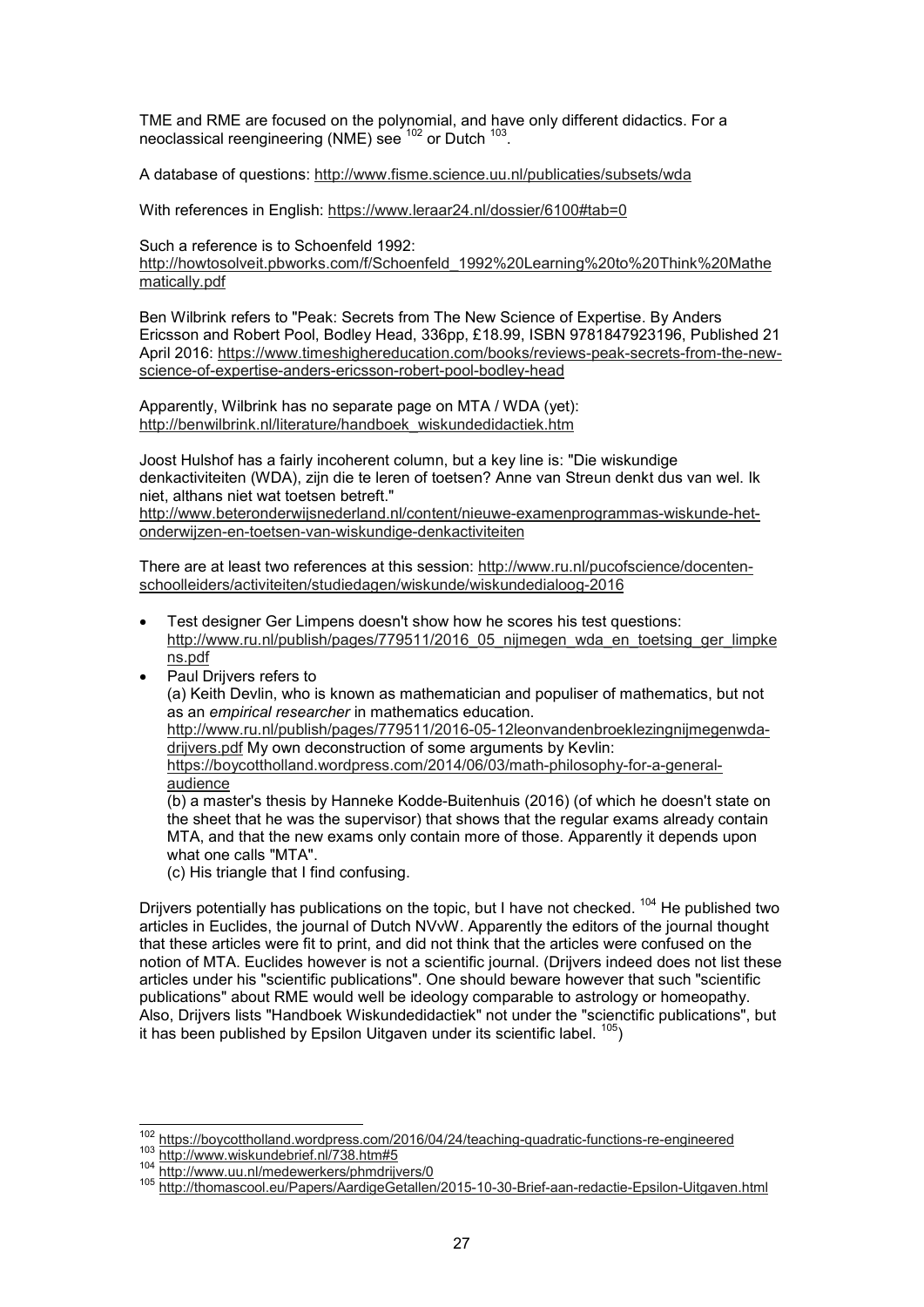## *Appendix C. The experts who made the cTWO report, some footnotes*

#### **Some general principles**

Ad hominem is: John is a farmer and he shouldn't speak about paintings.

Judging on expertise is: Paula is a professor in mathematics and is not qualified for secondary education in mathematics and its research. Paula may ask useful questions but you would not hire her as an expert because there are others who have the proper qualification.

Note the order of reasoning. Valid is: Wilma made this error, and thus she can't really be an expert. Ad hominem is, unless supported by judgements on expertise: Wilma is not an expert and thus she will make errors like this.

#### **Query about the professional position of Anne van Streun**

Anne van Streun has no webpage or online cv. His LinkedIn page doesn't provide details, and it is only an educated guess that it must be him because of his connections. <sup>106</sup> Van Streun got a professorship late in life, in 2002, <sup>107</sup> and it is stated that he started as a teacher in 1964 and became a teacher trainer in 1974. He must have been born in 1940-1944, since he might already have started teaching before graduation. When I studied in Groningen around 1980 it was already known that you might do a course of about three months with him for a qualification for mathematics teacher. At cTWO around 2010 he might be 66-70 years of age, and in 2016 he might be around 72-76 years of age. A short cv might be in the thesis of 1989, but this is not online. <sup>108</sup> It is not clear what the relationship of his thinking would be to Van Hiele and Freudenthal (except for page 297 of the lecture in NAW). I wonder whether he has ever noted Freudenthal's abuse of Van Hiele's work (it would be in his field of expertise).

Two key points of the thesis on "heuristic mathematics education" (HME): <sup>110</sup> (i) students learn to better *apply mathematics* to solve problems, (ii) test problems are taken from *applied mathematics.*

From the summary: HME is compared to "First mathematics, then applications" (FMTA)<sup>111</sup> and "HEWET". <sup>112</sup> There are a "tight experimental core" of 5 classes and 2 teachers and in a "broad group" of 21 classes and 16 teachers. The results of testing:

- Applying mathematics for applied questions: HME > HEWET > FMTA
- Command of basic concepts and techniques: HME > FMTA > HEWET
- Better command of mathematics causes less use of heuristics and more use of algorithms.

There might be a confusion between the learning paths in Table 1.

onderwijsexperiment(664f4779-79a2-43d8-b54e-94318d5b2236).html

 $\overline{\phantom{a}}$ 

<sup>&</sup>lt;sup>106</sup> https://www.linkedin.com/in/anne-van-streun-10905933

<sup>107</sup> http://www.nieuwarchief.nl/serie5/pdf/naw5-2002-03-4-294.pdf I have not deconstructed this yet. <sup>108</sup> http://www.rug.nl/research/portal/publications/heuristisch-wiskundeonderwijs-verslag-van-een-

<sup>&</sup>lt;sup>109</sup> http://www.wiskundebrief.nl/718.htm#7

<sup>110</sup> http://www.rug.nl/research/portal/files/14472200/heuristisch\_wiskunde.pdf!null

<sup>111</sup> In 1989 apparently done by the textbooks "Getal en Ruimte" and "Sigma".

<sup>112</sup> Experimental programme 1981-1985. See e.g.:

http://www.fisme.science.uu.nl/publicaties/subsets/hewet Though apparently also included in the textbook "Moderne Wiskunde".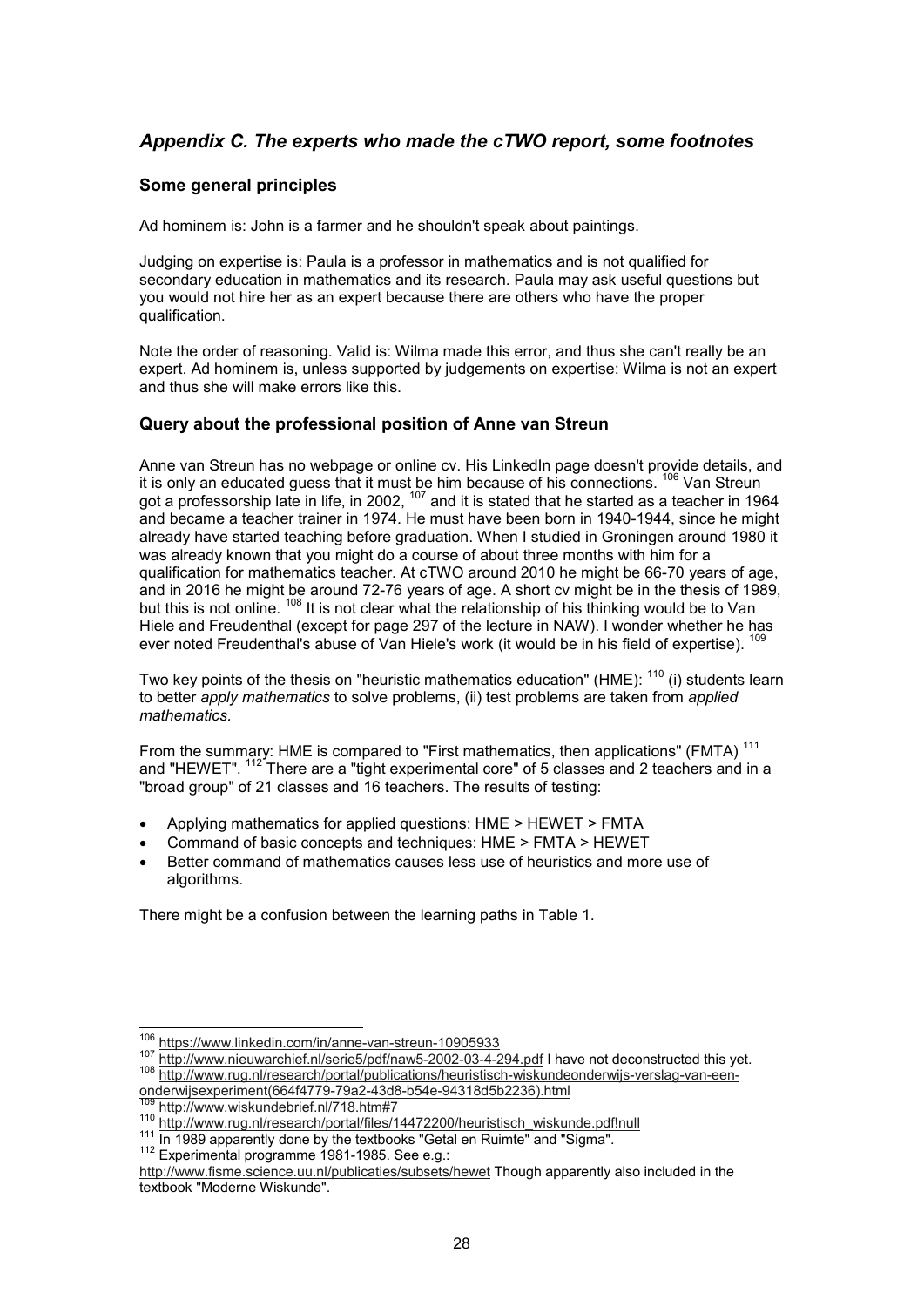#### **The authors of cTWO**

The vision document *"Rijk aan betekenis"* (2007) has these authors (p62).

PM. I was member of the NVvW working groep of HBO (colleges), and know that Roel van Asselt and Jan Blankespoor are competent colleagues, though I don't know their research on mathematics education. Some authors are unknown to me. For the others, I can incude footnotes.

- Roel van Asselt, Saxion Hogeschool Enschede / LICA
- Frits Beukers, hoogleraar wiskunde UU  $^{113}$
- Jan Blankespoor, leraar hbo
- Henk Broer, hoogleraar wiskunde RUG, voorzitter kamer Wiskunde VSNU<sup>114</sup>
- Paul Drijvers (secretaris), onderwijsontwikkelaar Freudenthal Instituut <sup>115</sup>
- Swier Garst, leraar wiskunde 116

 $\overline{a}$ 

- Carel van de Giessen, leraar wiskunde
- Rainer Kaenders, vakdidacticus RUN <sup>117</sup>
- Wim Kleijne, oud-inspecteur onderwijs, lid van beide profielcommissies
- Marian Kollenveld, leraar wiskunde en voorzitter NVvW <sup>118</sup>
- Mark Peletier, hoogleraar wiskunde TUE<sup>119</sup>
- Dirk Siersma (voorzitter), hoogleraar wiskunde Universiteit Utrecht, voorzitter NOCW <sup>120</sup>
- Anne van Streun, emeritus hoogleraar en vakdidacticus RUG
- Chris Zaal, docent wiskunde-educatie en onderwijsontwikkelaar UvA <sup>121</sup>

 $115$  Claims that "Handboek Wiskundedidactiek" (2012) is no scientific book but published this in the science series of Epsilon Uitgaven and includes it on his list of relevant publications. Allows Gerrit Roorda and Joke Daemen to misrepresent the situation about research on didactics of the derivative. See http://thomascool.eu/Papers/BHRM/2015-10-28-Malconduct-Roorda-Daemen-Drijvers.pdf <sup>116</sup> Since December 2014 chairman of NVvW, see the "red card" in June 2016:

http://thomascool.eu/Papers/Math/2016-06-28-Letter-to-NVVW-with-Red-Card.pdf

I gave him a copy of "Elegance with Substance" (2009) and did not receive a reaction. Kaenders had an important interview with Pierre van Hiele, in NAW 2005, see

https://boycottholland.wordpress.com/2015/10/11/pierre-van-hiele-and-an-interview-in-2005. Unfortunately, Kaenders doesn't seem to understand that Hans Freudenthal really abused the work by Van Hiele, see https://boycottholland.wordpress.com/2015/09/26/pierre-van-hiele-and-the-history-ofmathematics

Helped create PWN, which is a throwback of history. Chief responsitble for allowing misrepresenting and abusive "book reviews" in Euclides about "Elegance with Substance" (2009) and "Conquest of the Plane" (2011). My diagnosis was that NVvW is a seriously sick organisation.

http://thomascool.eu/Papers/AardigeGetallen/2012-06-Gedoe-bij-Euclides.html<br>119 Bossesse mathematic was well with the contract of the contract of the contract of the contract of the contract of the contract of the contract

 $113$  Mathematician with no qualification for SE. Got funds for NRO "research" while he is not qualified for education research. Also participated in slandering against didactic innovation on Θ = 2π. See p26-29 http://thomascool.eu/Papers/AardigeGetallen/2016-07-04-Nav-JanHogendijk-en-DonQuichot.pdf

<sup>&</sup>lt;sup>114</sup> Prime ideologue of TME in the "math war", see http://thomascool.eu/Papers/AardigeGetallen/2016-10-05-Afscheidsrede-Henk-Broer-en-diens-KNAW-sectie-voorzitterschap.pdf

Research mathematician without qualification for SE or its research. Secretary of KWG in 1998-2003. Commited censorship on the "Mathematics Press Service" so that my diagnosis is that this is a "Mathematics Lie and Deception Service",

http://thomascool.eu/Thomas/Nederlands/Publiek/Artikelen/2007-04-14-WPD.pdf Participated in slandering at the BON Forum (check the issue with Beukers):

http://www.beteronderwijsnederland.nl/content/sinus-en-radialen-te-moeilijk-voor-kinderen-laten-we-ietsnieuws-bedenken and http://thomascool.eu/Thomas/Nederlands/Wetenschap/Brieven/2009-02-19-BON- $\frac{\text{Gedoe.pdf}}{120 \text{Ha cian}}$ 

He signs the cTWO report to the minister with his titles "prof. dr." but these titles concern research mathematics, and his should have stated "amateur", since he is not qualified for SE or research in mathematics education. NOCW became later part of PWN, a throwback of history. NOCW has been part of IMU / ICME, with Siersma as its representative, see

https://boycottholland.wordpress.com/2014/09/02/for-imu-icmi-integrity-of-science-in-dutch-research-indidactics-of-mathematics

https://www.linkedin.com/in/cqzaal I have no experience with Zaal. He got his teaching degree but after one year of teaching switch to TU Delft. He was editor and did one year of teaching again, and joined FHCRMI for three years, then getting a Ph.D. in 2005 in research mathematics, which is his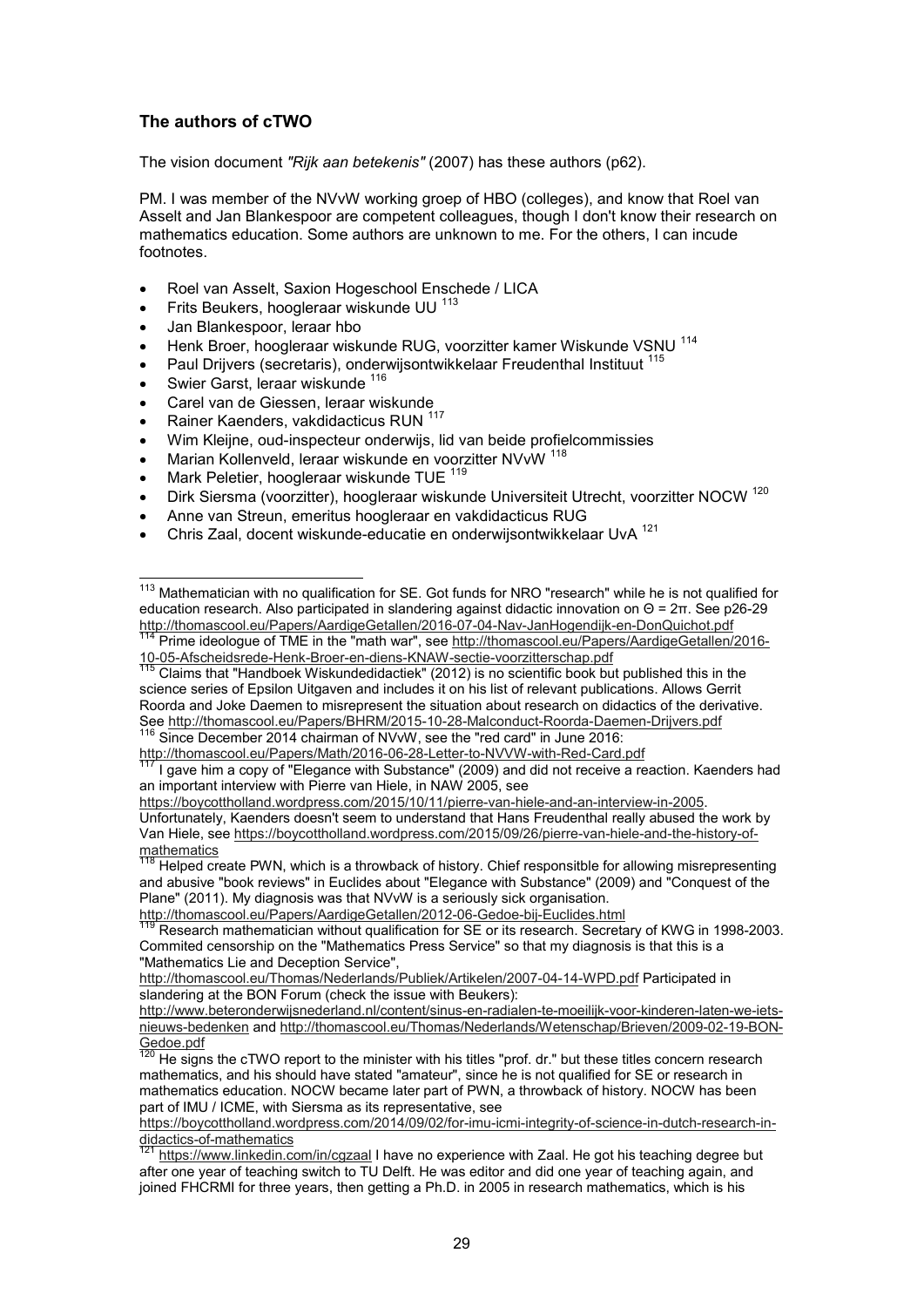The cTWO final report of 2012 adds these persons.

PM. Peter Kop has been my teacher trainer at ICLON Leiden, and I am full of praise for his approach to teaching. I have not looked into his (recent) research. Christiaan Boudri was member of the NVvW working group on HBO and has taken a laudable public stand for reason and keeping an open mind.

- Marja Bos, leraar wiskunde en schooldecaan (per 1-1-2010)<sup>123</sup>
- Christiaan Boudri, docent wiskunde en toepassingsvakken Hogeschool Arnhem Nijmegen (per 1-1-2010)
- Peter Kop, leraar wiskunde, vakdidacticus bij Iclon, Universiteit Leiden (per 1-1-2010)
- Ronald Meester, hoogleraar wiskunde Vrije Universiteit (per 1-1-2010)
- Jeroen Spandaw, universitair docent en vakdidacticus wiskunde TU Delft (per 1-1-2010)

The final report also mentions a project team:

- Peter van Wijk (teamleider per 1-8-2009)
- Hielke Peereboom
- Theo van den Bogaart (secretaris cTWO per 1-1-2011)<sup>126</sup>
- Sieb Kemme (teamleider tot 1-8-2009)
- Ivo Claus (tot 1-8-2008)
- Swier Garst (projectuitvoering Wiskunde D van 1-3-2007 tot 1-8-2007)<sup>127</sup>
- Pauline Vos (projectuitvoering Wiskunde D tot 1-3-2007)<sup>128</sup>

In the working group of collaboration between physics and mathematics, there is Henk van der Kooij of FHCRMI. <sup>129</sup> In the commission on "math D" there is Michiel Doorman of FHCRMI who in 2016 still claims that RME would be better even though there is the KNAW report of 2009

And as one of the employees of other organisations that were involved intensively, one mentions on Ger Limpens (page 235) of CITO, who in 2010 gave an ambiguous "book review" of "Elegance with Substance". He really finds it useful to pose the question whether I would be a wierdo ("zonderling", the translation as "eccentric" does not have the Dutch

-

http://thomascool.eu/Papers/Math/2013-02-06-Colignatus-nav-cTWO-Eindrapport.html See above.

misleads-indonesia-too

continued position.

http://dare.uva.nl/search?field1=keyword;value1=Zaal%202005;docsPerPage=1;startDoc=1 http://thomascool.eu/Papers/COTP/2013-03-15-Boudri-over-COTP.pdf

<sup>123</sup> She was editor of Euclides before the slanderous "book reviews" of EWS and COTP were published. My impression is that she did an overall good job. Unfortunately, she declined interest in reviewing "A logic of exceptions" (ALOE) and "Voting theory for democracy" (VTFD), arguing that these subjects would not be interesting for teachers of mathematics. ALOE also presented the algebraic approach to the derivative. http://thomascool.eu/Papers/AardigeGetallen/2007-02-26-ALOE-en-VTFD-afgewezendoor-Euclides.html Perhaps a decent review of these books in 2007 would have meant a world of difference.

 $^{24}$  https://www.linkedin.com/in/ronald-meester-38b71b115 As far as I can see a research mathematician without qualification for SE or its research.

 $125$  Two Ph.D. titles. Teacher trainer at TU Delft. Wrote a misrepresenting and slanderous "book review" in Euclides 2012 about "Conquest of the Plane" (COTP) (2011). The TU Delft commission on scientific integrity failed to set up a reading commission, and decided without reading that the issue was not important enough to look into and that my protest could be neglected as if I would be a person who would protest without proper cause: <u>http://thomascool.eu/Papers/COTP/LOWI/Index.html</u> <sup>126</sup> Rejected, as secretary, that I would present EWS and COTP to cTWO, see

<sup>128</sup> Presented a lecture at the NVvW annual convention in 2015 in which she referred to work by Gerrit Roorda but did not mention the breach in integrity of science.

<sup>129</sup> http://thomascool.eu/Papers/AardigeGetallen/2016-03-11-Henk-vd-Kooij-Freudenthal-VanHiele.pdf <sup>130</sup> https://boycottholland.wordpress.com/2016/07/11/pierre-van-hiele-and-michiel-doorman-doorman-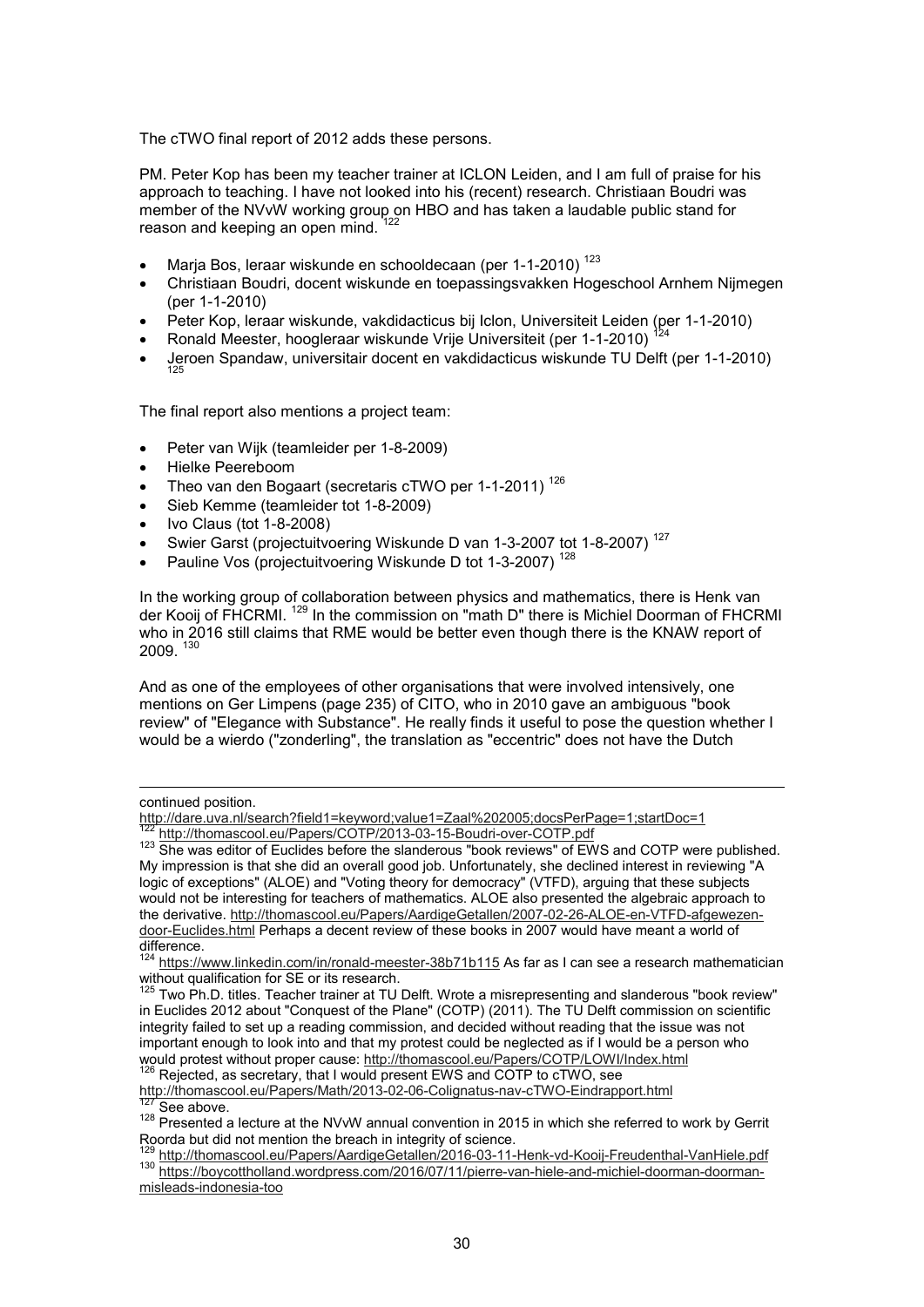flavour) and he refers to Don Quixote, but in the end states that the book has its use.  $^{131}$  PM. CITO also provides tests for PE on arithmetic but failed to see the conceptual error in the KNAW 2009 report on arithmetic.

## *Appendix D. A curious petition by Anne van Streun in 2008*

In 2008, the minister of Education accepted apparently much of the cTWO proposals on "mathematics B" but went along much with the Resonansgroep on "mathematics A".

- Anne van Streun started an internet petition "Stop destruction of mathematics education" <sup>133</sup> This got some 500 signatures, including from Marian Kollenveld (chair NVvW) and Jan van Maanen (director of Freudenthal Head in the Clouds Realistic Mathematics Institute). Apparently ipetitions doesn't show the signatories.
- Jan van de Craats (2009:31) judged this petition "misleading to the non-experts". <sup>134 135</sup> See also  $^{136}$ .

#### Text on ipetitions:

"open brief STOP KAALSLAG WISKUNDEONDERWIJS Geachte mevrouw van Bijsterveldt, In overgrote meerderheid neemt de Tweede Kamer zich voor om in de toekomst niet meer eenzijdig politieke beslissingen te nemen waar in het onderwijsveld geen draagvlak voor is. Tegelijkertijd besluit u, Staatssecretaris van Bijsterveldt, om de voorgestelde examenprogramma\'s wiskunde havo-vwo zo sterk eenzijdig te amenderen dat van de nagestreefde evenwichtige balans tussen de verschillende dimensies van de wiskunde en het wiskundeonderwijs niets meer is overgebleven. Onbegrijpelijk omdat de voorstellen zijn opgesteld door de vernieuwingscommissie wiskunde cTWO, die door minister Van der Hoeven is samengesteld en met deze taak is belast. Onbegrijpelijk omdat deze commissie breed is samengesteld met onder andere vijf hoogleraren, vertegenwoordigers van het hbo, en een vertegenwoordiging van de leraren in havo-vwo door de Nederlandse Vereniging van Wiskundeleraren. Onder leiding van cTWO hebben tientallen wiskundeleraren, vertegenwoordigers van hbo/wo en diverse medewerkers van de verschillende onderwijsinstituten in een tweetal jaren evenwichtige examenprogramma\'s ontwikkeld voor de vakken wiskunde A, B, D (havo en vwo) en C (vwo). Evenwichtig niet alleen ten aanzien van de doorstroomrelevantie maar daarnaast ook meewegend de diverse algemeen vormende en culturele aspecten van wiskunde en wiskundeonderwijs. Verbijsterend is de didactische toelichting bij uw besluit. Een toelichting die een internationaal volstrekt unieke beschouwing bevat over wat de kern van de wiskunde in het algemeen vormend wiskundeonderwijs behoort te zijn. Die kern is volgens die toelichting het algebra [and here the internet text stops abruptly]"

PDF text by ANP. 137

l

<sup>&</sup>lt;sup>131</sup> http://thomascool.eu/Papers/Math/2010-12-Euclides-86-3-p130-131-a.jpg and http://thomascool.eu/Papers/AardigeGetallen/2010-12-23-AardigeGetallen-p169-171-Bespreking-door-Limpens-deugt-niet.pdf

<sup>132</sup> http://thomascool.eu/Papers/Math/CWI-Leiden/2016-09-30-Letter-to-CWI-anonimised.pdf

<sup>133</sup> http://www.ipetitions.com/petition/wiskunder

<sup>134</sup> http://www.nieuwarchief.nl/serie5/pdf/naw5-2009-10-1-029.pdf

<sup>135</sup> https://staff.science.uva.nl/j.vandecraats/Kanttekeningen\_open\_brief.pdf

<sup>136</sup> http://oud.digischool.nl/wi/WiskundE-brief/458.htm#2

<sup>137</sup> https://www.parlementairemonitor.nl/9353000/1/j9vvij5epmj1ey0/vhvyf7ggy9v7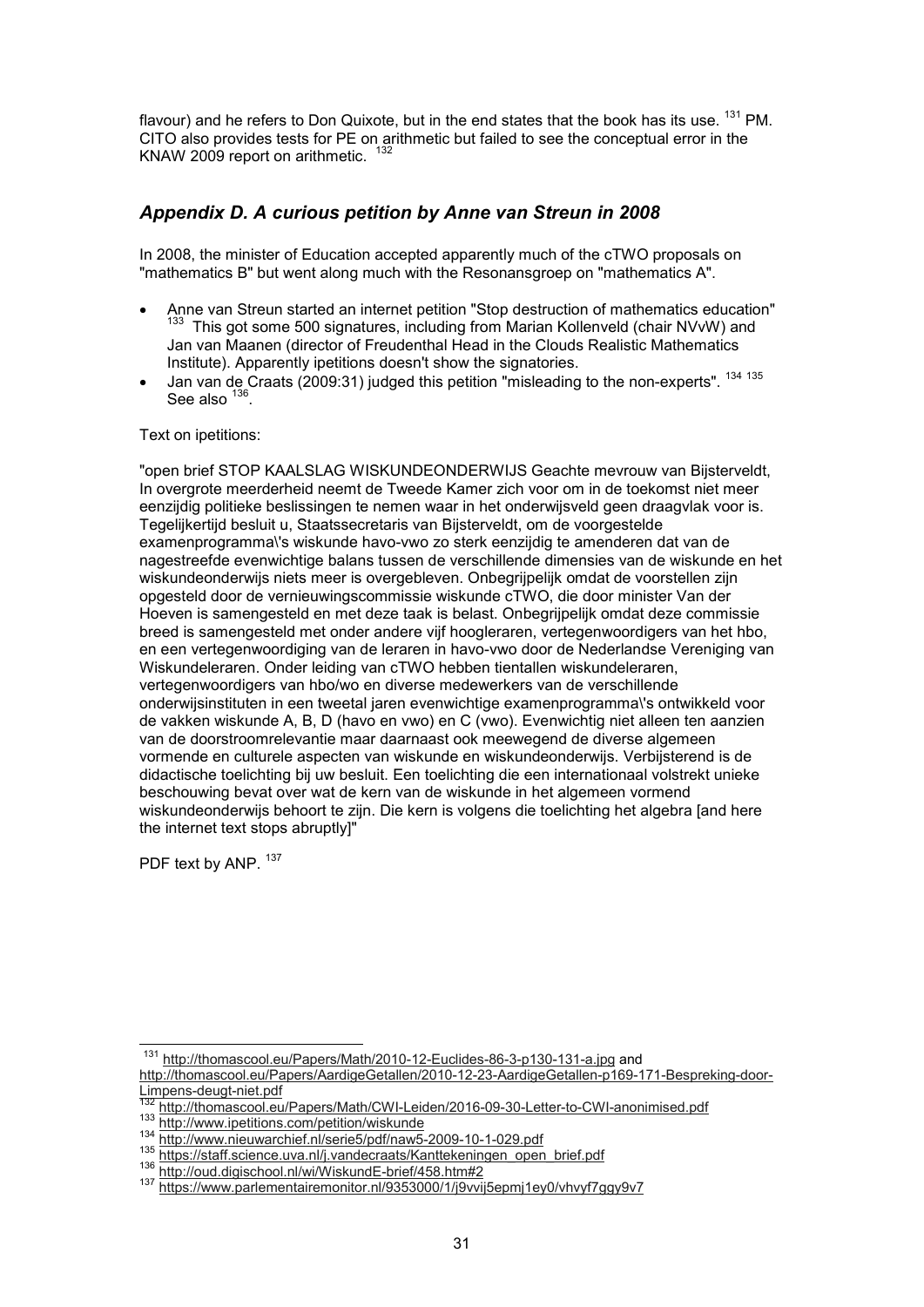## *Appendix E. Copy of "Bijlage 11 De grafische rekenmachine (GRM)"*

[Copied from http://downloads.slo.nl/Repository/afstemming-wiskunde-natuurkunde-tweedefase.pdf page 67-68. Observe that the focus on the use of the GC comes at the cost of developing computer algebra, since 1995.]

De verschillen tussen de grafische rekenmachine (GRM) en de wetenschappelijke rekenmachine liggen in de eerste instantie op het gebied van functieonderzoek:

• plotten van grafieken;

 $\overline{\phantom{a}}$ 

- numerieke bepaling van coördinaten van bijzondere punten van grafieken (toppen,
- snijpunten met de  $x -$ as, snijpunten van twee grafieken);
- numerieke bepaling van de afgeleide;
- numerieke bepaling van integralen.

In tweede instantie heeft de GRM uitgebreide functies op het gebied van kansrekening en statistiek:

- Gegevens kunnen worden ingevoerd in een tabel en vervolgens geanalyseerd met statistische functies (variantie, standaardafwijking, mediaan, kwartielen).
- Combinatorische functies en kansverdelingsfuncties zijn beter toegankelijk; in het bijzonder is het vaak niet meer nodig om kansen te berekenen via de standaard normale verdeling.

Wetenschappelijke rekenmachines beschikken ook over een deel van deze functies, maar met de GRM gaat alles veel overzichtelijker en gemakkelijker.

De grafische component van de GRM opent echter op het gebied van kansrekening ook geheel nieuwe mogelijkheden, zo zijn kansverdelingsfuncties te plotten als functie van een invoervariabele.

Een integraal over een normale verdeling kan bijvoorbeeld naar believen worden geplot als functie van de ondergrens, de bovengrens, de verwachtingswaarde  $\mu-\,$  of de standaardafwiiking  $\sigma$ .

Dat brengt een nieuwe manier mee om bepaalde opgaven op te lossen. Als in een opgave over de normale verdeling bijvoorbeeld wordt gevraagd om  $_{\mu}$   $\;$  te berekenen, kan een leerling de integraal over de normale verdeling plotten als functie van  $\mu^-$  , en de GRM vervolgens de grafiek laten snijden met een horizontale lijn die de gewenste kans vertegenwoordigt.

Op een vergelijkbare manier kan een leerling moeizaam gebruik van arcsin, arccos en arctan omzeilen. Bij een opgave als "bereken  $\alpha$  in drie decimalen nauwkeurig als sin  $\alpha = 2/5$ waarbij  $\frac{1}{2} \pi \leq \alpha \leq \pi$  " hoeft de leerling slechts de grafieken van  $y = \sin x$  en  $y =$ 2/5 te plotten en het juiste snijpunt te bepalen. <sup>138</sup>

De GRM heeft nog veel meer mogelijkheden die we niet allemaal de revue laten passeren. Het is duidelijk dat de verschillen met een standaard wetenschappelijke rekenmachine zeer groot zijn, en dat deze verschillen zich vooral bij wiskunde manifesteren.

De syllabuscommissies wiskunde (A, B en C) hebben er voor gepleit om de GRM toe te laten. Zij noemen daarbij argumenten als:

- Het gebruik van ICT is in de examenprogramma's een integraal onderdeel. Dat gebruik van ICT is voor de wiskunde uitvoerbaar door het gebruik van de GRM toe te staan.
- In de centrale examens in de pilots is de GRM noodzakelijk . Het onderwijs is ook volledig op het altijd aanwezig zijn van de GRM afgestemd.
- De introductie en uitwerking van de in genoemd subdomein A3, punt 1 beschreven wiskundige denkactiviteiten is een belangrijk aspect van de vernieuwing van de

 $^{138}$  Comment by TC 2016-10-29: The point {x, y} = {cos[phi], sin[phi]} is defined for the unit circle. Thus the use of  $y = \sin[x]$  is hopelessly confused.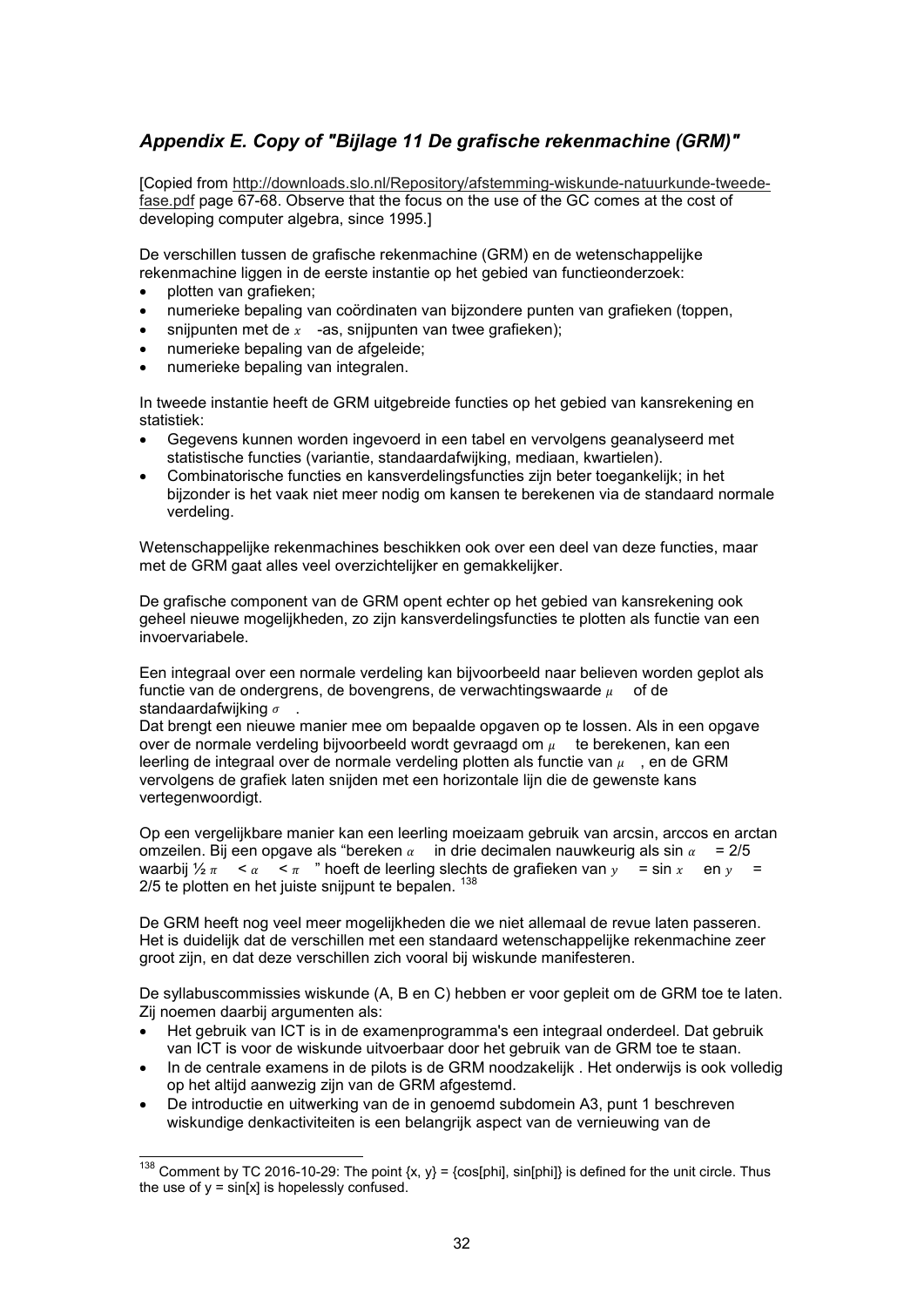examenprogramma's wiskunde. Leerlingen leren daarbij te kiezen tussen een berekening of benadering, het aflezen van een tabel of van een grafiek, het krijgen van een indruk van het verloop van een grafiek, het voorspellen en controleren van antwoorden, het dynamiseren van wiskundige modellen door het variëren van de optredende parameters. De GRM is een essentieel onderdeel van deze vaardigheden. Hier hoort ook bij het inzicht in de beperkingen van de GRM bij het maken van numerieke benaderingen.

- De GRM heeft een duidelijke meerwaarde op twee belangrijke terreinen:
	- bij het oplossen van authentieke problemen, d.w.z. problemen uit de dagelijkse praktijk waar het eerder uitzondering dan regel is dat je mooie getallen hebt, dan wel mooie uitkomsten
	- bij het werken met parametervoorstellingen van grafieken, waarbij de dynamiek van de GRM benut wordt.
- De GRM is een normaal en frequent gebruikt hulpmiddel in alle lessen wiskunde in de bovenbouw havo/vwo. Veel leerlingen ontlenen aan de grafische rekenmachine een zekere mate van examenzekerheid.
- De GRM is niet alleen een hulpmiddel om te rekenen of te tekenen, maar is ook een didactisch gereedschap om concepten in te voeren en te verduidelijken.
- De GRM speelt een essentiële tijdbesparende rol. Dat geldt zeker waar het om het werken met realistische wiskundige modellen gaat, die immers altijd benaderende waarden bevatten.

Een deel van deze argumenten geldt ook voor natuurkunde. Ook daar is de GRM een normaal en frequent hulpmiddel en wordt deze als didactisch gereedschap gebruikt.

## *Appendix F. Neoclassical re-engineering of teaching the quadratic function*

The following was included in the mathematics teaching newsletter. <sup>139</sup> The discussion in English is here. <sup>140</sup> <sup>141</sup> One can compare this neoclassical re-engineering with the MTA approach to a lesson on the topic, **Appendix G**.

Title: Een betere didactiek voor kwadratische functies

**Neem de kwadratische functie** *f***(***x***) = x<sup>2</sup> , vervorm die met coëfficiënt** *a* **en verplaats deze** *h* **stappen horizontaal en** *v* **stappen verticaal. Je krijgt dan de functie** *f***(***x***) =** *a***(***x* **−** *h***) 2 +** *v***. Uit deze basisvorm is het draaipunt (***h***,** *v***) van de parabool direct af te lezen. Ook de nulpunten volgen eenvoudig. Dit is grafisch allemaal direct te tonen.**

--------------

Het bovenstaande vormt een veel betere didactiek voor kwadratische functies dan de traditionele aanpak die uitgaat van het polynoom  $f(x)$  =  $ax^2 + bx + c$ . Voor het leerproces is deze polynoom als startpunt irrelevant en werkt deze juist antididactisch.

In de vorm *f*(*x*) = *a*(*x* − *h*) 2 + *v* rekt, krimpt of spiegelt parameter *a*. Met *h* > 0 gaat de grafiek naar rechts, met *h* < 0 naar links. Met *v* > 0 gaat de grafiek omhoog, met *v* < 0 omlaag. Ik gebruik verder liever de term "draaipunt" dan "top", want wat is de "top" van een dalparabool?

#### Abstractie contra empirie

 $\overline{a}$ 

Wiskundigen zijn getraind tot abstract denken terwijl onderwijs een empirische zaak is. Wanneer je die twee zaken door elkaar haalt, geeft dat in het onderwijs veel ellende. Dit heb ik met veel voorbeelden toegelicht in mijn boek "Elegance with Substance" (2009, 2015). Onlangs zag ik in dat ook de kwadratische functie onder die misplaatste abstractie lijdt.

<sup>139</sup> http://www.wiskundebrief.nl/738.htm#5

<sup>140</sup> https://boycottholland.wordpress.com/2016/04/24/teaching-quadratic-functions-re-engineered

<sup>141</sup> https://boycottholland.wordpress.com/2016/05/01/a-long-road-with-a-recipe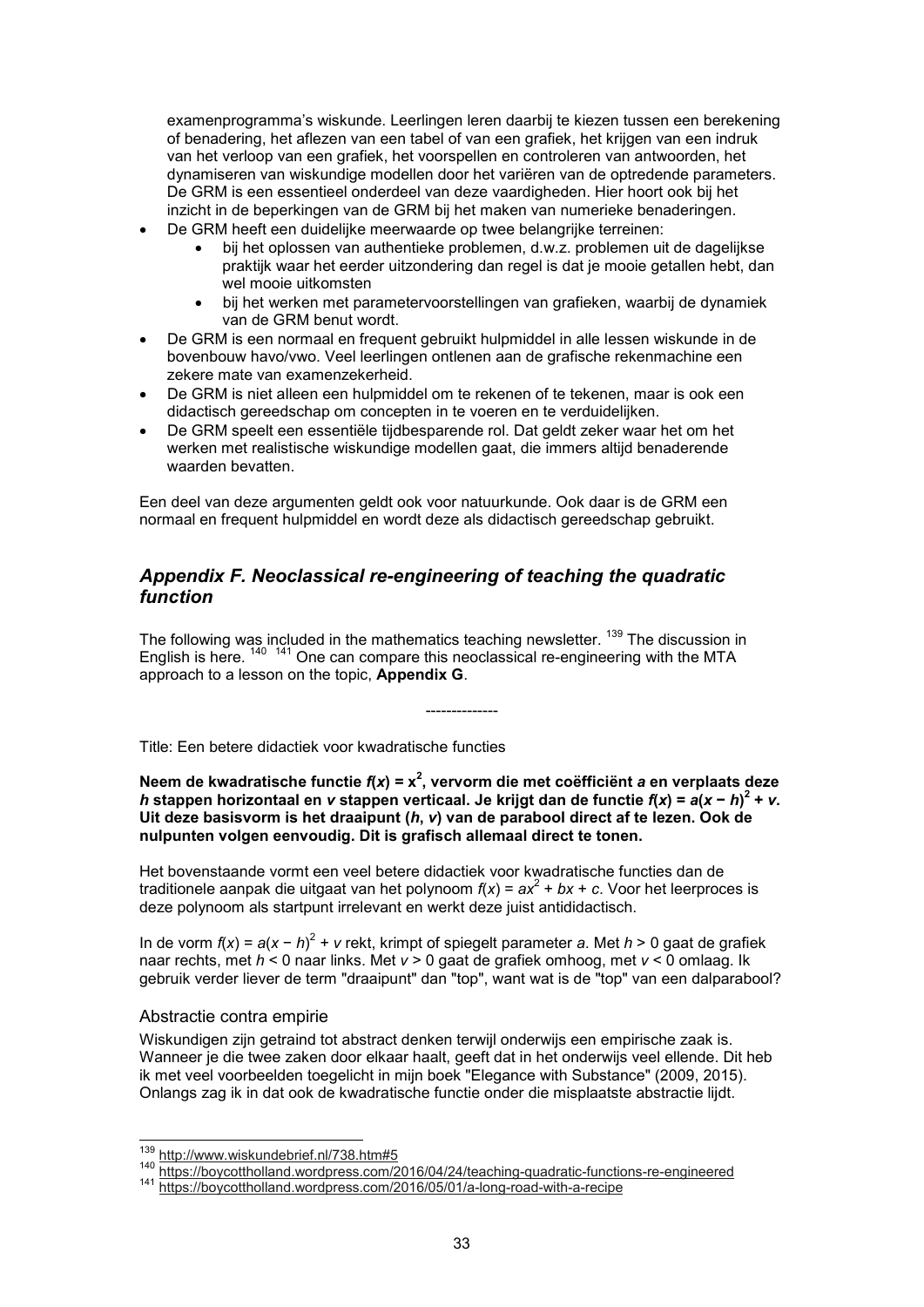Waar de traditionele aanpak van de kwadratische functie vandaan komt, mogen historici uitzoeken. Is het een residu van vroege ontdekkingen rond 1500 voor Christus? Of komt het inderdaad voort uit de abstracte wiskundige theorie rond polynomen? Voor leerlingen is het polynoom in ieder geval niet inzichtelijk. De "basisvorm" *f*(*x*) = *a*(*x* − *h*) 2 + *v* biedt leerlingen daarentegen meteen een mooi inzicht. Door het kwadraat uit te werken, kan het polynoom daarna eenvoudig worden gevonden. De parameters *h* en *v* kunnen dan direct worden uitgedrukt in termen van *a*, b en c. Met deze relaties kunnen andersom *a*, b en c weer worden uitgedrukt in *a*, *h* en *v*.

#### Liever inzicht dan rekentrucs

Wanneer factoren niet meteen gezien worden, geeft de abc-formule de nulpunten van de kwadratische polynoomvorm en minimaliseert hierbij de rekenstappen. De abc-formule is handig maar het is een didactische inversie om het algemene geval vanaf het begin centraal te stellen. De focus van het onderwijs kan beter liggen bij inzicht dan bij zo'n inverse rekentruc. Pas wanneer het inzicht bestaat over wat zo'n parabool nu is, dan ontstaat de vervolgstap om bij een gegeven polynoom de nulpunten te vinden en ontstaat de belangstelling voor de abc-formule.

Wanneer je binnen het onderwijs kwadratische functies snel inzichtelijk kunt maken, ontstaat er ook ruimte voor het behandelen van de complexe oplossingen van kwadratische vergelijkingen. Dat is geen gekke gedachte; kinderen zijn bij verantwoorde didactiek tot verrassend veel in staat. Pierre van Hiele (1909-2010) stelde bijvoorbeeld voor al op de basisschool met vectoren te beginnen.

#### Praktijkstudies

Hoe laat je kinderen het beste kennis maken met wiskunde? Hoe bied je leerlingen de beste wiskundige inzichten? Het zijn de leerlingen die bepalen wat werkt en dat valt alleen te bepalen met behulp van praktijkstudies. Daar moeten dan wel middelen voor vrijgemaakt worden. Daarom pleit ik sinds 2008 voor een parlementair onderzoek met betrekking tot het wiskundeonderwijs.

#### *Thomas Colignatus*

 $\overline{a}$ 

Econometrist (Groningen 1982) en leraar wiskunde (Leiden 2008), Scheveningen

Ik adviseer u deze links:

Re-engineering van didactiek van kwadratische functies. <sup>142</sup> A long road with a recipe. <sup>143</sup> Re-engineering van wortel en complex getal.<sup>144</sup> Wansink over complexe getallen, Euclides 51e jaargang no 4. <sup>145</sup> Conquest of the Plane  $(2011)$ .  $146$ Mijn brief aan het Nationaal Regie-orgaan Onderwijsonderzoek (NRO). <sup>147</sup> Mijn advies tot een parlementair onderzoek naar het onderwijs in wiskunde. <sup>148</sup>

<sup>142</sup> https://boycottholland.wordpress.com/2016/04/24/teaching-quadratic-functions-re-engineered/

<sup>143</sup> https://boycottholland.wordpress.com/2016/05/01/a-long-road-with-a-recipe

<sup>144</sup> https://boycottholland.wordpress.com/2016/04/26/teaching-square-root-and-complex-number-reengineered

http://vakbladeuclides.nl/archief/pdf/51\_1975-76\_04.pdf

<sup>146</sup> http://thomascool.eu/Papers/COTP/Index.html

<sup>147</sup> http://thomascool.eu/Papers/Math/2016-04-15-Letter-to-NRO.pdf

<sup>148</sup> http://www.ipetitions.com/petition/tk-onderzoek-wiskundeonderwijs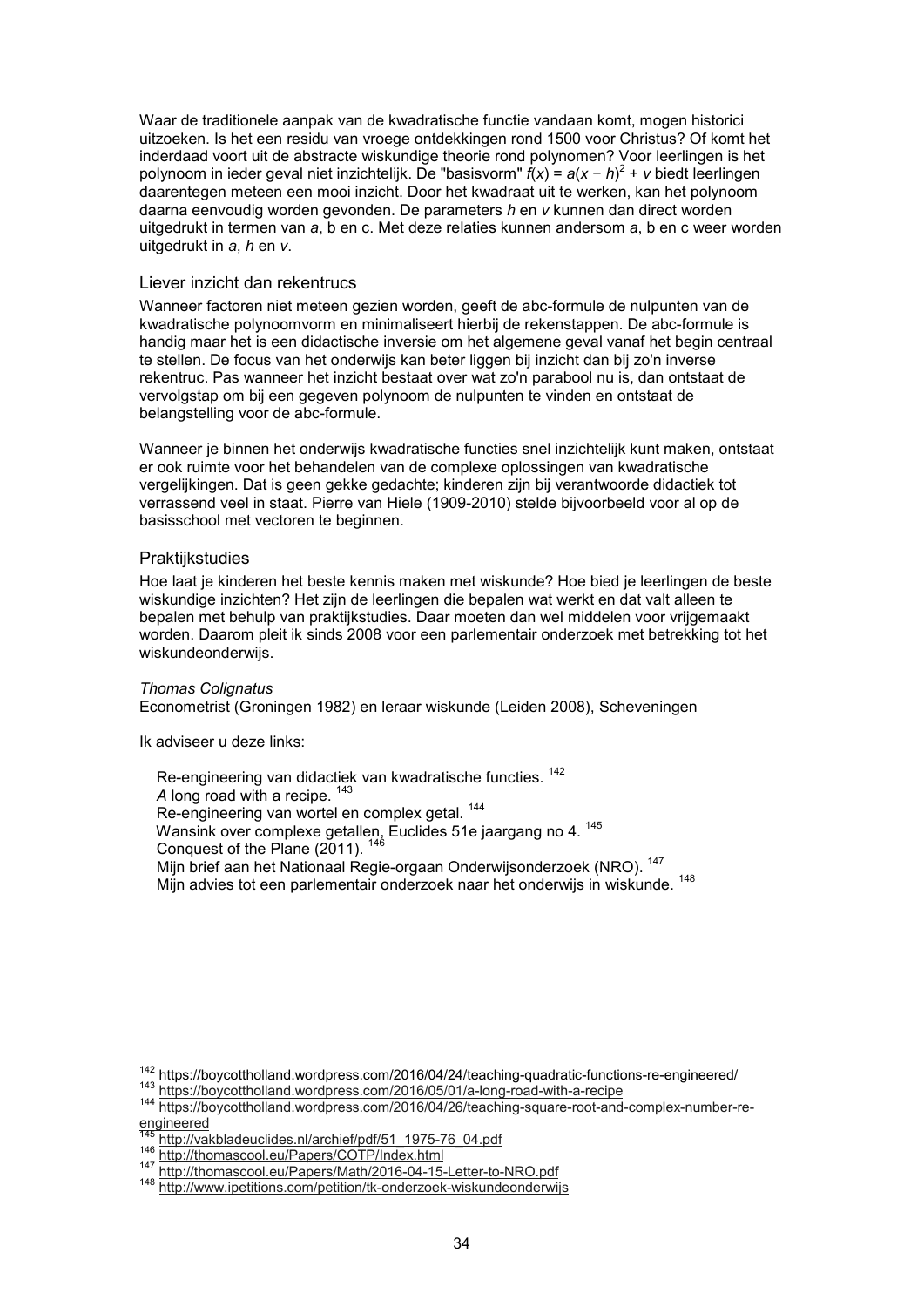## *Appendix G.1. Copy of an example MTA lesson on quadratic forms*

Copied from: http://www.fisme.science.uu.nl/toepassingen/28403

NB 1. This is only a lesson and no test on it.

NB 2. In the original the variables like *x* are not written in italics !

NB 3. **Appendix G.2** contains questions to Dirk Boleij, the teacher who performed this MTA lesson, and his answers. I thank him for permission to reprint these. It appears that he first presented his students with his own classification scheme, that he calls "WOKA-NOVA". Thus we should be careful in comparing results over different implementations.

Compare this with the neoclassical reengineering (NME) <sup>149</sup> (Dutch, <sup>150</sup> also in **Appendix F**.)

# **KWADRATISCHE VORMEN**

**Klas**: 3 VWO

**Onderwerp**: Kwadratische vormen

## **Leerdoel**:

Herkennen van kwadratische vormen en eigenschappen hierbij.

#### **Omschrijving**:

Leerlingen leren hoe verschillende eigenschappen van grafieken direct af te lezen zijn bij bepaalde vormen van kwadratische functies. Tevens leren ze een geschikte vorm te kiezen bij een bepaalde grafiek.

## **Past bij**:

Moderne Wiskunde , Editie 10, Hoofdstuk 11

Een docent heeft deze opdracht getest in de klas. Hiervan zijn filmopnamen gemaakt. Een filmpje van 10 minuten geeft een indruk van hoe deze les is verlopen. Daarnaast geeft de docent algemene tips voor het onderwijzen van wiskundig denken. https://youtu.be/CbOmcsbOwGE

## **Opdracht**

In de bijlage staan 12 kaartjes met verschillende functievoorschriften in verschillende vormen.

Maak met een computerprogramma een snelle grafiek van de gegeven

functie en lees de bijzondere punten (zie kaartjes) af. De uitwerkingen kun je op de kaartjes schrijven,

maar ook op het losse blad wat je erbij krijgt. De vraag die gesteld wordt is: 'wat valt op?'.

| 6. $n(x) = \frac{1}{2}x^2 - x - 7\frac{1}{2}$ |                                                                  |  |  |  |
|-----------------------------------------------|------------------------------------------------------------------|--|--|--|
|                                               | Berg-/Dalparabool:<br>Snijpunt met y-as:<br>Snijpunten met x-as: |  |  |  |
|                                               | Coördinaten top:                                                 |  |  |  |

Uitwerking:

 $\overline{\phantom{a}}$ 

| <b>Functie</b>         | Berg- dalparabool | Top        | Snijpunt x-as    | Snijpunt y-as |
|------------------------|-------------------|------------|------------------|---------------|
| $f(x) = -(x+2)^2 + 16$ | Berg              | $(-2, 16)$ | $(2,0)$ $(-6,0)$ | (0, 12)       |

<sup>149</sup> https://boycottholland.wordpress.com/2016/04/24/teaching-quadratic-functions-re-engineered

<sup>150</sup> http://www.wiskundebrief.nl/738.htm#5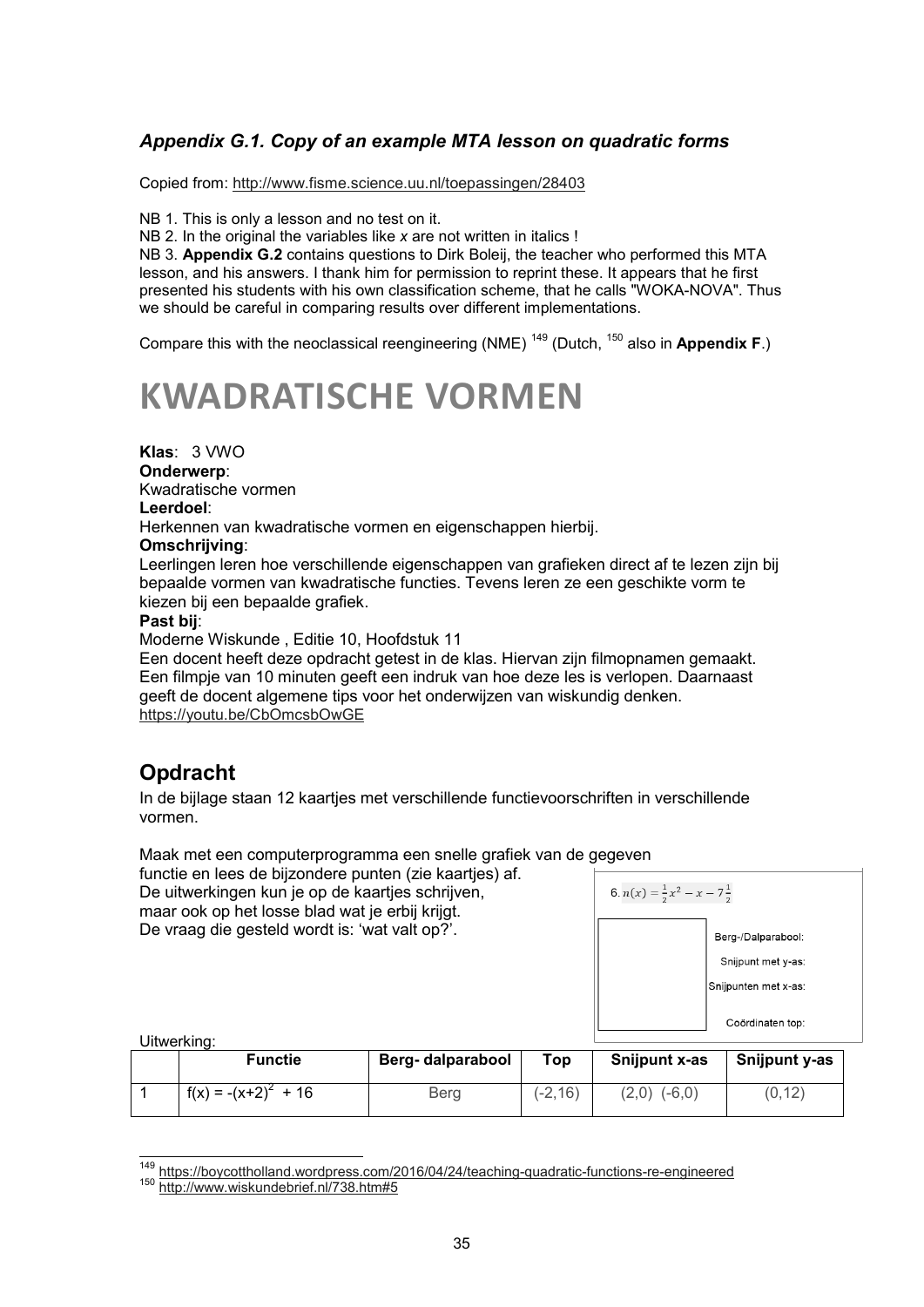| $\overline{2}$ | $h(x) = -2(x-1)(x-5)$                      | <b>Berg</b> | (3,8)      | $(1,0)$ $(5,0)$   | $(0,-10)$           |
|----------------|--------------------------------------------|-------------|------------|-------------------|---------------------|
| 3              | $g(x) = x^2 + 2x -8$                       | Dal         | $(-1,-9)$  | $(-4,0)$<br>(2,0) | $(0,-8)$            |
| 4              | $k(x) = (x+1)^2 - 9$                       | Dal         | $(-1,-9)$  | (2,0)<br>$(-4,0)$ | $(0,-8)$            |
| 5              | $m(x) = -2 (x-3)^{2} + 8$                  | Berg        | (3,8)      | $(1,0)$ $(5,0)$   | $(0,-10)$           |
| 6              | $n(x) = \frac{1}{2}x^2 - x - 7\frac{1}{2}$ | Dal         | $(1,-8)$   | $(5,0)$ $(-3,0)$  | $(0,-7\frac{1}{2})$ |
| $\overline{7}$ | $o(x) = -1(x-2) (x+6)$                     | Berg        | $(-2, 16)$ | $(2,0)$ $(-6,0)$  | (0, 12)             |
| 8              | $p(x) = -2x^2 + 12x - 10$                  | <b>Berg</b> | (3,8)      | $(1,0)$ $(5,0)$   | $(0,-10)$           |
| 9              | $q(x) = -x^2 - 4x + 12$                    | Berg        | $(-2, 16)$ | $(2,0)$ $(-6,0)$  | (0, 12)             |
| 10             | $r(x) = \frac{1}{2}(x-5)(x+3)$             | Dal         | $(1,-8)$   | $(5,0)$ $(-3,0)$  | $(0,-7\frac{1}{2})$ |
| 11             | $s(x) = \frac{1}{2}(x-1)^2 - 8$            | Dal         | $(1,-8)$   | $(5,0)$ $(-3,0)$  | $(0,-7\frac{1}{2})$ |
| 12             | $t(x) = (x-2)(x+4)$                        | Dal         | $(-1,-9)$  | (2,0)<br>$(-4,0)$ | $(0,-8)$            |

## **Gebruik in de klas**

## **Voorkennis leerlingen**:

Leerlingen moeten kunnen ontbinden in factoren en kwadraat-afsplitsen.

## **Voorbereiding docent**:

De docent print de kaartjes voor ieder groepje en legt deze klaar op de tafels. Op het bord komt de vraag: 'wat valt op'.

## **Hoe uit te voeren?**:

• Leerlingen krijgen allemaal een blad (zie bijlage) waarop ze de uitwerkingen kunnen invoeren.

Ook op de kaartjes zelf kunnen de leerlingen de eigenschappen noteren.

- Leerlingen krijgen de opdracht om de eigenschappen op te schrijven (op de kaartjes zelf en/of op het overzichtsblad; leerlingen hierin zelf laten kiezen)
- Na ongeveer 10 minuten laat je de leerlingen benoemen wat er zoal opvalt. Door met de kaartjes te schuiven kunnen de leerlingen de bijzondere vormen bij elkaar leggen en overeenkomsten sneller zien.
- De uitkomst zou moeten zijn dat Leerlingen leren te doorzien dat bij verschillende verschijningsvormen verschillende dingen makkelijk zijn af te lezen. Daarnaast zijn de voorbeelden zo gekozen dat er 4 keer eenzelfde grafiek wordt gevraagd met een andere manier van noteren. Hierdoor gaat het snel en zien leerlingen ook dat een andere manier van opschrijven niet per definitie een andere grafiek hoeft voor te stellen.

| $f(x) a(x-s)(x-t)$ ontbinden<br>a:<br>s en t: | Zaken die in de uitwerking van de opdracht zitten zijn:<br>bepaalt berg/ dal<br>snijpunten met x-as $(s,0)$ en $(t,0)$ |
|-----------------------------------------------|------------------------------------------------------------------------------------------------------------------------|
| a:<br>p en q:                                 | $f(x) = a(x-p)^2 + q$ kwadraat afsplitsen<br>bepaalt berg/dal<br>top(p,q)                                              |
| a:<br>C.                                      | $f(x) = ax^2 + bx + c$ algemene vorm<br>bepaalt berg/dal<br>Snijpunt met y-as (0,c)                                    |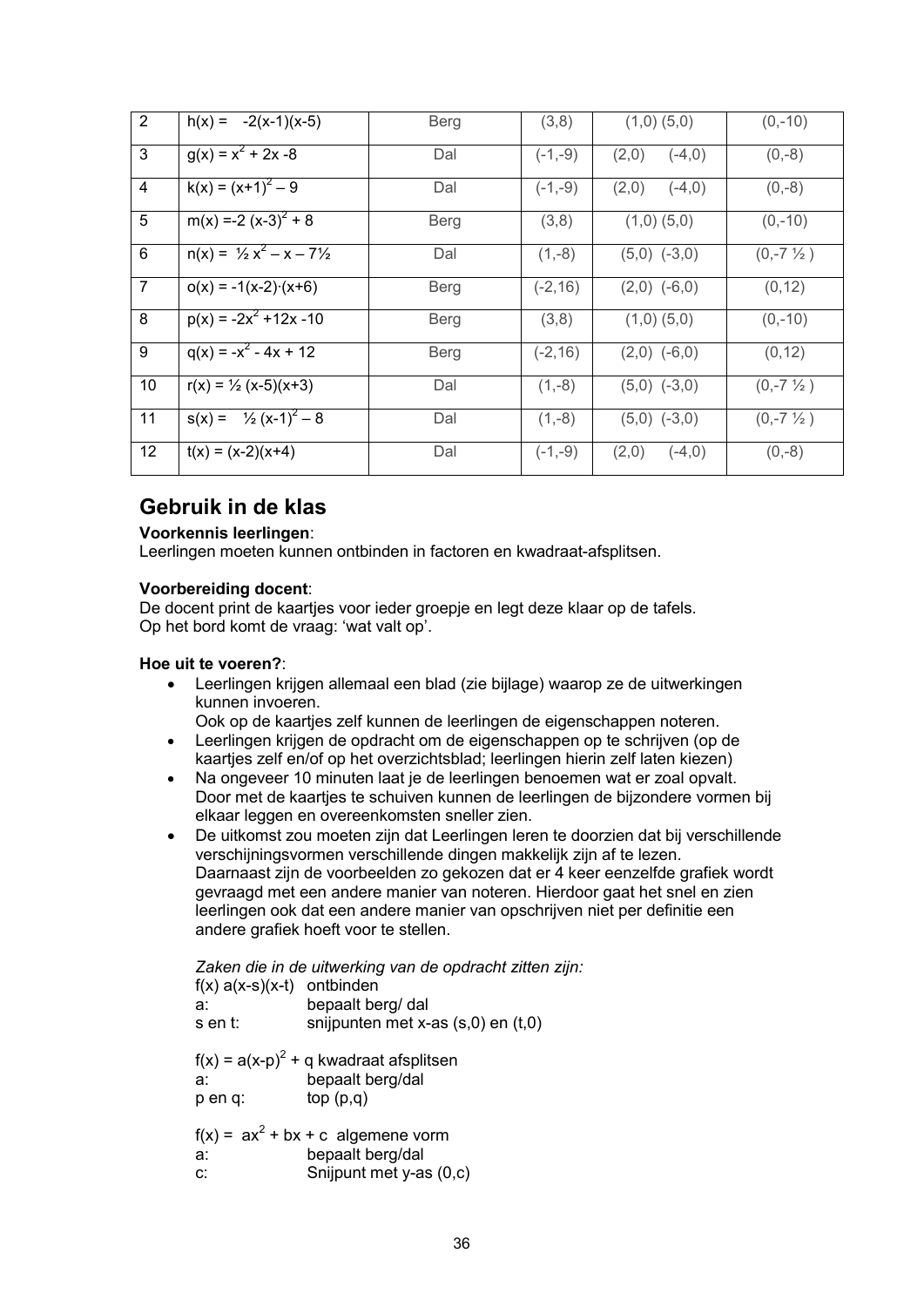• Bij het bespreken van de uitwerkingen kun je gebruik maken van het bijgeleverde excel-bestand. Hierin staan eerst de opdracht, vervolgens stapsgewijs de uitwerking alsook een

dia (dia nr 4) waarin leerlingen zelf de bijzonderheden kunnen noemen.

## **Wat hierna?**:



## **Mogelijkheden tot differentiatie**:

Leerlingen die snel gaan, kun je ook een extra lastige opdracht geven (zie dia 6 bij het excel-bestand).

Ze zullen tot de conclusie komen dat eigenlijk geen van de 3 kwadratische vormen direct een oplossing biedt. Hierbij moeten leerlingen uiteindelijk een stelsel vergelijkingen oplossen.

De uitwerking hierbij is:

de andere vormen zijn niet handig, aangezien je geen top of snijpunten met x-as af kunt lezen.

Snijpunt met de y-as is  $(0,4)$  dus  $c=4$ Twee punten aflezen: (1,22) en (8,36) Invullen levert:  $22 = a \cdot 1^2 + b \cdot 1 + 4 \rightarrow a + b = 22 \rightarrow b = 18 - a$  $36 = a·8<sup>2</sup> + b·8 + 4 \rightarrow 64a + 8b = 32 \rightarrow b = -8a + 4$ Samenvoegen levert:  $18 - a = -8a + 4 \rightarrow a = -2$  en dus b = 20 Dus  $y = -2x^2 + 20x + 4$ 

Je kunt leerlingen ook zelf een grafiek laten bedenken en daarbij een functievoorschrift laten zoeken.

#### **Tips**:

• In verband met het in de gaten houden van de tijd kun je er voor kiezen om de helft van de groepjes te laten beginnen met de linker grafiek en de andere helft met de rechter grafiek.

Zo zijn ze allemaal aan de slag en kun je een stuk tijd besparen door halverwege de les stil te leggen en te bespreken.

- Je kunt bij het bespreken verschillende groepjes verschillende vormen laten beantwoorden, zodat iedereen iets anders bekijkt.
- De eerste opdracht duurt ongeveer 20 minuten, de tweede ongeveer een kwartier.

## **Vragen en hints om leerlingen te helpen**:

- Zie je overeenkomsten?
- Welke eigenschappen komen terug in het functievoorschrift
- Kloppen de eigenschappen ook bij de andere voorbeelden?
- Zou je een soort algemene vorm kunnen bedenken?
- Wanneer kun je welke vorm nu eigenlijk het beste gebruiken?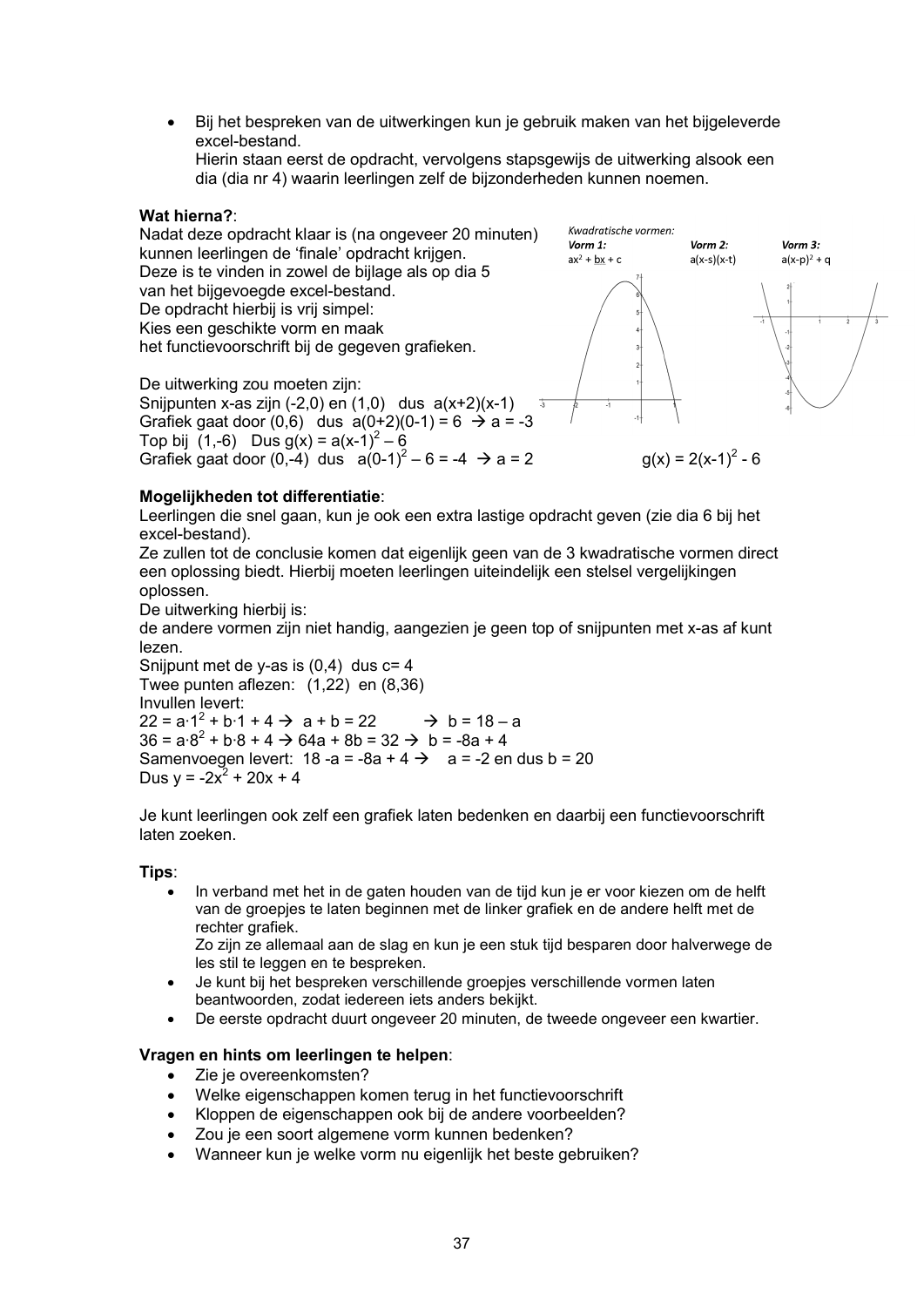Bij welke vorm heb je eigenlijk de minste gegevens nodig? Hoeveel gegevens heb je hoe dan ook nodig om een functievoorschrift te kunnen maken? Welke vorm is het handigst? En waarom?

## *Appendix G.2. Questions for and answers by the teacher who tested this MTA*

This Appendix contains questions to Dirk Boleij, the teacher who performed this MTA lesson, and his answers. I thank him for permission to reprint these.

The discussion is in Dutch.

It appears that Boleij first presented his students with his own classification scheme, that he calls "WOKA-NOVA". Thus we should be careful in comparing results over different implementations.

#### *Inleiding tot de vragen en antwoorden*

De vragen over de WDA t.a.v. kwadratische functies geven een complexer beeld dan verwacht. Dirk Boleij, de uitvoerder bij het NRO-project, heeft tevens een eigen aanpak ontwikkeld in afwijking van of in aanvulling op het boek.

Deze aanpak wordt "WOKA-NOVA" genoemd naar de afkortingen daarin. In deze aanpak krijgen leerlingen een enkele pagina met een overzicht van de verschillende kwadratische vormen en hoe te handelen bij veelvoorkomende vragen. Deze aanpak ziet er erg goed uit, en hopelijk wil Boleij dit ooit publiceren.

Klaarblijkelijk krijgen de leerlingen eerst deze uitleg, voordat de WDA wordt gedaan. Boleij schrijft: "*Deze leerlingen hebben deze uitleg dus niet her-ontdekt, ze hebben de kwadratische vormen nog niet eerder zo gezien!"*

| Appendix: Boleij's WOKA-NOVA classification, slightly adapted 44 |  |
|------------------------------------------------------------------|--|

#### *Date: Thu, 02 Jun 2016 TC -> DB*

Geachte collega Boleij,

Ik zie dat u meedeed aan dit NRO-project,

https://www.nro.nl/kb/405-14-502-wiskundige-denkactiviteit-in-wiskunde-op-havo-en-vwo

http://www.fisme.science.uu.nl/toepassingen/28403

en dan t.a.v. de kwadratische functie, waarover ik dit artikeltje schreef in de WiskundE-brief: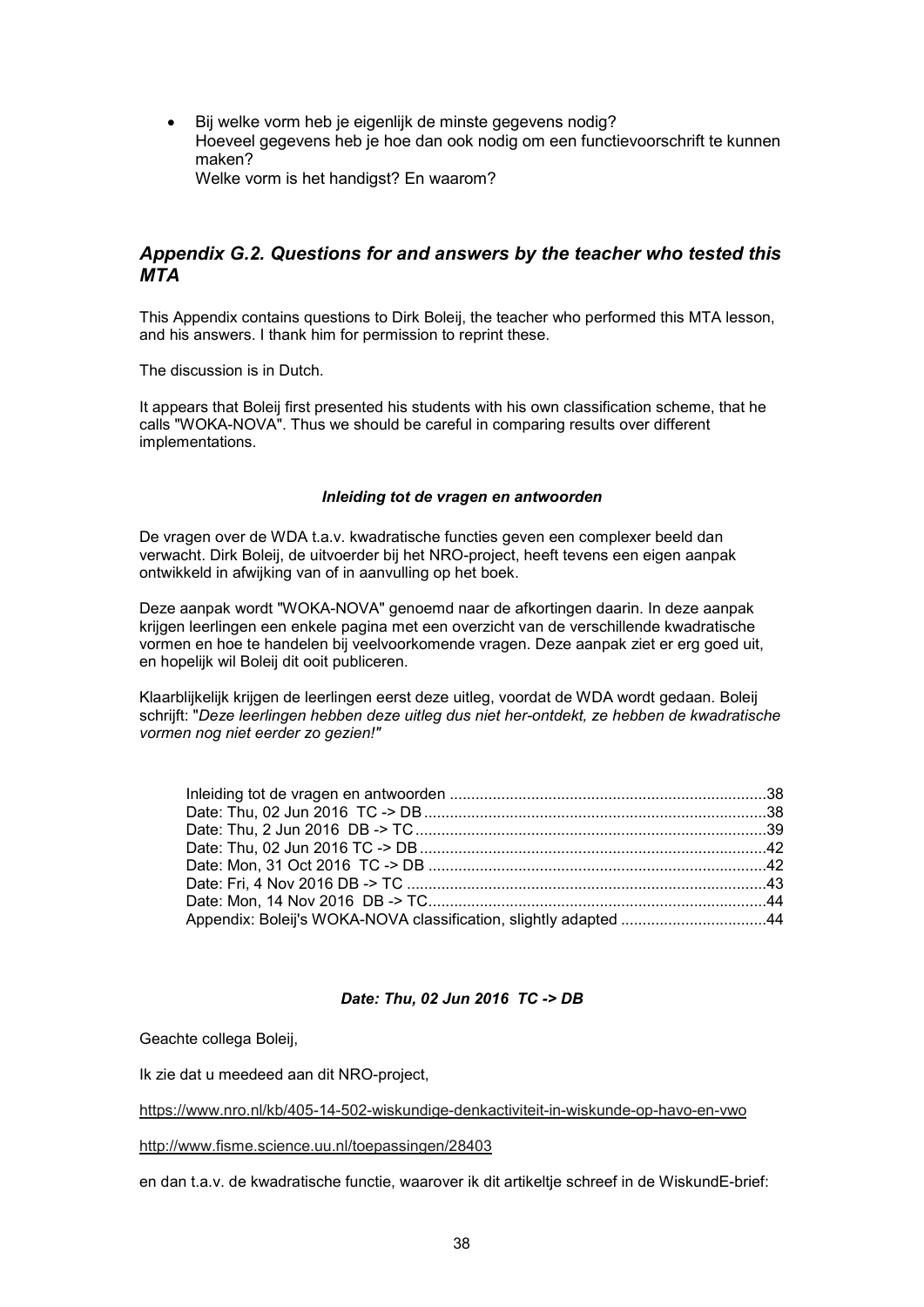#### http://www.wiskundebrief.nl/738.htm#5

Ten eerste mijn compliment dat dit een heel aardige les is. Mijn vragen voor u zijn:

(1) Bevat mijn bericht in de WiskundE-brief nu nog iets nieuws voor u, en zou u kunnen aanduiden wat dan voor u nog nieuw is ?

(2) Heeft u meer gedaan dan ontwikkelen van deze WDA, zoals nulmeting en toets achteraf, met vergelijken van welke methode nu productiever is ? Of staat dit nog in de kinderschoenen ?

(3) Mijn vermoeden is dat het wiskundig productiever is om eerst klassikaal te werken volgens mijn voorgestelde didactiek uit de WiskundE-brief, zodat ook zwakke leerlingen de kernbegrippen kunnen vatten, en dat WDA gericht wordt op andere zaken, zoals voor zwakke leerlingen het herontdekken van wat ze reeds klassikaal hebben gekregen, waarvan uw filmpje een mooi voorbeeld is, en voor sterkere leerlingen toch wat anders, zoals de afleidingen tussen de verschillende vormen en de abc-formule (het bewijzen). Mee eens ? Voor die afleidingen, zie de links bij het artikeltje in de WiskundE-brief.

PM. Overigens vind ik "denkactiviteit" een verkeerde term, want er is verschil tussen doen en denken. Wat is er mis met gewoon "denken". U zegt ook terecht dat "wiskundig denken" alleen maar denken is (over wiskundige vragen).

Met vriendelijke groet,

Thomas Cool / Thomas Colignatus Econometrist en leraar wiskunde Scheveningen

#### *Date: Thu, 2 Jun 2016 DB -> TC*

From: "Dirk Boleij" To: Thomas Cool / Thomas Colignatus Subject: RE: Aan wiskundeleraar Dirk Boleij n.a.v. NRO-project

Beste heer Cool,

Voor een ' antwoord' op uw vragen, eerst een korte 'schets': Ik heb onlangs deze ' les' in ath3 ' weer' gegeven. Ik link de vorm van de grafieken hierbij aan een theorie die ik in een eerder stadium met de leerlingen bespreek bij het oplossen van vergelijkingen, dat sluit eigenlijk mooi aan. Helaas sluit het niet aan bij het door u geschetste verhaal: denken ipv trucs :) Ik leer bij het oplossen van vergelijkingen de leerlingen namelijk de 'truc' WOKA-NOVA. Klinkt misschien vaag, maar in het kort komt het neer op:

Slechts één 'x' --> Weegschaalmethode (links en rechts hetzelfde doen tot je klaar bent) Meerdere ' x'-en --> Probeer te Ontbinden , lukt dit niet, dan Kwadraat afsplitsen en als echt niets meer lukt de Abc formules. W-->O-->K-->A. De NOVA staat voor de stappen bij O.K.A.. Eerst Nul maken, Ontbinden, Vereenvoudigen Antwoord geven . in schema-vorm: N W OK A  $\overline{V}$ 

A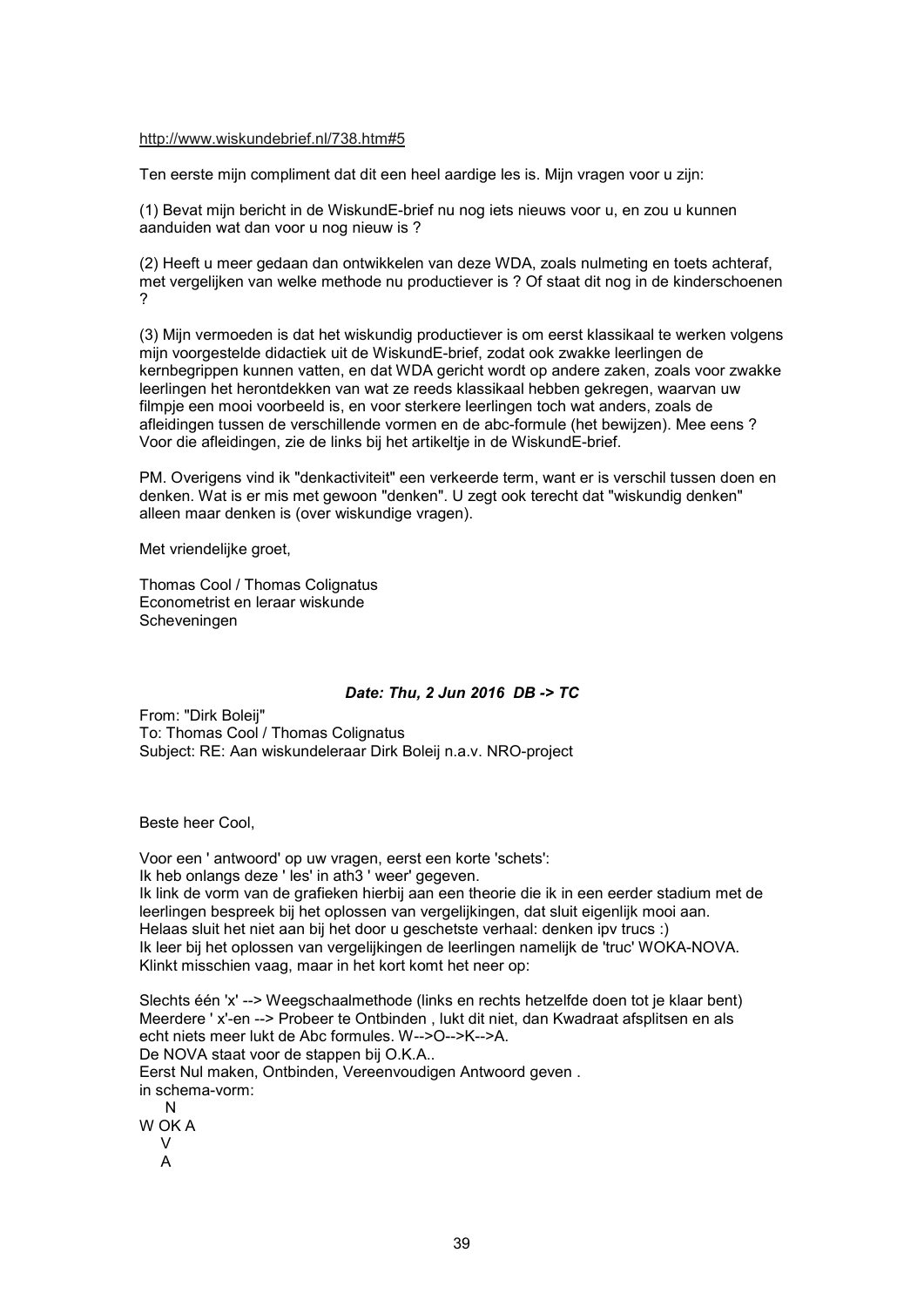Leerlingen slikken dit als zoete koek (maar het blijft een ezelsbruggetje).

Ik benadruk dan ook dat de ABC - formule eigenlijk niet veel 'toevoegt'.

Nu denkt u wellicht: wat heeft dit te maken met het voorbeeld?

Maar voor leerlingen is vervolgens de vorm van de kwadratische functie heel makkelijk terug te zien in de verschillende letters<br> $a(x-b)(x-c)$  Ontbinden  $a(x-b)(x-c)$  $a(x-b)^2 + c$  Kwadraat afsplitsen  $ax^2 + bx + c$  Abc formule

Daarbij zien ze ook dat de Abc-formule pas een laatste ' redmiddel' lijkt, en (toeval of niet) de laatste vorm is eigenlijk de vorm waarin het 'minst' af te lezen is. Kun je de top aflezen, dan weet je direct 2 van de 3 variabelen, terwijl het snijpunt met de y-as in de laatste vorm slechts de ' c' oplevert.

Vanuit deze 'koppeling' is het 'waarom' een bepaalde methode te gebruiken ook logischer voor leerlingen.

Ik gebruik overigens niet de term ' draaipunt'. Maar wellicht is het een logisch woord.

(opvallend is dat kwadratische vormen binnen Moderne Wiskunde pas sinds de nieuwe ' editie' een duidelijke plaats heeft gekregen. Ik merk ook dat leerlingen deze vormen snel onder de knie hebben (en dat de les die ik geef aan de hand van het blad ontzettend snel verloopt, en de leerlingen het ook vrijwel direct heel snel begrijpen!!)

Aangezien ik dit echt een leuk onderdeel in klas 3 vind, kan ik hier nog wel verder over doordraven, maar ik zal antwoord trachten te geven op uw vragen:

(1) Bevat mijn bericht in de WiskundE-brief nu nog iets nieuws voor u, en zou u kunnen aanduiden wat dan voor u nog nieuw is ?

*De term draaipunt is voor mij nieuw. Ik vraag me af of u deze verschuivingen in de klas (3e??) ook specifiek benoemd; of dit pas in een hoger jaar doet. In de opbouw bij de methode Moderne Wiskunde worden de transformaties vaak een stukje doorgeschoven richting klas 4. Ik behandel de kwadratische vormen dan ook vooral met het idee: hoe kan ik snel een formule bij een grafiek maken, of : hoe lees ik snel bijzondere punten van een functie bij een grafiek af.*

*Nieuw zou dan zijn: het directer koppelen van de 'transformaties' aan de verschillende vormen.*

(2) Heeft u meer gedaan dan ontwikkelen van deze WDA, zoals nulmeting en toets achteraf, met vergelijken van welke methode nu productiever is ? Of staat dit nog in de kinderschoenen ?

*Het was een kortlopend onderzoek, waarbij we wel een voor- en natoets hebben gehad, maar niet specifiek op deze opdracht.;Te kleine testgroep, te weinig tijd enz. Dus in dat opzicht staat dit nog in de kinderschoenen.*

*Wel merk ik dat (toevallig met dit hoofdstuk, waarbij het viel in een periode met veel uitval en weinig tijd) zo'n heel hoofdstuk direct met deze opdracht door leerlingen (alle) begrepen wordt, en dus prima in 1-2 lessen behandeld kan worden. Je hebt het boek dus absoluut niet altijd nodig om een stuk theorie helder te krijgen.*

*Ik ben er van overtuigd dat dit ook met andere onderwerpen kan.*

(3) Mijn vermoeden is dat het wiskundig productiever is om eerst klassikaal te werken volgens mijn voorgestelde didactiek uit de WiskundE-brief, zodat ook zwakke leerlingen de kernbegrippen kunnen vatten, en dat WDA gericht wordt op andere zaken, zoals voor zwakke leerlingen het herontdekken van wat ze reeds klassikaal hebben gekregen, waarvan uw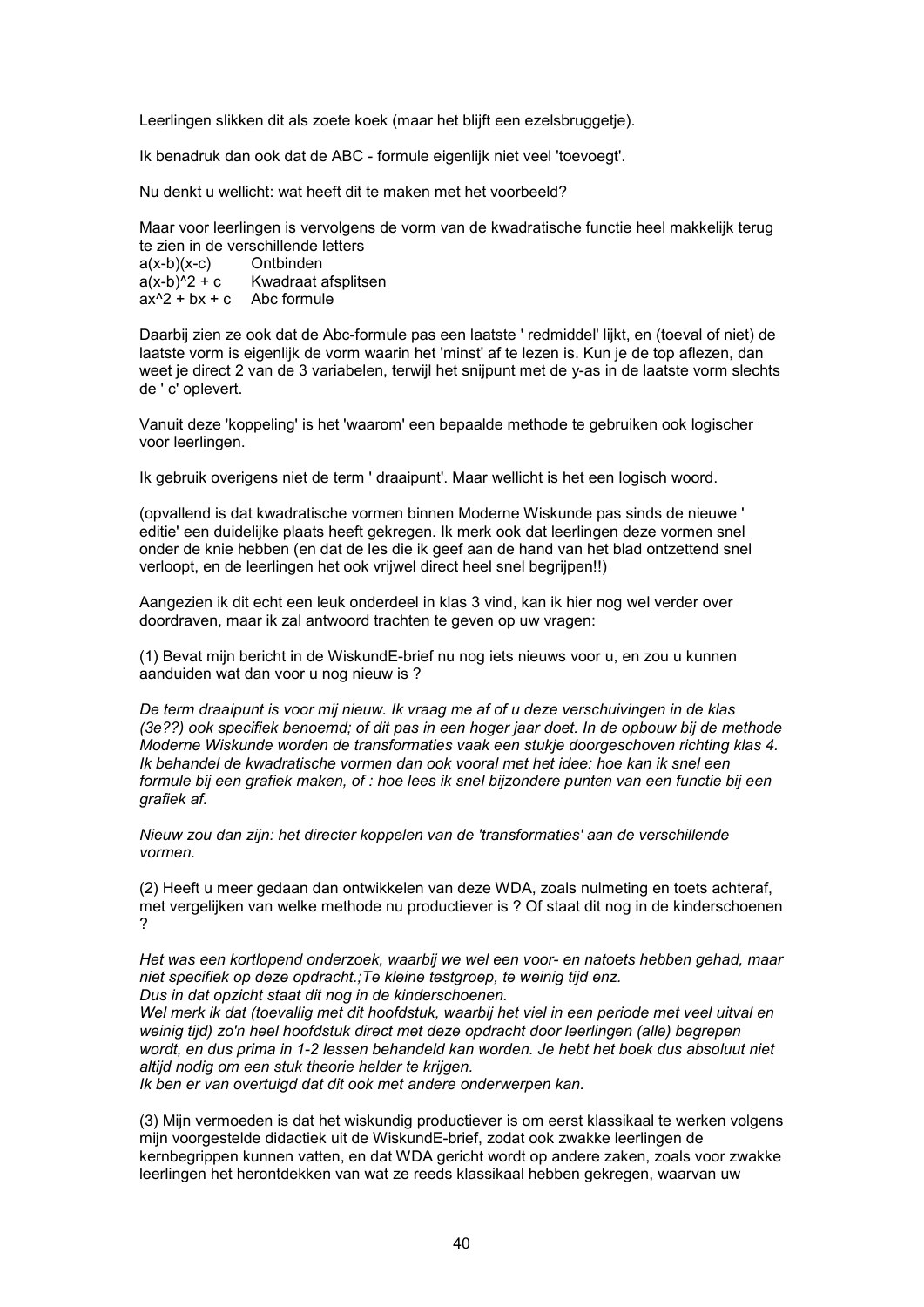filmpje een mooi voorbeeld is, en voor sterkere leerlingen toch wat anders, zoals de afleidingen tussen de verschillende vormen en de abc-formule (het bewijzen). Mee eens ?

*Ik denk dat het hierbij heel erg afhankelijk is van het onderwerp, de opdracht en zelfs: wat wordt verstaan onder WDA. Ik merk dat sommige mensen een 'verhaaltjes-som' al zien als wiskundig-denk-actief. Het denkactieve element is echter sterk afhankelijk van wat leerlingen al weten, de voorkennis dus.*

*Als bijvoorbeeld een kwadratische vorm voor leerlingen echt iets nieuws is, begrijp ik dat het voor de zwakkere leerlingen lastig kan zijn om zomaar iets te ontdekken.*

*Maar ik denk dat bijvoorbeeld deze opdracht ook voor de hele zwakke leerlingen vrij toegankelijk is.*

*Deze leerlingen hebben deze uitleg dus niet her-ontdekt, ze hebben de kwadratische vormen nog niet eerder zo gezien!*

*De afleidingen van de vormen vind ik dan inderdaad wel erg denkactief voor de betere leerling: waarom zou je eerst snijpunten met de x-as bepalen (abc formule), vervolgens daar tussenin gaan zitten en tenslotte dat getal in gaan vullen, als je heel ' elegant' de formule om kunt bouwen naar een vorm waarin je de top direct kunt aflezen? Ze ondervinden*

*daadwerkelijk dat ze een stap zetten die netjes werkt en ook nog eens effectief is. (Ik leer de leerlingen niet aan dat de top -b/2a is, in ieder geval zeker niet klassikaal, dat vind ik namelijk een truc die ze te vaak toepassen zonder echt ' inzicht' in de materie te hebben.*

Voor die afleidingen, zie de links bij het artikeltje in de WiskundE-brief.

*Ik vind het wel interessant om te zien dat u (toch??) start met de vorm a(x-b)^2+c (andere letters uiteraard) en van daaruit de ABC formule herleidt.*

*Terwijl (als de leerlingen hier al om vragen) ik de ABC formule vaak laat zien doormiddel van kwadraatafsplitsen zonder 'grafieken'*

*ax^2+bx+c = 0*

*x^2 + b/ax + c/a = 0*

*kwadraatafsplitsen boven de abc-formule)*

*(x + b/2a)^2 enz enz (en dan zie je dus ook weer het belang van*

*U gebruikt dus daadwerkelijk de link met formules en transformaties, maar uit beide manieren blijkt: de abc formule is een truc die je eigenlijk zonder kwadraatafsplitsen (of die 'vorm' ) niet kunt laten zien, dus eigenlijk is die abc-formule ook niet echt ' interessant' .*

*Goed om eens andere herleidingen te zien!!*

PM. Overigens vind ik "denkactiviteit" een verkeerde term, want er is verschil tussen doen en denken. Wat is er mis met gewoon "denken". U zegt ook terecht dat "wiskundig denken" alleen maar denken is (over wiskundige vragen).

*Ik heb de term niet bedacht (gelukkig!). Ik heb af en toe ook het idee dat de term denkactiviteit te pas en te onpas wordt gebruikt om aan te tonen dat de methodes ' met de huidige tijd' meegaan.*

*Maar als ik dan soms opdrachten zie die dan 'denkactief' zouden moeten zijn, denk vaak: dit is gewoon een verhaaltjessom waarbij leerlingen, die gewoon de basisvaardigheden beheersen, makkelijk uitkomen zonder veel te hoeven denken.*

*Het is juist goed om van de bebaande paden af te gaan, maar uiteraard vergt dat van een docent wel veel (creativi-)teit.*

Met vriendelijke groet,

Thomas Cool / Thomas Colignatus Econometrist en leraar wiskunde Scheveningen

Met vriendelijke groet Dirk Boleij

p.s. Ik hoop dat mijn 'antwoorden' een beetje aan uw verwachting voldoen. Ik heb nog niet eerder op deze manier vragen gekregen over 'gepubliceerde' producten, wel interessant!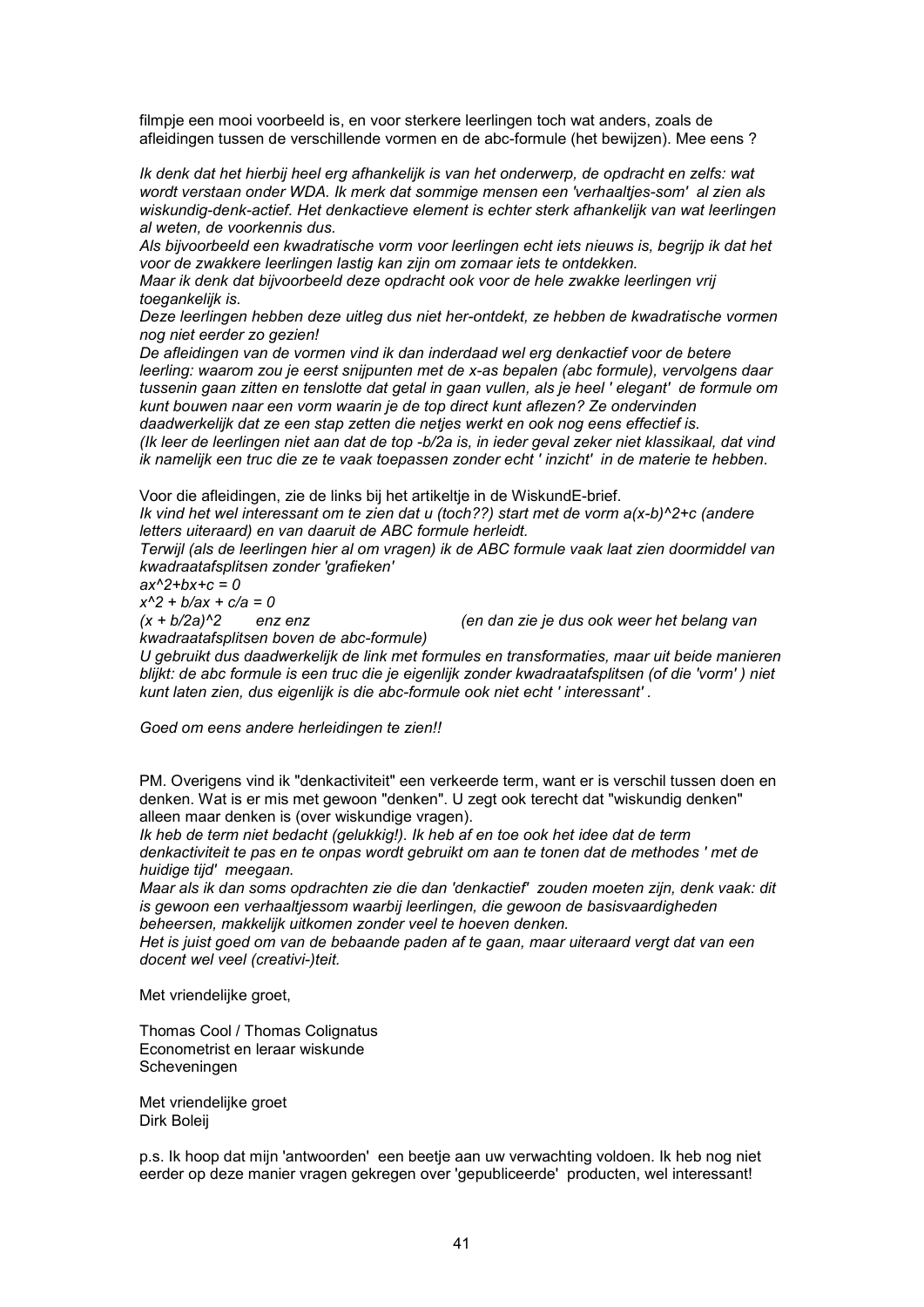Ook leuk dat het materiaal daadwerkelijk bekeken wordt!

#### *Date: Thu, 02 Jun 2016 TC -> DB*

To: "Dirk Boleij" From: Thomas Cool / Thomas Colignatus Subject: RE: Aan wiskundeleraar Dirk Boleij n.a.v. NRO-project

Geachte heer Boleij,

Hartelijk dank voor uw snelle antwoord. Ik wil het even laten bezinken, wat enige tijd kan duren. Bijv. kende ik WOKA-NOVA niet, en ik weet nog niet wat daarvan te denken ....

Voor het goede begrip: ik sta niet meer voor de klas, maar wil de opgedane ervaring wel gebruiken voor het zoeken naar verbeteringen.

Inderdaad is het denken afhankelijk van de voorkennis. Om goed denken te stimuleren, is het sorteren van de voorkennis dan van belang.

Ik zocht de basisvorm in x^2, en vervolgens het verplaatsen. Dan moet verplaatsen tot de voorkennis behoren.

Het valt me op dat u ontbinden als eerste noemt. Misschien is het te combineren. Bijv. bij x^2 zijn er twee x-en, schrijf die als x x', en die zou je ook apart kunnen verplaatsen, zodat x x' ->  $(x + 2)$   $(x + 5)$ , en zo heb je het ontbinden in factoren.

Het doet me deugd te horen dat leerlingen het snel oppakken. Het naast elkaar zetten van verschillende vormen en daarover nadenken, is belangrijk, en het is wonderlijk dat dit niet traditioneel al gedaan werd.

Met dank, en ik reageer later dieper,

Thomas Cool / Thomas Colignatus

#### *Date: Mon, 31 Oct 2016 TC -> DB*

To: "Dirk Boleij" From: Thomas Cool / Thomas Colignatus Subject: N.a.v. WDA kwadratische functies

Geachte collega Boleij,

Op de komende NVvW jaarvergadering / studiedag hoop ik een workshop C6 te verzorgen. In het kader daarvan heb ik inmiddels wat meer nagedacht over de WDA.

(1) Mijn voorlopige evaluatie staat hier:

http://thomascool.eu/Papers/Math/2016-10-31-MTA.pdf

(2) Ik heb nog eens gekeken naar mijn vragen en uw antwoorden t.a.v. uw WDA t.a.v. kwadratische functies.

Eigenlijk zouden die heel goed kunnen passen bij bovenstaande evaluatie, indien geredigeerd op publicatie.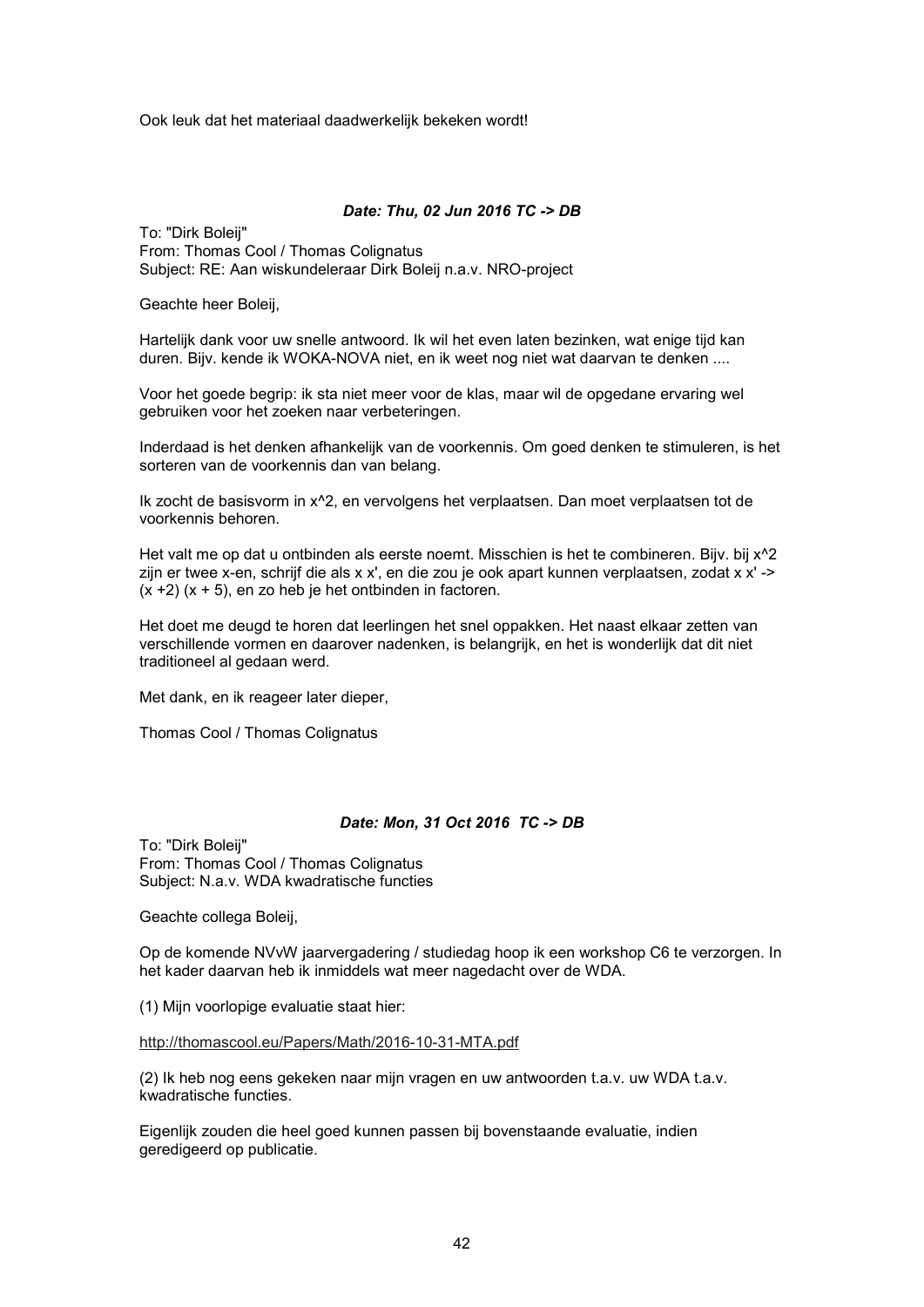Zou u bereid zijn om te overwegen of u uw tekst zo zou kunnen aanpassen, dat u publicatie daarvan toestaat, en dat ik dan mijn vragen en uw aangepaste antwoorden kan opnemen op mijn website voor de documentatie van mijn evaluatie van WDA ?

Eventueel is uw reactie dat u hiervoor geen tijd heeft, en ook niet goed kan overzien wat wel en niet relevant is voor mijn vraagstellingen. In dat geval zou ik een concept kunnen maken, en het nodige redigeren.

U heeft dan nog de optie om met name genoemd te worden, of dat ik een geanonimiseerde versie maak, die ook niet meer naar u is terug te leiden, zodat u dan een van de naamloze docenten wordt die deze WDA ook gebruikt hebben. Ook zo'n geanonimiseerd concept zou ik aan u voorleggen, zodat u kunt nagaan dat het inderdaad niet naar u terugverwijst.

Misschien wilt u mij zeggen hoe u hierover denkt.

(3) Overigens geeft een google mij geen link voor WOKA-NOVA. Heeft u er een ?

(4) Mijn voorlopige evaluatie onder (1) t.a.v. WDA is kritisch, en ik hoop niet dat het u afschrikt t.a.v. (2). Op zich zou ik ook een reactie op (1) natuurlijk waarderen, maar mijn hoop is dat sowieso (2) afgesproken kan worden, liefst met voorrang zodat het er netjes bijstaat.

Nogmaals met dank,

Thomas Cool / Thomas Colignatus Econometrist en leraar wiskunde Scheveningen

#### *Date: Fri, 4 Nov 2016 DB -> TC*

From: "Dirk Boleij" To: "Thomas Cool / Thomas Colignatus" Subject: Re: N.a.v. WDA kwadratische functies

Geachte heer Cool,

Uiteraard mag u mijn opmerkingen best gebruiken in uw publicatie. Ik weet echter niet precies wat uw vraag op dit moment is.

Ik heb zelf nauwelijks ervaring met publicaties e.d. en dus ook niet met het wel of niet benoemen van iemands naam. Persoonlijk heb ik geen moeite met zowel het wel als niet vernoemen van mijn naam.

Mijn opmerkingen mbt WDA zijn gebaseerd op de ervaringen die ik heb opgedaan bij het (samen met P. Drijvers, ik zie dat u zijn publicaties ook heeft toegevoegd) door een 7 tal docenten uitgevoerde praktijkonderzoek. Overigens lag de nadruk hierbij meer op uitvoeren en ontwikkelen dan op echte data-analyse.

Dat WOKA-NOVA niet op internet te vinden in begrijp ik, aangezien ik het zelf bedacht heb (en niet gepubliceerd) het is gewoon een verzonnen ezelsbruggetje, wat wel in de praktijk erg fijn blijkt te werken.

In de bijlage heb ik een samenvatting toegeveogd, zoals ik ze aan mijn leerlingen geef.

Graag hoor ik van u in hoeverre ik u nog kan helpen.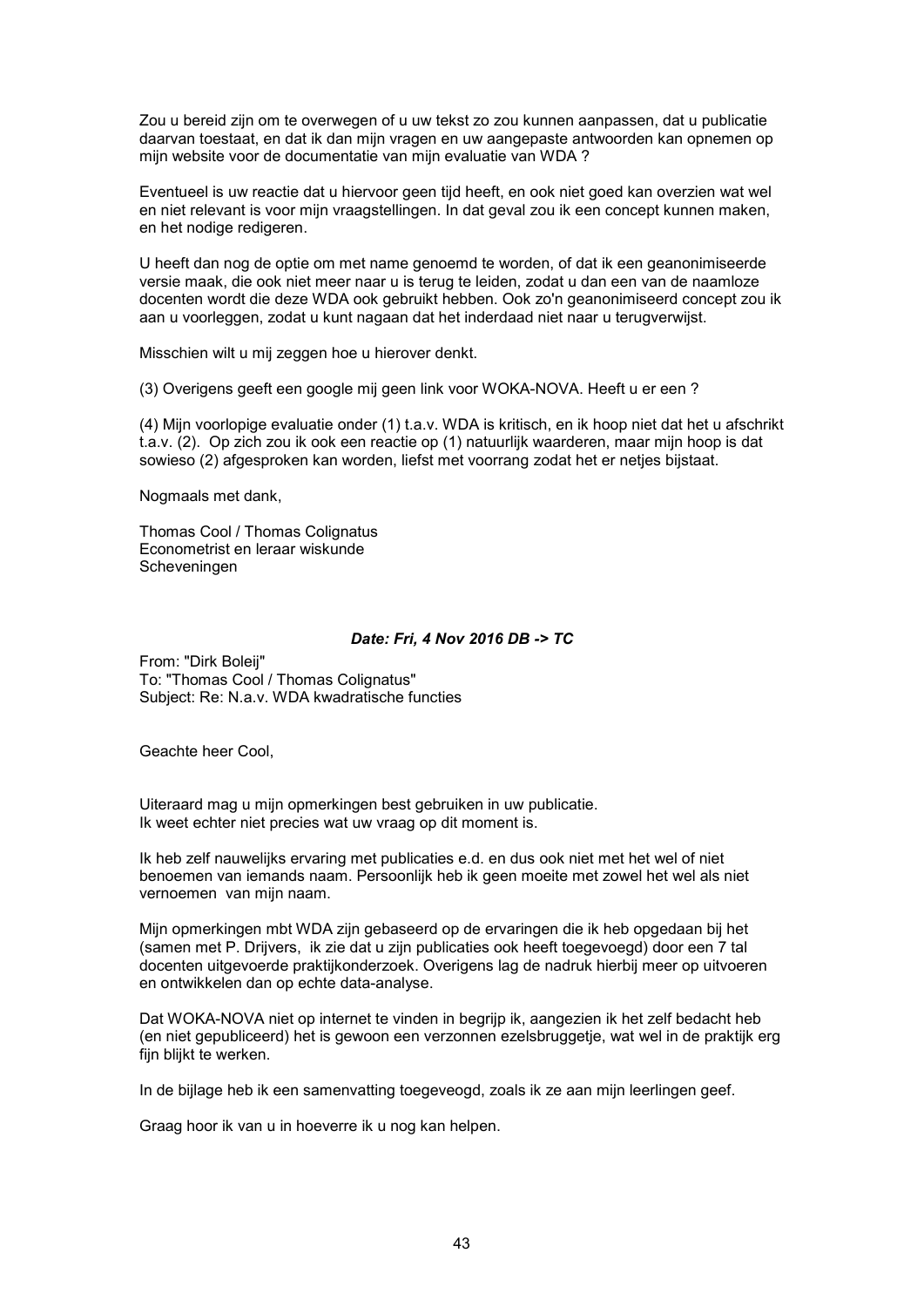Ik merk dat het werkveld waarin u zich begeeft (volgens mij meer onderzoek/ publicaties/ theorieen) en waarin ik zit (vaak dingen op een eenvoudige manier aan leerlingen uitleggen, maar ze wel uitdagen tot nadenken) er op papier toch wel iets anders uitziet.

Met vriendelijke groet,

Dirk Boleij

#### *Date: Mon, 14 Nov 2016 DB -> TC*

From: "Dirk Boleij" To: "Thomas Cool / Thomas Colignatus" Subject: Re: N.a.v. WDA kwadratische functies

Ik ben een tijdje weg geweest, vandaar pas deze late reactie.

In de door u gestuurde bijlagen zie ik geen gekke dingen (het zijn gewoon de geredigeerde mails die wij elkaar stuurden..) de tekst is volgens mij kloppend.

Ik heb inderdaad eerst WOKA-NOVA uitgelegd in de klassen en vervolgens zijn we pas begonnen met de WDA opdrachten.

Ik neem aan dat u deze 'mailwisseling' meer als bijlage gebruikt dan daadwerkelijk in een publicatie laat drukken? Ik bedoel: de daadwerkelijke mailwisseling op zich lijkt mij niet heel interessant voor mensen die iets willen weten over WDA (en of WOKA-NOVA) ?

Ik heb eerlijk gezegd niet nagedacht over publicatie van het 'trucje' WOKA-NOVA. Ik ben al blij wanneer het de leerlingen helpt om op een gestructureerde manier vergelijkingen op te lossen. Zoals al eerder vermeld: het publiceren is voor mij een 'ver van mijn bed show' .

Met vriendelijke groet,

Dirk Boleij

#### *Appendix: Boleij's WOKA-NOVA classification, slightly adapted*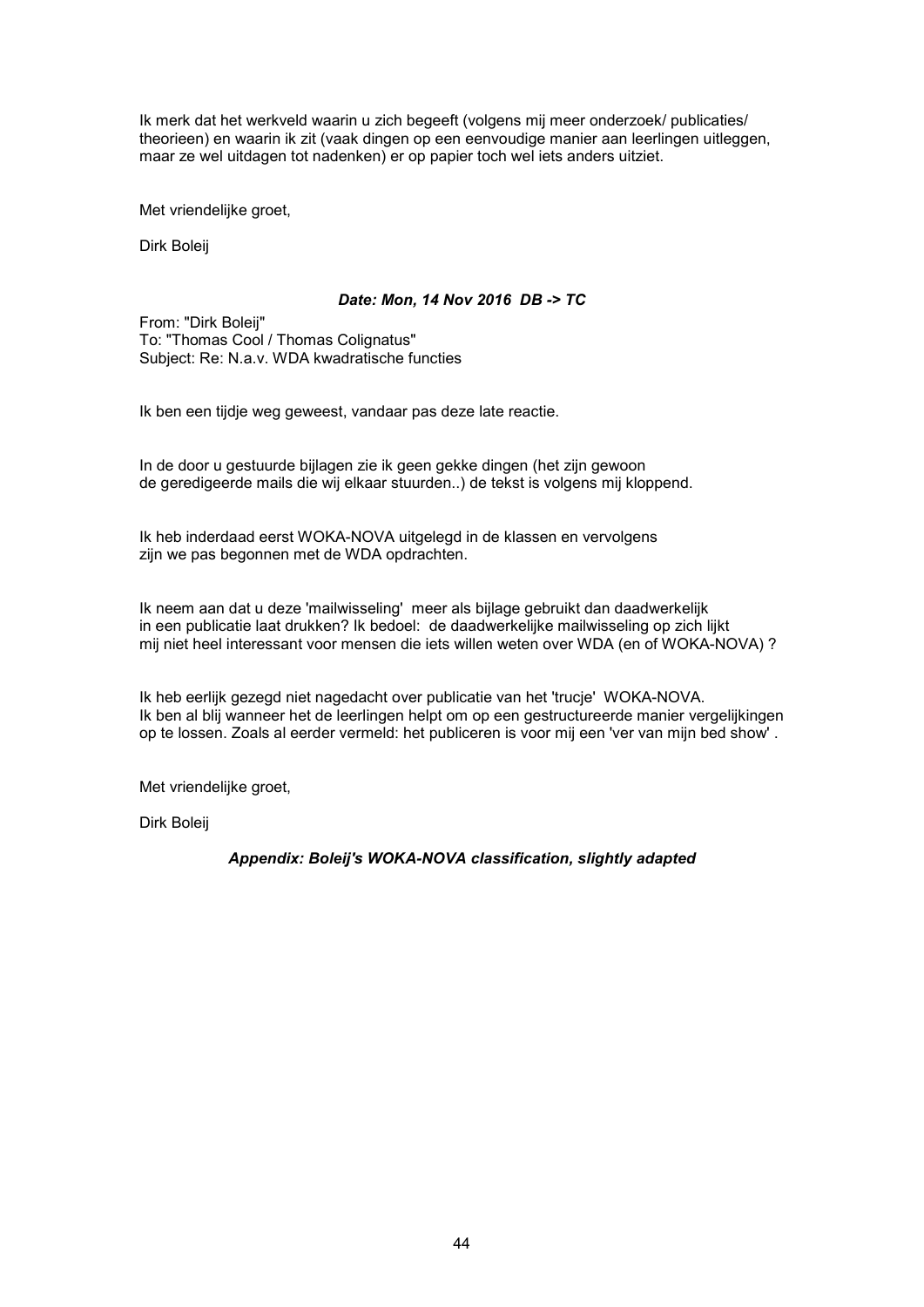| <b>THEORIE</b>                                                                                                                                                                                                                                                                                                                                               |                                                                                                                                                                                                                                                                         |                                                                                                                                                                                            |                                                                                                                                                                                                                |  |  |
|--------------------------------------------------------------------------------------------------------------------------------------------------------------------------------------------------------------------------------------------------------------------------------------------------------------------------------------------------------------|-------------------------------------------------------------------------------------------------------------------------------------------------------------------------------------------------------------------------------------------------------------------------|--------------------------------------------------------------------------------------------------------------------------------------------------------------------------------------------|----------------------------------------------------------------------------------------------------------------------------------------------------------------------------------------------------------------|--|--|
| Lineaire vergelijkingen<br>$\bullet$<br>Vergelijkingen<br>$\bullet$<br>met één variabele                                                                                                                                                                                                                                                                     | Kwadratische vergelijkingen<br>$\bullet$                                                                                                                                                                                                                                |                                                                                                                                                                                            |                                                                                                                                                                                                                |  |  |
|                                                                                                                                                                                                                                                                                                                                                              | <b>Nul maken</b>                                                                                                                                                                                                                                                        |                                                                                                                                                                                            |                                                                                                                                                                                                                |  |  |
| Weegschaalmethode<br>(steeds omgekeerde<br>handeling uitvoeren om iets<br>weg te werken)                                                                                                                                                                                                                                                                     | <b>Ontbinden</b>                                                                                                                                                                                                                                                        | Kwadraat<br>afsplitsen                                                                                                                                                                     | <b>ABC</b><br>formule                                                                                                                                                                                          |  |  |
|                                                                                                                                                                                                                                                                                                                                                              | Vereenvoudigen                                                                                                                                                                                                                                                          |                                                                                                                                                                                            |                                                                                                                                                                                                                |  |  |
|                                                                                                                                                                                                                                                                                                                                                              | Antwoorden                                                                                                                                                                                                                                                              |                                                                                                                                                                                            |                                                                                                                                                                                                                |  |  |
|                                                                                                                                                                                                                                                                                                                                                              | <b>VOORBEELDEN</b>                                                                                                                                                                                                                                                      |                                                                                                                                                                                            |                                                                                                                                                                                                                |  |  |
| Lineair:<br>$3(x-2) = 5 - (2x - 6)$<br>$3x - 6 = 5 - 2x + 6$<br>$5x = 17$<br>$x = 17/5 = 32/5$<br>Kwadratisch:<br>$(2x-5)^2 = 16$<br>$2x - 5 = 4$ of $2x - 5 = -4$<br>$2x = 9$ of $2x = 1$<br>$x = 4\frac{1}{2}$ of $x = \frac{1}{2}$<br><b>Wortel:</b><br>$2\sqrt{x-3}+3=11$<br>$2\sqrt{x-3} = 8$<br>$\sqrt{x-3}$ = 4<br>$x - 3 = 16$<br>$x = 19$ (voldoet) | Tweeterm:<br>$2x^2 = 6x$<br>$2x^2 - 6x = 0$<br>$2x(x-3) = 0$<br>$\circ$<br>$2x = 0$ of $x -3 = 0$ V<br>$x = 0$ of $x = 3$ A<br>Drieterm:<br>$x^2$ + 3 x = 10<br>$x^2$ + 3x – 10 = 0<br>N<br>$(x+5)(x-2) = 0$<br>O<br>$x+5 = 0$ of $x-2=0$ V<br>$x = -5$ of $x = 2$<br>A | $x^2$ + 6x – 3 = 0<br>$(x+3)^2 - 12 = 0$<br>N $(x+3)^2 = 12$<br>$x+3=\sqrt{12}$ of $x+3=-\sqrt{12}$<br>$x+3=2\sqrt{3}$ of $x+3=-2\sqrt{3}$<br>$x = -3 + 2\sqrt{3}$ of $x = -3 - 2\sqrt{3}$ | $2x^2-3x-4=0$<br>D = $(-3)^2 - 4 - 2 - 4 = 41$<br>$x = \frac{2 + \sqrt{41}}{4}$<br>of $x = \frac{2 + \sqrt{41}}{4}$<br>$x = \frac{3}{4} + \frac{1}{4}\sqrt{41}$<br>of $x = \frac{3}{4} - \frac{1}{4}\sqrt{41}$ |  |  |
|                                                                                                                                                                                                                                                                                                                                                              | <b>THEORIE</b>                                                                                                                                                                                                                                                          |                                                                                                                                                                                            |                                                                                                                                                                                                                |  |  |
| <b>VORM:</b><br>$\mathbf{A}^2 = \mathbf{B}^2$<br>oplossingen:<br>$A = B$ of $A = -B$                                                                                                                                                                                                                                                                         | <b>VOORBEELDEN</b>                                                                                                                                                                                                                                                      | <b>VORM:</b><br>$A \cdot B = A \cdot C$<br>oplossingen:<br>$B = C$ of $A = 0$                                                                                                              |                                                                                                                                                                                                                |  |  |
| Eenvoudig:<br>Eenvoudig:                                                                                                                                                                                                                                                                                                                                     |                                                                                                                                                                                                                                                                         |                                                                                                                                                                                            |                                                                                                                                                                                                                |  |  |
| $x^2 = 9$ (eigenlijk $x^2 = 3^2$ )<br>$x = 3$ of $x = -3$                                                                                                                                                                                                                                                                                                    |                                                                                                                                                                                                                                                                         | $x \cdot (2x+5) = x \cdot (x-6)$<br>$2x + 5 = x - 6$ of $x = 0$<br>$x = -11$ of $x = 0$                                                                                                    |                                                                                                                                                                                                                |  |  |
| Moeilijker:<br>$(2x-4)^2 = (4x-6)^2$<br>$2x - 4 = 4x - 6$ of $2x-4 = -4x + 6$<br>$2x = 2$ of $6x = 10$<br>$x = 1$ of $x = 10/6 = 12/3$                                                                                                                                                                                                                       |                                                                                                                                                                                                                                                                         | Moeilijker:<br>$(2x-4)^{2} = (2x-4)(-4x+3)$<br>$2x-4 = -4x + 3$ of $2x-4 = 0$<br>$6x = 7$ of $2x = 4$<br>$x = 7/6 = 11/6$ of $x = 2$                                                       |                                                                                                                                                                                                                |  |  |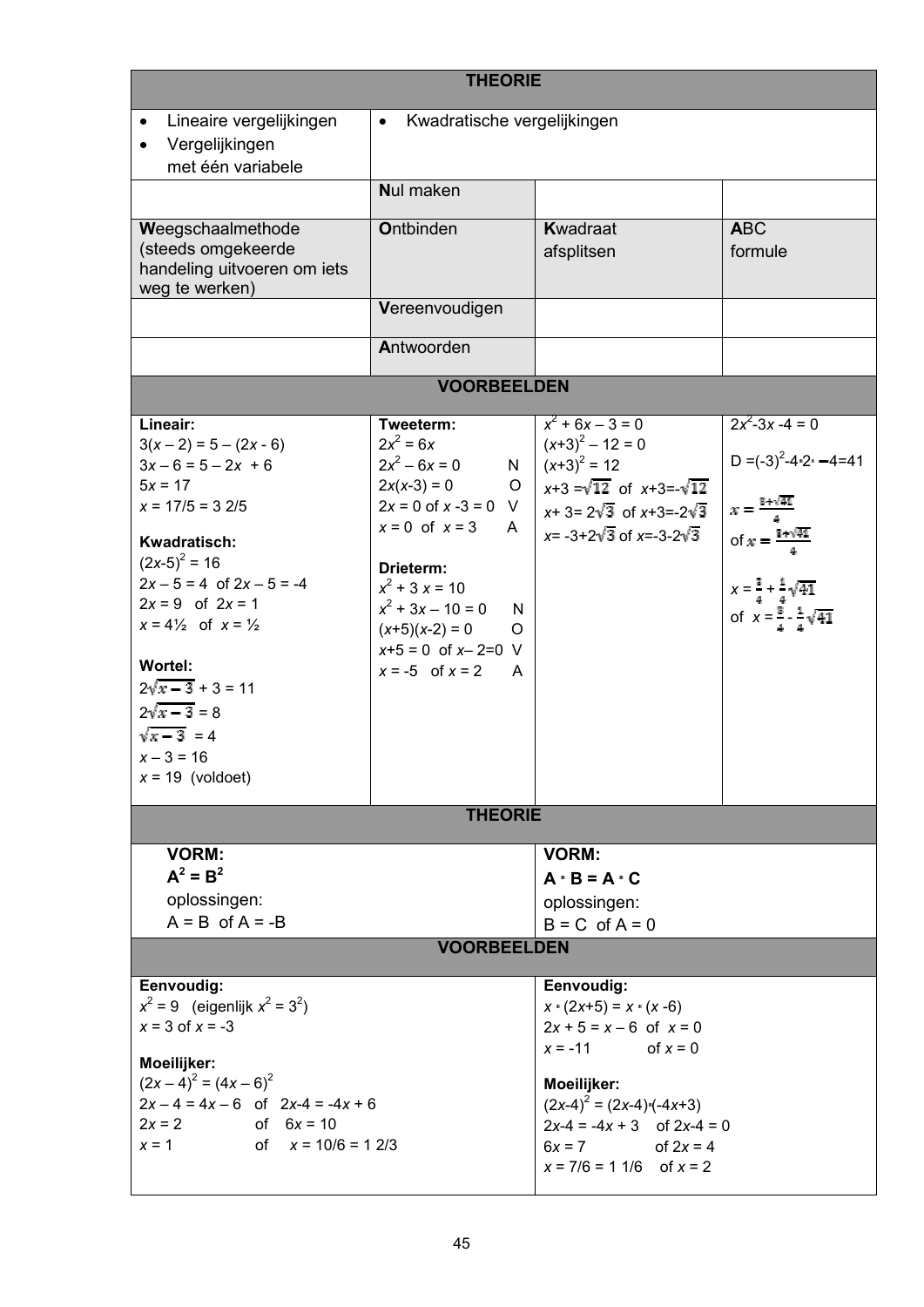### *Appendix H. Pilot VWO B 2014-1, question 3*

#### **Question <sup>151</sup>**

#### Cirkels in een driehoek



Gegeven is een rechthoekige driehoek  $ABC$  met rechthoekszijden  $AB = 4$ en  $BC = 3$ . De ingeschreven cirkel van driehoek  $ABC$  raakt de zijden van de driehoek in  $P$ ,  $Q$  en  $R$ .  $M$  is het middelpunt van deze cirkel. Zie figuur 2.





De straal van de ingeschreven cirkel van driehoek ABC is 1.

Bewijs dit.  $\overline{\mathbf{3}}$ 40

 $\overline{\phantom{a}}$ 

<sup>&</sup>lt;sup>151</sup> http://static.examenblad.nl/9336114/d/ex2014/vw-1025-f-14-1-o.pdf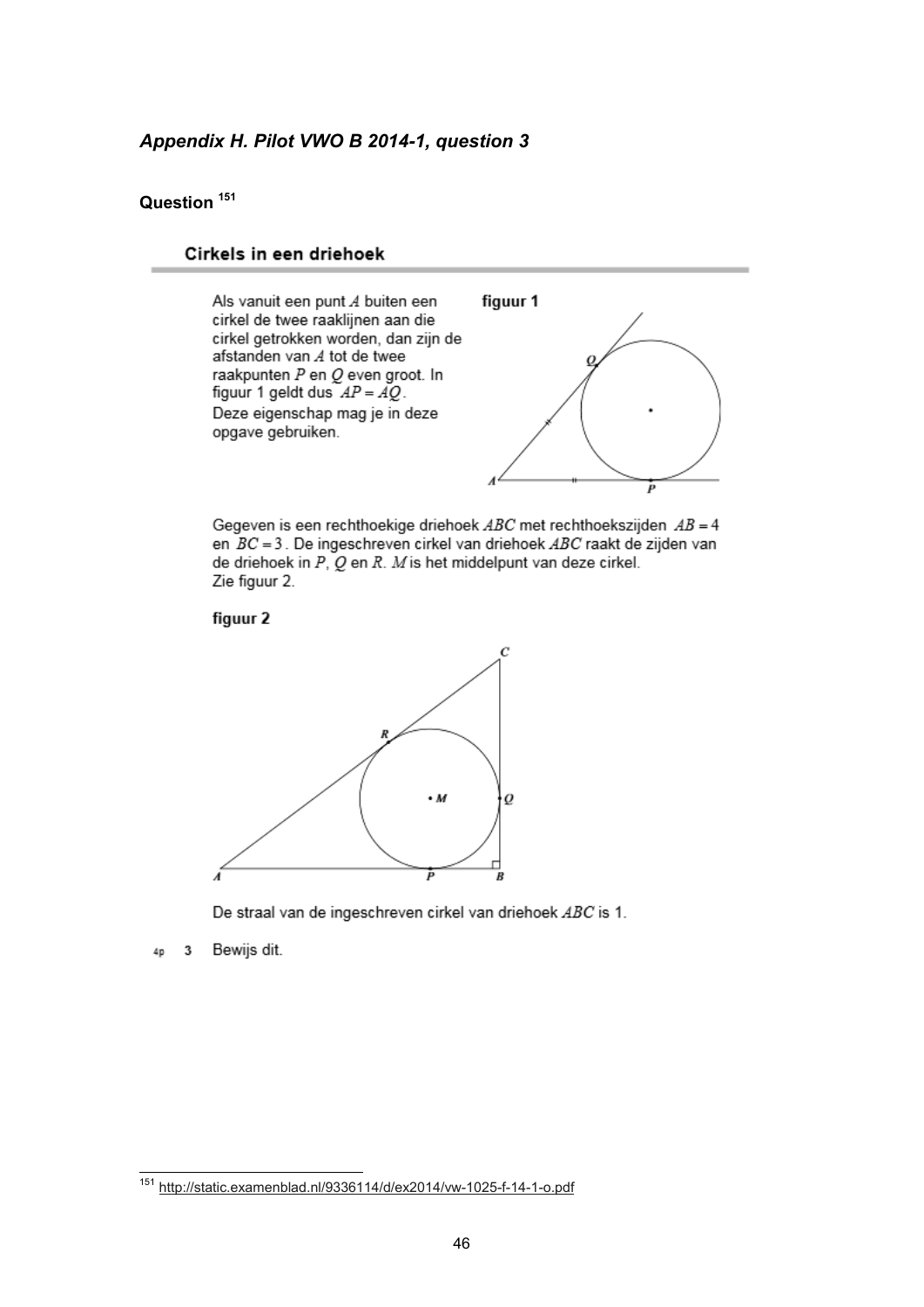## **Grading <sup>152</sup>**

| 3 | maximumscore 4                                                                                                                                                                        |  |
|---|---------------------------------------------------------------------------------------------------------------------------------------------------------------------------------------|--|
|   | (Uit de stelling van Pythagoras of met 3-4-5 driehoek volgt) $AC = 5$                                                                                                                 |  |
|   | Noem de straal van de cirkel x, dan $BP = BQ = x$<br>٠                                                                                                                                |  |
|   | $AR = AP = 4 - x$ en $CR = CO = 3 - x$                                                                                                                                                |  |
|   | • $(AC = AR + CR, \text{ dus}) (4-x) + (3-x) = 5 \text{ geeft } x = 1$                                                                                                                |  |
|   | of                                                                                                                                                                                    |  |
|   | (Uit de stelling van Pythagoras of met 3-4-5 driehoek volgt) $AC = 5$<br>٠<br>oppervlakte( $\triangle ABC$ ) = oppervlakte( $\triangle ABM$ ) + oppervlakte( $\triangle BCM$ ) +<br>٠ |  |
|   | oppervlakte $(\Delta CAM)$                                                                                                                                                            |  |
|   | Dit geeft $\frac{1}{2} \cdot AB \cdot BC = \frac{1}{2} \cdot AB \cdot x + \frac{1}{2} \cdot BC \cdot x + \frac{1}{2} \cdot CA \cdot x$<br>٠                                           |  |
|   | • $\frac{1}{2} \cdot 4 \cdot 3 = \frac{1}{2} \cdot 4 \cdot x + \frac{1}{2} \cdot 3 \cdot x + \frac{1}{2} \cdot 5 \cdot x$ geeft $x = 1$                                               |  |

## **Discussion by Buitenhuis (2016:83) <sup>153</sup>**

Vraag 3: Modelleren als proces (Mp) en probleemoplossen (P).

Het invoeren van de variabele x, waardoor het meetkundige probleem een algebra probleem wordt is modelleren (Mp).

Er wordt een stelling gegeven, die gebruikt mag worden. Dit stuurt de leerling richting een bepaalde oplossingsweg. Door verschillende gegevens te combineren creëert de leerling een oplossingsweg (P), welke van te voren niet meteen zichtbaar was.

Er zijn twee wezenlijk verschillende oplossingswegen (P): de eerste manier maakt gebruik van lengtes en de tweede manier maakt gebruik van het berekenen van de oppervlakte.

#### Correctievoorschrift

 $\overline{\phantom{a}}$ 

P: oplossingsweg 1 / oplossingsweg 2

oplossingsweg 1 Mp: Het stellen van variabele x (onderdeel van bolletje 2) oplossingsweg 1 P: alle vier de bolletjes vormen samen de oplossingsstrategie oplossingsweg 2 Mp: Het stellen van variabele x (onderdeel van bolletje 3) oplossingsweg 2 P: alle vier de bolletjes vormen samen de oplossingsstrategie

<sup>152</sup> http://static.examenblad.nl/9336114/d/ex2014/vw-1025-f-14-1-c.pdf 153

http://dspace.library.uu.nl/bitstream/handle/1874/318236/Onderzoek%20naar%20WDA%20in%20pilotex amens\_Hanneke%20Kodde\_juli%202015.pdf?sequence=2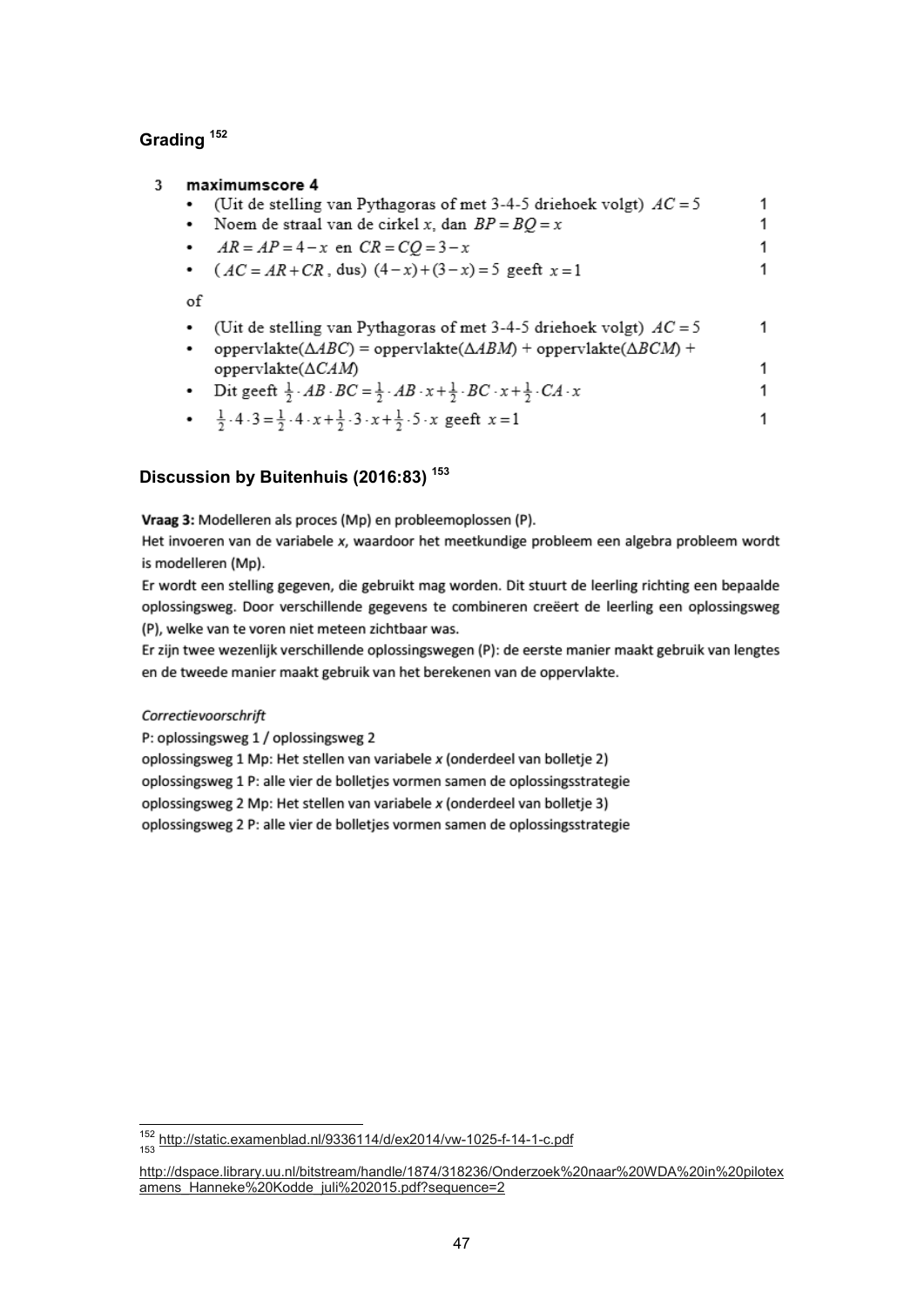## *Appendix I. Attention for didactics blocked by focus on MTA*

Two persons asked to "organise" the NVvW annual study day decide amongst themselves not to offer teachers the choice to attend a workshop on innovations in didactics.

They think that teachers would be interested mainly in the new exam programme.

Why not simply offer the workshops as options, so that teachers can decide for themselves ?

#### **Date: Sun, 2 Aug 2015**

From: [Organisers] To: "Thomas Cool / Thomas Colignatus" Subject: RE: Twee voorstellen voor workshops NVvW Studiedag 2015

Beste Thomas,

dank voor je enthouisiaste reactie op de jaarvergadering. Het afgelopen jaar is je eerste voorstel niet in de prijzen gevallen. Blijkbaar hebben de aanwezige wiskundedocenten andere concerns. Op dit moment worden we overladen met workshops. Jouw tweede voorstel bevat een mooi onderwerp, dat misschien wel een plek zou moeten krijgen in het wiskundecurriculum van het VO. Het nieuwe curriculum van 2015 bevat dit onderwerp echter niet. De workshops die op dit moment voor de wiskundedocent van belang zijn, gaan over het het nieuwe curriculum. Vandaar dat we je voorstel niet kunnen meenemen voor de komende jaarvergadering.

Met vriendelijke groet, [Organisers]

#### **Date: Wed, 29 Jul 2015**

To: [Organisers] From: Thomas Cool / Thomas Colignatus Subject: Twee voorstellen voor workshops NVvW Studiedag 2015 Cc: l.j.b.wesker-elzinga at hva.nl

Beste [Organisers],

Bijgaand twee voorstellen voor workshops:

(1) Herhaling van vorig jaar: Strakke goniometie op omtrek 1 met Xur[α] = Cos[Θ α] en Yur[α] = Sin[Θ α]

(2) Verzamelingenleer, getaltheorie en oneindigheid

Hartelijke groet,

Thomas

(Ad 1) Strakke goniometie op omtrek 1 met xur[α] = cos[Θ α] en yur[α] = sin[Θ α]

door Thomas Cool / Thomas Colignatus

Goniometrie kan strakker. Voor SOSCASTOA moet je zoeken en draaien: dus begin met de eenheidscirkel met straal 1 met vaste oriëntatie. Sin[φ] = OS is een op te lossen vergelijking en geen functiedeclaratie. (Vergelijk f[x] = b x + c.) De werkstructuur φ = ArcTan[y/x] toont dat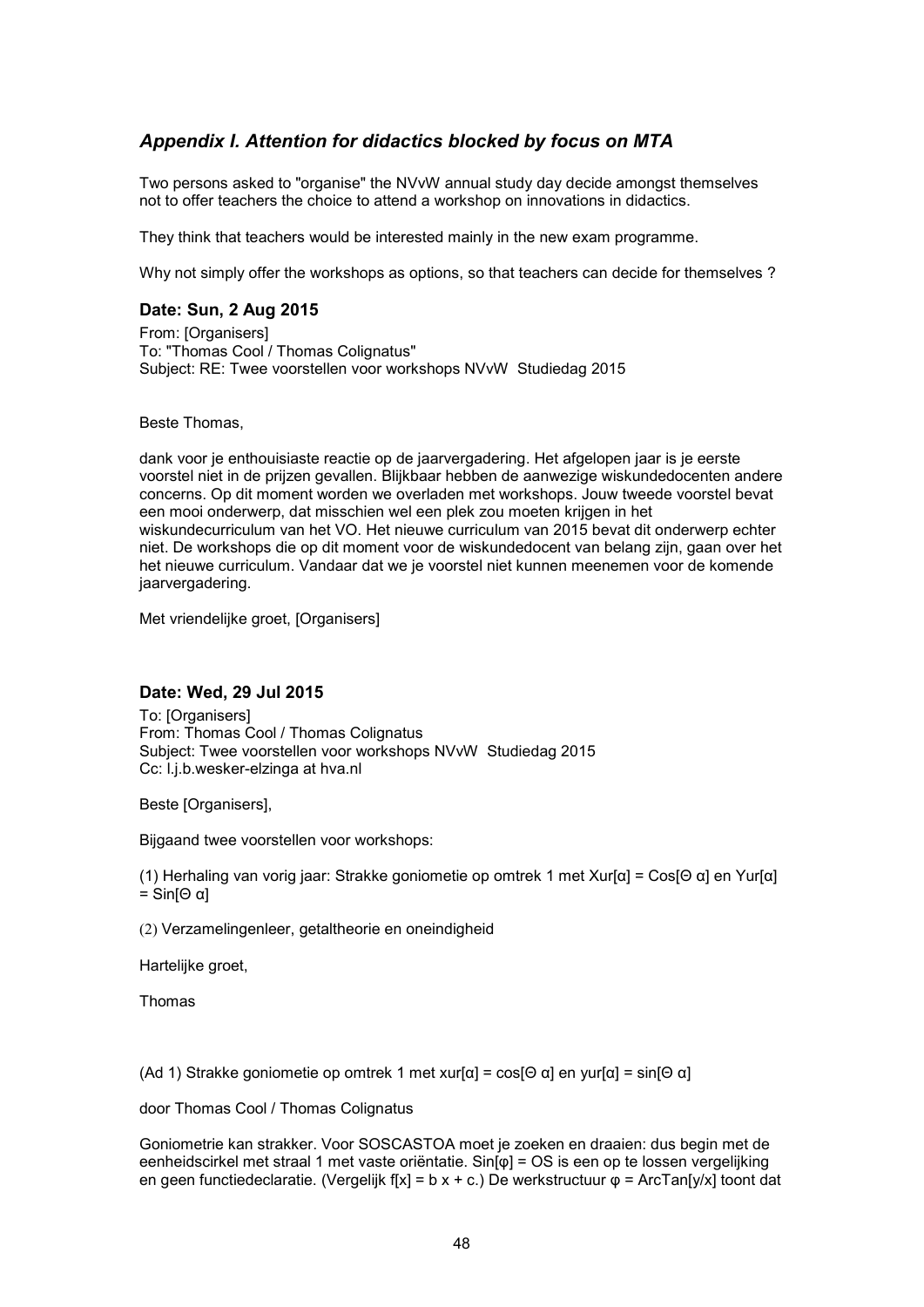je van coördinaten naar de boog gaat. Ook zo'n wonder: de 360 graden en Archi = Θ = 2π radialen vallen uit de lucht. Helder is de maat van het platte vlak zelf. Dit geeft de cirkel met straal 1 / Θ en omtrek 1, met het aantal draaien α. De coördinaten op de cirkel met straal 1 zijn dan  $\{x, y\} = \{xur[\alpha], yur[\alpha]\} = \{cos[Θ α], sin[Θ α]\}$ . Zie http://thomascool.eu/Papers/COTP/Index.html

[Was included in 2014: session E2: <u>https://www.nvvw.nl/18045/thema-e-diversen</u> but there was attention only by 1 person.  $^{154}$ ]

(Ad 2) Verzamelingenleer, getaltheorie en oneindigheid

door Thomas Cool / Thomas Colignatus

Verzamelingenleer en getaltheorie ontbreken in het programma en eindexamen vwo-b maar zouden daar thuishoren. Een verklaring voor dat ontbreken is de verkeerde aanpak in 1960- 1975 van de "New Math". Een aanvullende verklaring is dat verzamelingenleer snel tot Cantor's theorema over de machtverzameling leidt, met afleidingen omtrent oneindigheid en transfinieten: wat dan snel moeilijk en weinig practisch is. Echter, de ZFC axioma's blijken inconsistent en Cantor's theorema weerlegd, en aldus is een verzamelingenleer zonder transfinieten mogelijk. Zie http://thomascool.eu/Papers/FMNAI/Index.html

 $\overline{\phantom{a}}$ 

<sup>&</sup>lt;sup>154</sup> http://thomascool.eu/Papers/AardigeGetallen/2016-04-12-stalker-kat-op-webmaster-spek.pdf